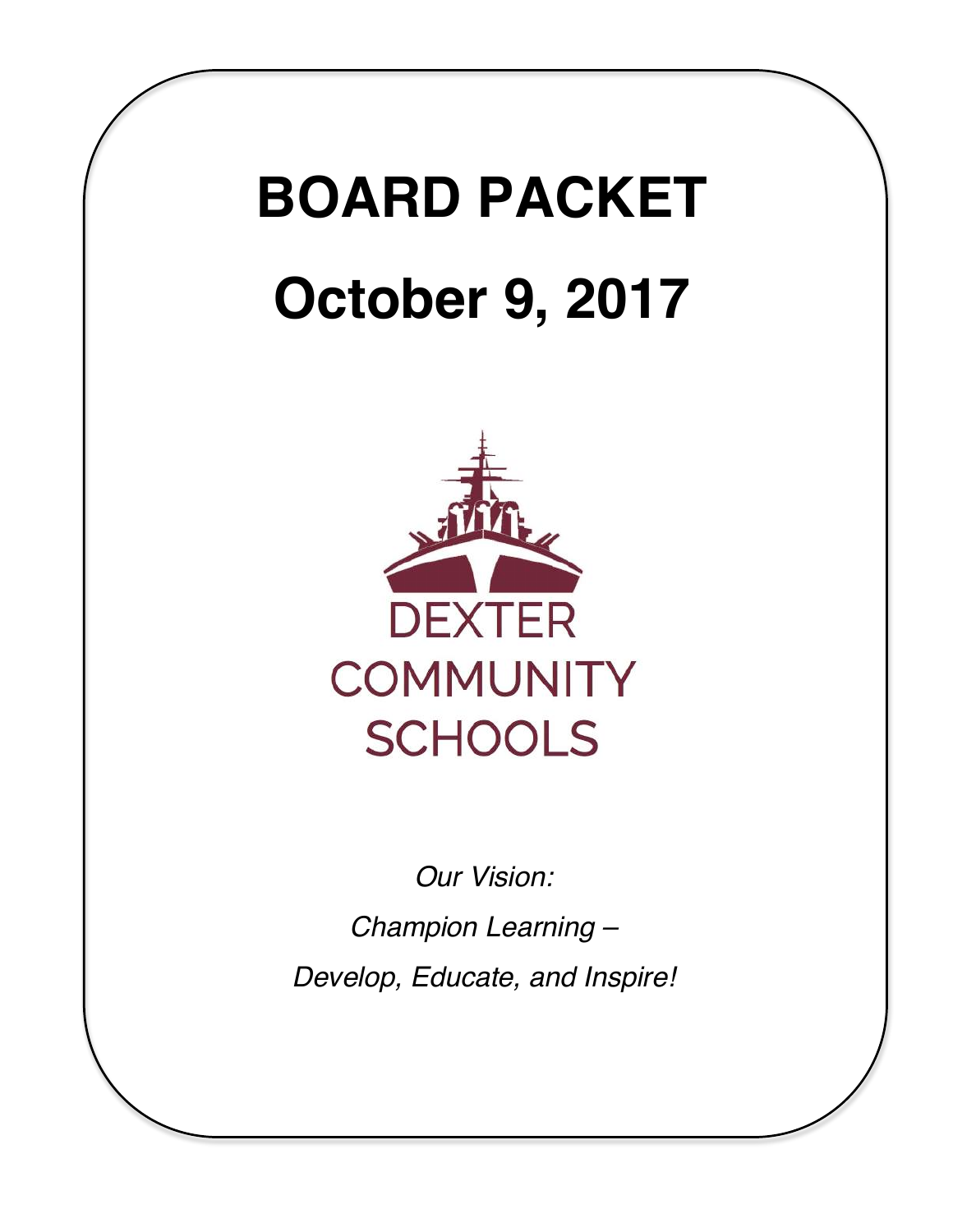

#### **BOARD MEETING AGENDA**

- **A. ROLL CALL**
- **B. MEETING MINUTES & CLOSED MEETING MINUTES:** 9/25/2017
- **C. APPROVAL OF AGENDA**
- **D. SCHOOL PRESENTATIONS** 1. 2016-17 Audit Presentation
- **E. SUPERINTENDENT UPDATE**

#### **F. STUDENT REPRESENTATIVES UPDATE**

**G. PUBLIC PARTICIPATION:** *Persons who wish to address the Board may complete a Public Comment Card to be presented to the Board president at the beginning of the meeting. Each speaker is allotted a maximum of 5 minutes unless otherwise notified. Each speaker will be asked to announce his/her name and indicate if he/she represents any organization or agency. No person may speak more than once on the same subject during a single meeting. For further details see our policy on Public Participation at Board Meetings.*

#### **H. CONSENT ITEMS**

1. Personnel – Resignation

#### **I. ACTION ITEMS**

- 1. National Principals Month Resolution
- 2. MASB Conference Delegate
- 3. Accept 2016-17 Audit Report
- 4. Authorize Issuance of 2017 School Building and Site and Refunding Bonds
- **II. DISCUSSION ITEMS none**
- **III. PUBLIC PARTICIPATION:** *See Policy 0167.3*
- **IV. BOARD COMMENTS**
- **V. INFORMATION ITEMS none**
- **VI. CLOSED SESSION none**

#### **CALENDAR**

**\*Thursday, October 26 – 6:00pm** Facility Committee (Copeland) **\*Monday, October 30 – 7:00pm** Board Meeting (Creekside) **\*Monday, November 13 – 7:00pm** Board Meeting (Creekside) **\*Monday, December 11 – 7:00pm** Board Meeting (Creekside)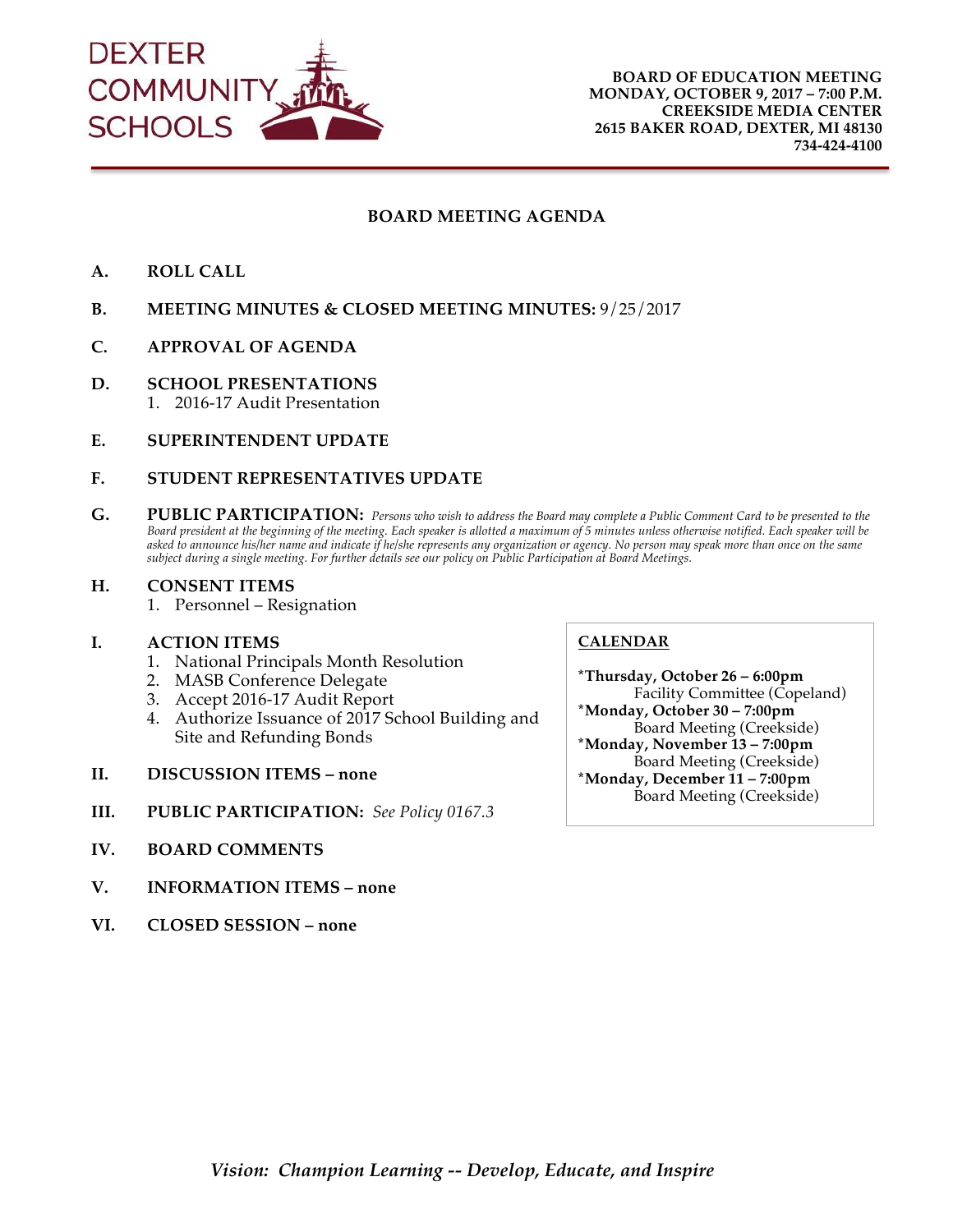# **BOARD NOTES OCTOBER 9, 2017**

## **A. ROLL CALL**

#### **B. MEETING MINUTES & CLOSED MEETING MINUTES (9/25/2017)**

#### **C. APPROVAL OF AGENDA**

- 1. Approval of Agenda. Board policy provides that the Superintendent of Schools shall prepare an agenda for all Board meetings as directed by the President of the Board of Education.
- \* An appropriate motion might be, "I move that the agenda be approved as presented/amended."

#### **D. SCHOOL PRESENTATIONS**

1. 2016-17 Audit Presentation. Kim Lindsay of Lewis & Knopf CPAS, PC will share the results of the Dexter Community Schools 2016-17 financial audit.

## **E. SUPERINTENDENT UPDATE**

## **F. STUDENT REPRESENTATIVES UPDATE**

**G. PUBLIC PARTICIPATION:** *Persons who wish to address the Board may complete a Public Comment Card to be presented to the Board president at the beginning of the meeting. Each speaker is allotted a maximum of 5 minutes unless otherwise notified. Each speaker will be asked to announce his/her name and indicate if he/she represents any organization or agency. No person may speak more than once on the same subject during a single meeting. For further details see our policy on Public Participation at Board Meetings.*

#### **H. CONSENT ITEMS**

- 1. Personnel Resignation. Your packet includes a resignation from DHS Math teacher Elizabeth Ballinger, effective September 29, 2017.
- \* An appropriate resolution might be, "I move that the Board accept Elizabeth Ballinger's resignation as of September 29, 2017."

#### **I. ACTION ITEMS**

- 1. National Principals Month Resolution. October has been designated as School Principals Month by Michigan Governor Rick Snyder. Your packet includes a resolution acknowledging Dexter principals' contributions and inviting the community to recognize their roles in school and student achievement:
- \* An appropriate motion might be, "I move that the Board of Education adopt the following resolution:

Whereas school leaders are expected to be educational visionaries, instructional leaders, assessment experts, disciplinarians, community builders, public relations experts, budget analysts, facility managers, special programs administrators, and guardians of various legal, contractual, and policy mandates and initiatives as well as being entrusted with young people, the most valuable resource;

Whereas principals set the academic tone for their schools and work collaboratively with teachers to develop and maintain high curriculum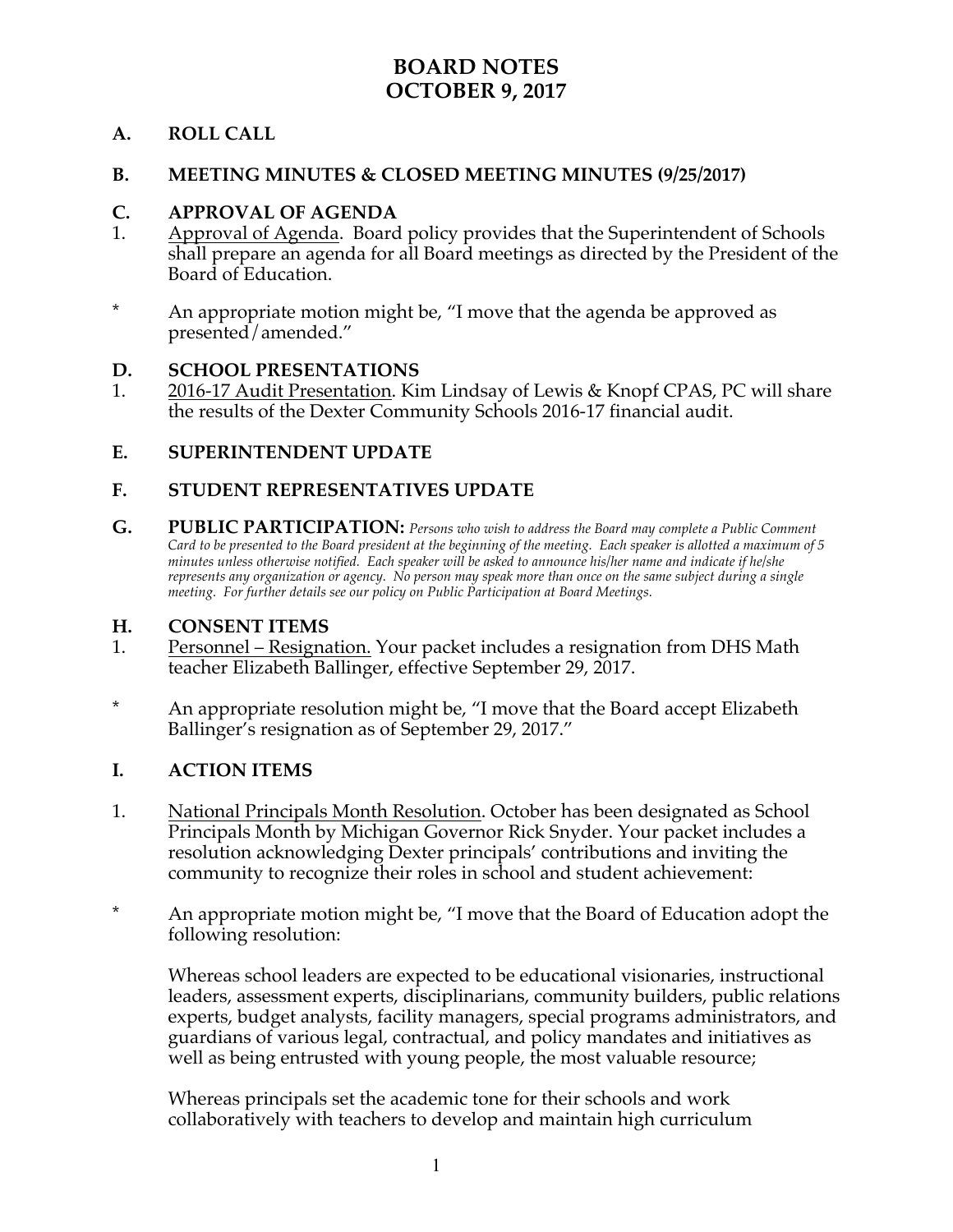# **BOARD NOTES OCTOBER 9, 2017**

standards, develop mission statements, and set performance goals and objectives;

Whereas the vision, dedication, and determination of a principal provides the mobilizing force behind any school reform effort;

Whereas leadership is second only to classroom instruction among all schoolrelated factors that contribute to what students learn at school, according to research conducted by the Wallace Foundation;

Whereas the celebration of National Principals Month would honor elementary, middle level, and high school principals and assistant principals and recognize the importance of school leadership in ensuring that every child has access to a high-quality education; and

Whereas the month of October 2017 would be an appropriate month to designate as 'National Principals Month':

Be it resolved, that the Dexter Community Schools Board of Education--

Honors and recognizes the contribution of school principals and assistant principals to the success of students in the Nation's elementary and secondary schools; and

Encourages the Dexter Community to observe National Principals Month with appropriate activities that promote awareness of school leadership in ensuring that every child has access to a high-quality education."

- 2. MASB Conference Delegate Selection. It is time to certify our voting delegates and alternates that will represent our Board of Education for the 2017 MASB Delegate Assembly. The Delegate Assembly will begin on Thursday, November 9th at 7:30 PM at the Detroit Marriott at the Renaissance Center where the MASB fall conference is taking place. We are entitled to 3 Voting Delegates and Alternates. It would be appropriate to name Board members that may be attending the conference.
- \* An appropriate motion might be, "I move that \_\_\_\_\_\_\_\_\_\_\_\_\_\_\_\_ be certified to represent the Dexter Community School District's Board of Education at the 2017 MASB Delegate Assembly."
- 3. 2016-17 Audit Report Acceptance. You will have had the opportunity this evening to hear the 2016-17 Audit presentation by Kim Lindsay. It is appropriate to take action to accept the audit.
- \* An appropriate motion might be, "I move that the Board of Education accept the 2016-17 Audit."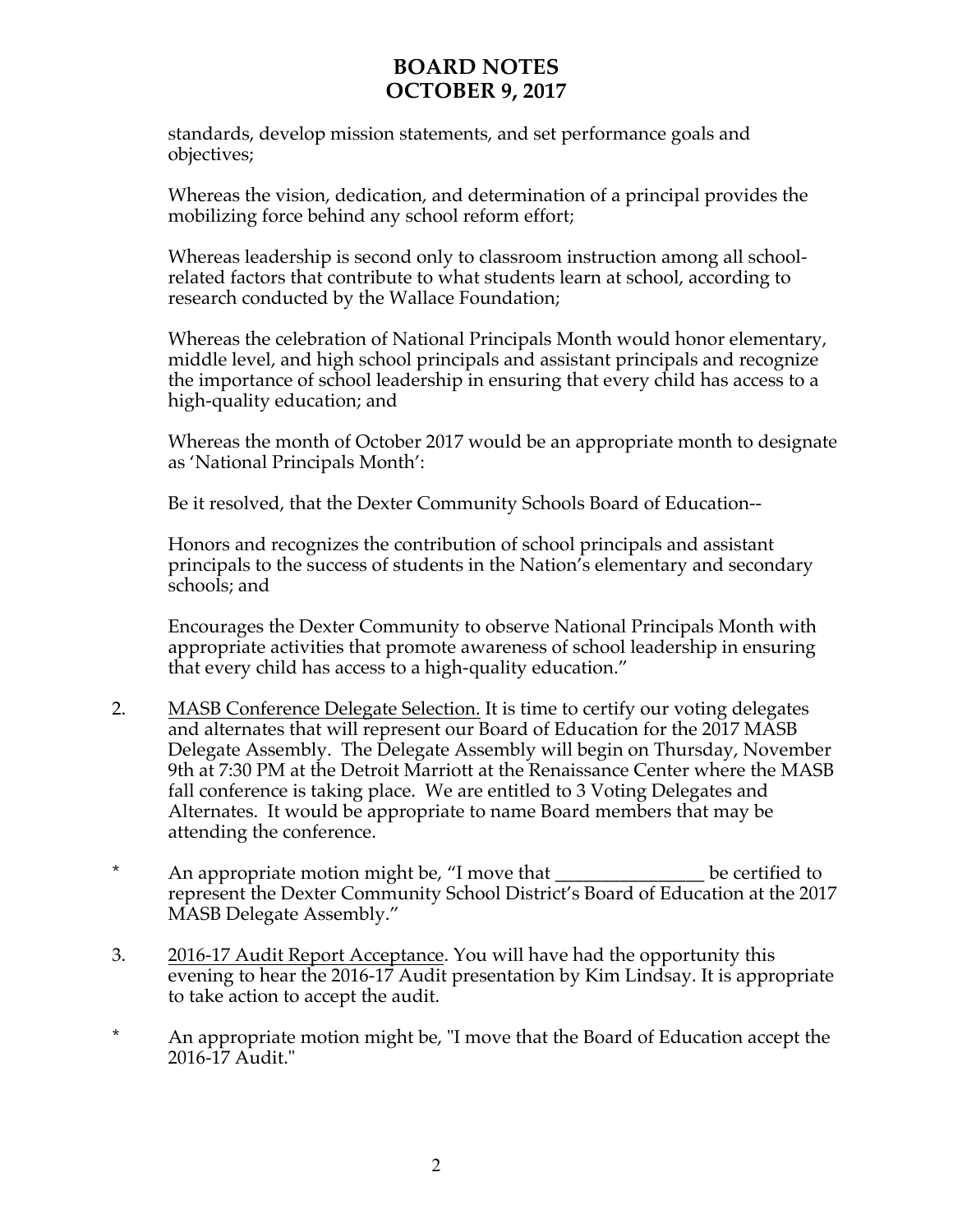# **BOARD NOTES OCTOBER 9, 2017**

- 4. Authorize Issuance of 2017 School Building and Site and Refunding Bonds. Your packet contains and executive summary from CFO Sharon Raschke regarding the issuance of the 2017 School Building and Site and Refunding Bonds.
- \* An appropriate motion might be, "I move that the Board of Education approve the attached Resolution Authorizing 2017 School Building and Site and Refunding Bonds."
- **J. DISCUSSION ITEMS – none**
- **K. PUBLIC PARTICIPATION:** *See Policy 0167.3 for details.*
- **L. BOARD COMMENTS**
- **M. INFORMATION ITEMS – none**
- **N. CLOSED SESSION – none**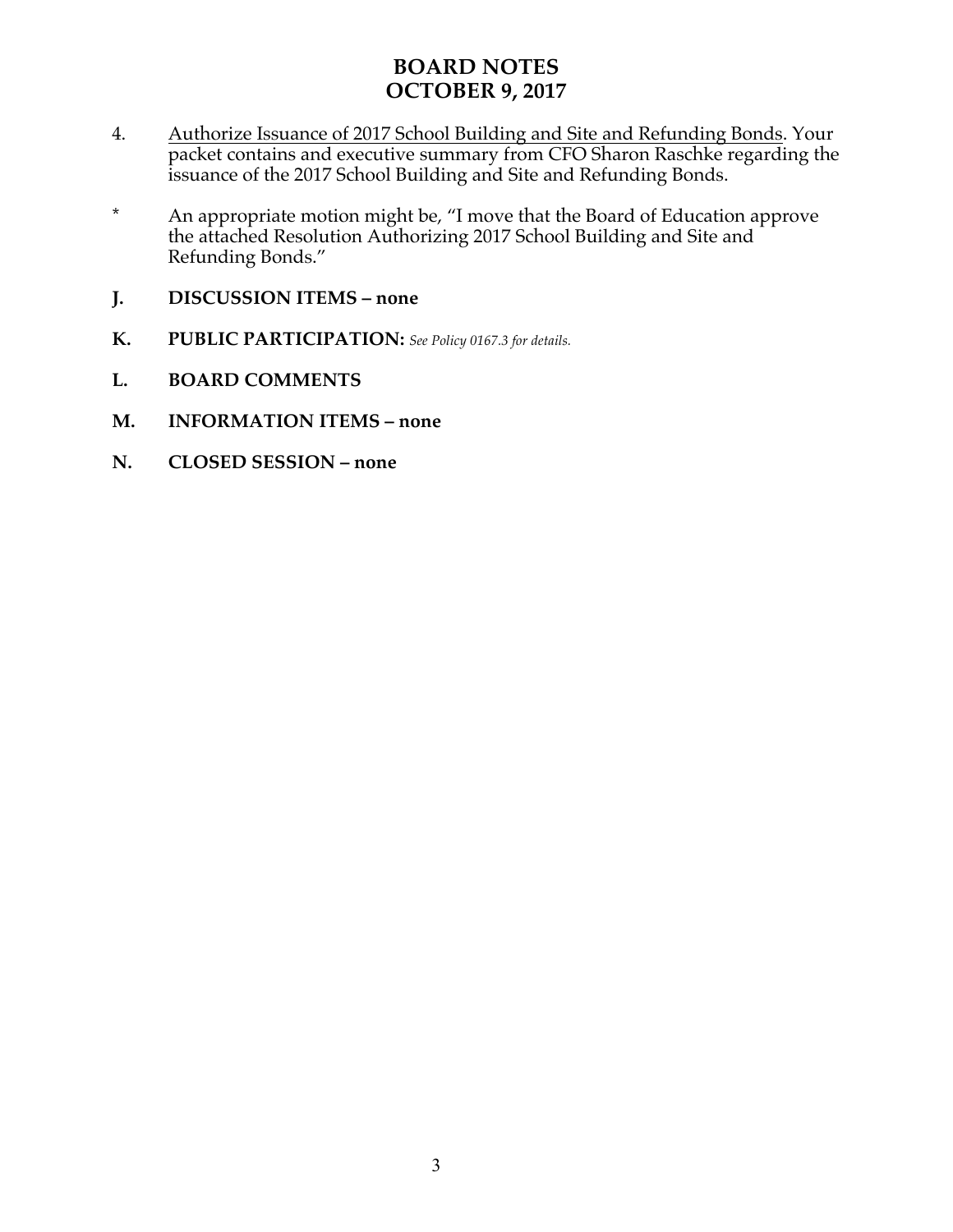## **A. ROLL CALL**

**Members Present:** Daryl Kipke, Rob Mitzel, Barbara Read, Julie Schumaker, student representatives Erin Evans, Hollie Pastorino **Members Absent:** Ron Darr, Dick Lundy, Michael Wendorf **Administrative & Supervisory Staff:** Sharon Raschke, Tammy Reich, Barb Santo, Katie See, Mollie Sharrar, Chris Timmis, Hope Vestergaard **D.E.A.:** Jessica Baese **D.E.S.P.A.:** none **Transportation:** none **Press:** Doug Marrin, We Love Dexter **Guests:** Cheryl Kessler, Carrie Ragnes, Mollie Kemp, Eden Gibson, Matt Gibson

The meeting was called to order at approximately 7:04pm by Board Vice President Julie Schumaker.

## **B. MEETING MINUTES – 8/21/2017**

The draft minutes were amended to move Cheri McLean's name from the DEA position on the roll call to the Guests position. Rob Mitzel made a motion to approve the amended meeting minutes from 8/21/2017. Daryl Kipke supported the motion. **Motion Carried (unanimous).**

## **C. APPROVAL OF AGENDA**

Board policy provides that the Superintendent of Schools shall prepare an agenda for all meetings as directed by the President of the Board of Education. The agenda was amended to add an additional information item.

Rob Mitzel made a motion to approve the agenda as amended. Julie Schumaker supported the motion. **Motion Carried (unanimous).**

## **D. SCHOOL PRESENTATIONS**

1. Keyboarding Update. Wylie teacher Cheryl Kessler and Media Specialist Meredith Nickerson described the keyboarding programs they tested with their students. Executive Director Mollie Sharrar noted the district would be purchasing a keyboarding program for Wylie and evaluate later whether to add modules for older grades.

## **E. SUPERINTENDENT UPDATE**

Superintendent Chris Timmis updated the Board on several items:

- Dexter and surrounding districts are experiencing an extreme shortage of bus drivers. The District has stepped up recruiting efforts.
- M-STEP results: Dexter students performed well on the M-STEP, ranking first in the county on nine tests.
- The Instructional Support Team has been reorganized to better align with the strategic plan and to respond to known issues. Meredith Nickerson has moved to the Wylie Media Center position. Ashley Kerns will be working on balanced literacy. Jeff Dagg is supporting K-6 teachers in implementing Next Generation Science Standards (NGSS). Kirsten Butler will be working as a math enrichment coordinator for grades 3-6. Beau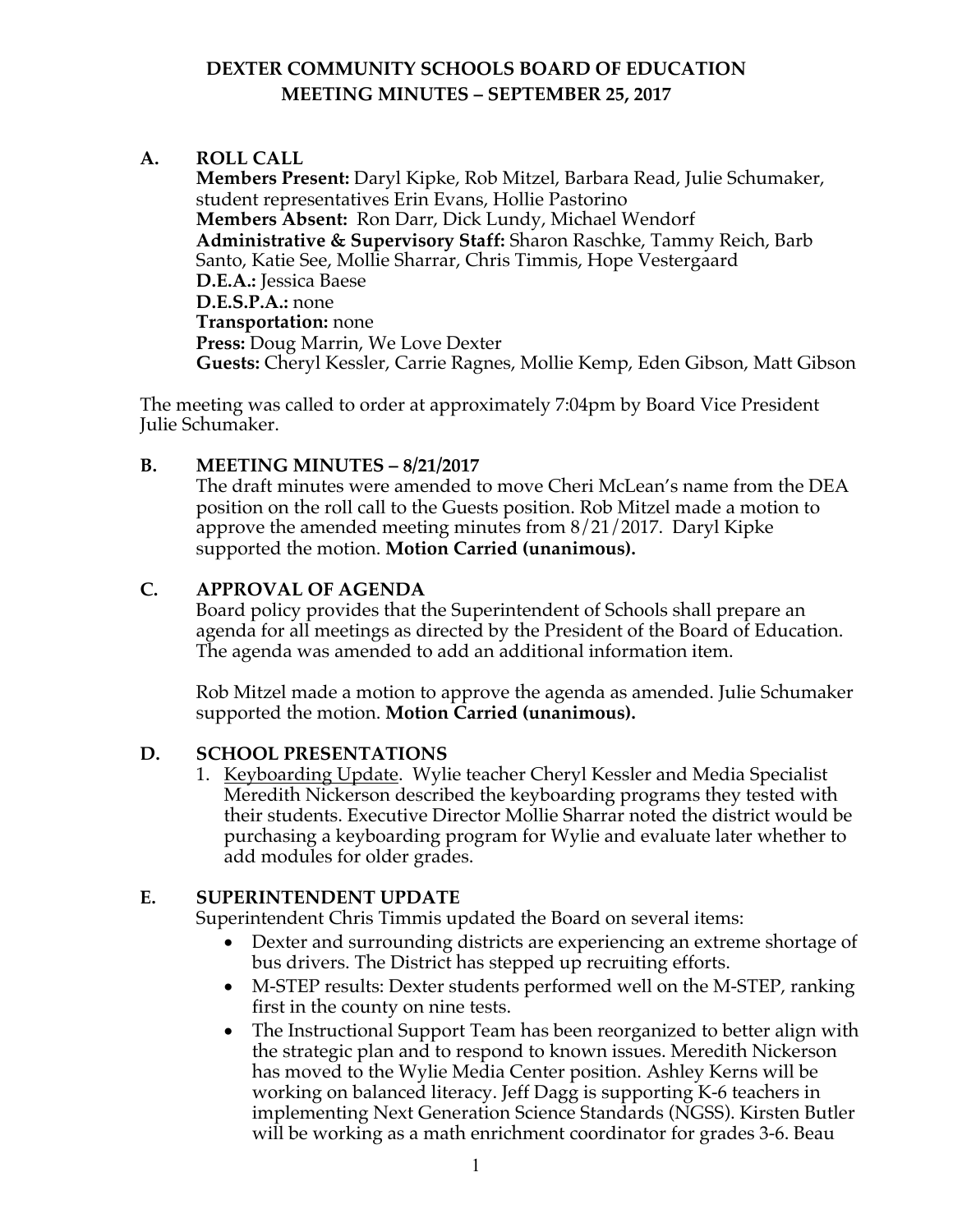Kimmey and Kristi Shaffer are splitting a Secondary Level Instructional Coach position. Kristi will be working on collaboration, assessment literacy, and critical conversations, while Beau will work to align Science with NGSS and Math with Common Core.

## **F. STUDENT REPRESENTATIVES UPDATE**

- 1. Erin Evans noted the high school recently held their club and activity luncheon; the football game vs. Chelsea will have a "blackout" theme; students are expressing more support for the bond after learning more about the district's efforts to preserve/replace trees; the high school is hosting a college aid meeting October 3; college visits have started; the common application early decision/early action deadline is November 1 $\scriptstyle\rm{!}$  .
- 2. Hollie Pastorino mentioned that three new clubs have formed at the high school: photography, feminists, and social justice; the high school is involved in hurricane relief efforts; more high school students want hard copies of new upper level biology and chemistry online texts than are currently available.

## **G. PUBLIC PARTICIPATION**

- 1. Mill Creek parent Matt Gibson shared two concerns regarding what he sees as a pattern of discriminatory activity towards students. The MC principal erased the statement "God Bless America" from a sidewalk chalk mural that some eighth graders had created to welcome incoming students, and his daughter was told by the HS drama club director that not being able to participate in Sunday rehearsals because of church obligations could impact her casting in future productions.
- 2. Eighth grade student Eden Gibson spoke about her feelings regarding the two incidents her father described. She also noted that the band extravaganza is regularly scheduled on Sundays.

## **H. CONSENT ITEMS**

Barbara Read made a motion to approve the following consent items in bulk. Daryl Kipke supported the motion. **Motion Carried (unanimous).**

- **1. Personnel - New Hires.** The Board of Education offered a probationary teaching contract for the 2017-18 school year to Elizabeth Kur.
- **2. Personnel - Resignations.** The Board acknowledged the resignation of Gary Puhl.
- **3. Budget Reports.** The board received the July 2017 and August 2017 budget reports.

## **I. ACTION ITEMS**

**1. Annexation of 8100 Shield Road**. Chief Financial Officer Sharon Raschke explained that having 8100 Shield Road be in the same jurisdiction as the District's surrounding properties would make upcoming bond work much smoother. Rob Mitzel made a motion that the Board of Education approve the attached resolution in support of the annexation of 8100 Shield Road into the City of Dexter. Daryl Kipke supported the motion. **Motion Carried (unanimous).**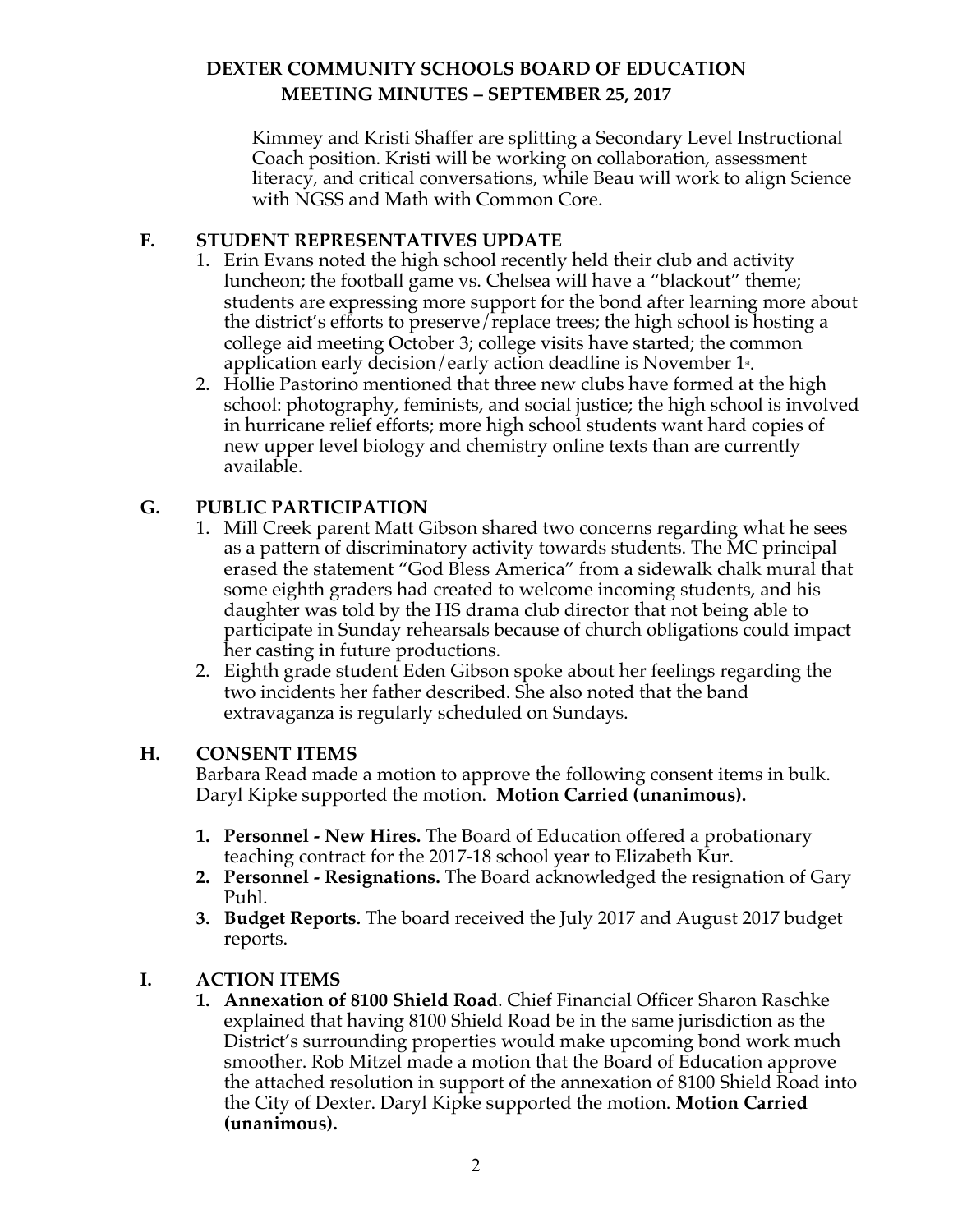**2. Fund Balance Designations**. CFO Sharon Raschke explained the Finance Committee's recommendations to designate Fund Balance classifications for 2016-2017 and define Fund Balance classifications for 2017-18. Daryl Kipke made a motion to authorize by resolution the intent to define Fund Balance Classifications for the 2017-18 fiscal year as defined in the attached memo as well as authorize the Fund Balance designations for 2016-17 as noted. Rob Mitzel supported the motion. **Motion Carried (unanimous).**

## **J. DISCUSSION ITEMS**

**1. Personal Safety Curriculum**. Wylie Social Worker Mollie Kemp and Creekside Social Worker Carrie Ragnes shared with the Board their recommendation to update the personal safety curriculum for Wylie and Creekside students with an online curriculum called *Safer, Smarter Kids* and *Safer, Smarter Teens*. Daryl Kipke felt this was a very important initiative and should be implemented as soon as possible. Barbara Read asked if there would be supplemental online resources for parents (there would). Julie Schumaker suggested providing comprehensive personal safety curriculum for K-12. She also recommended having a parent committee provide feedback on the new program.

## **K. PUBLIC PARTICIPATION – none**

## **L. BOARD COMMENTS**

- 1. Rob Mitzel asked if the Board might consider obtaining a speakerphone for use in meetings.
- 2. Barbara Read mentioned concerns about the extreme heat and reminded staff to be mindful of appropriate precautions for athletes.
- 3. Julie Schumaker shared that she joined State Representative Donna Lasinski on a tour of the district on September 25. They visited Creekside, Jenkins, Cornerstone, and Mill Creek. Julie also shared a portion of her remarks at long-time Board president Larry Cobler's memorial service: "Anyone who knew Larry can appreciate his ability to build consensus and be a voice of reason. His calm and steady leadership of DCS was instrumental in enhancing the reputation and quality of the district. Larry truly cared about the community, as well as the students and staff of Dexter Schools."

## **M. INFORMATION ITEMS**

- 1. State Superintendent bond congratulations letter.
- 2. Finance Committee Draft Minutes
- 3. (late addition to agenda) Michael McHugh names MHSCA Coach of the Year.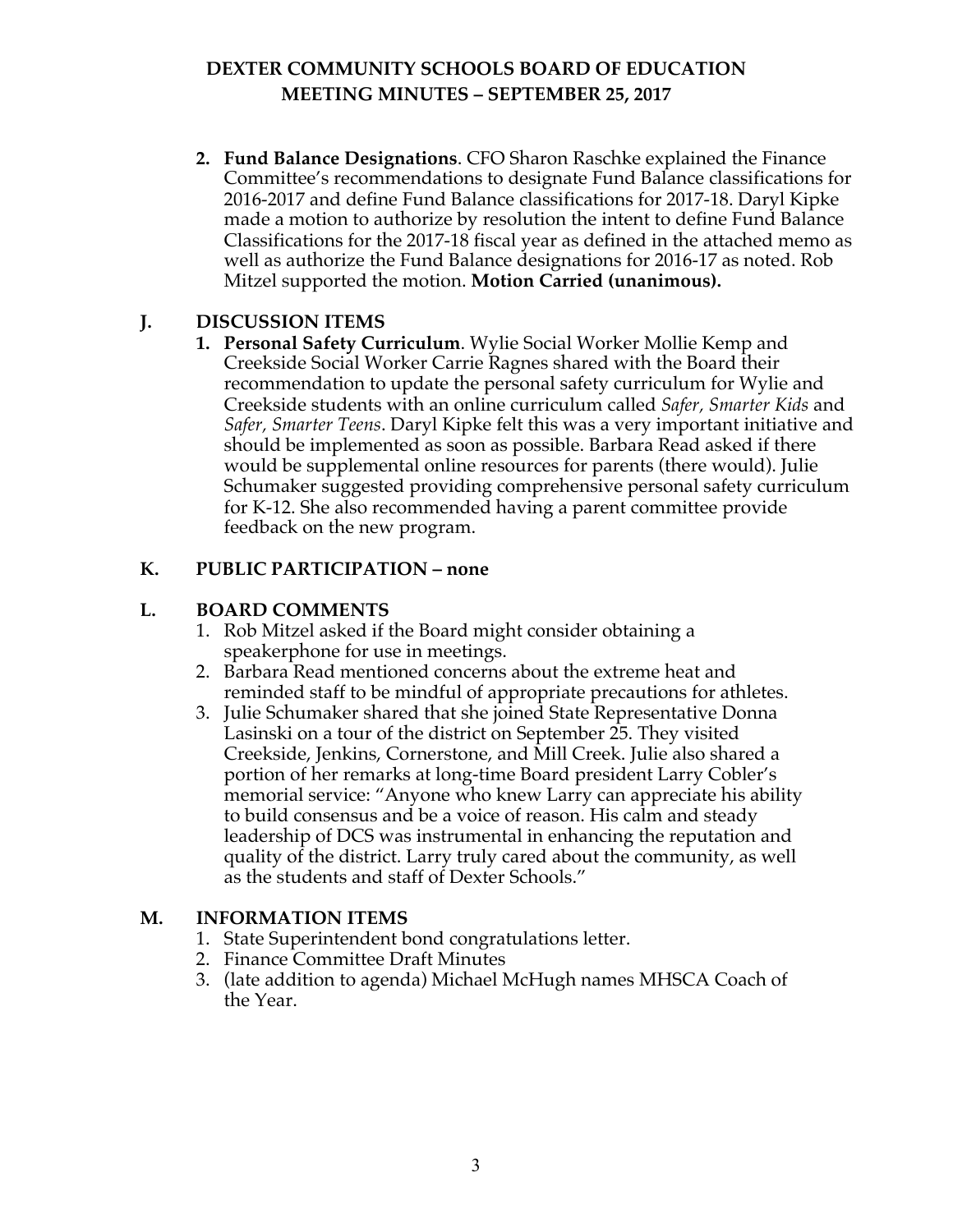A motion was made by Rob Mitzel and seconded by Daryl Kipke that the Board of Education move into executive session at approximately 8:34pm for the purpose of discussing the Superintendent's quarterly evaluation. **Motion Carried (unanimous).**

#### **N. CLOSED SESSION**

1. The Board of Education discussed the Superintendent's quarterly evaluation.

A motion was made by Daryl Kipke and seconded by Barbara Read that the Board return to open session at approximately 9:17pm. **Motion Carried (unanimous).**

Rob Mitzel made a motion to adjourn the meeting at approximately 9:18pm. Barbara Read supported the motion. **Motion Carried (unanimous).**

MINUTES/hlv

Ron Darr, Secretary Board of Education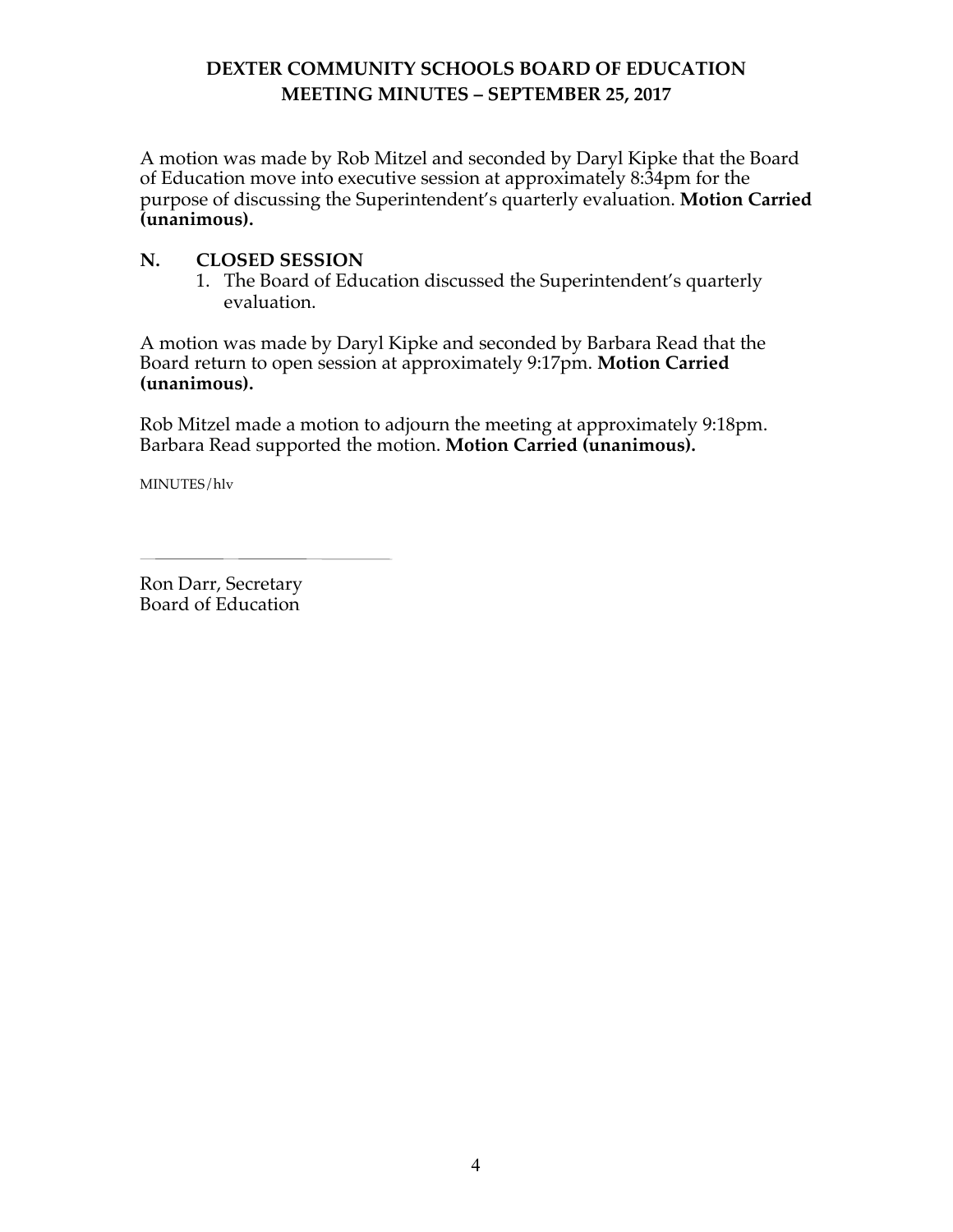Elizabeth Ballinger (contact info redacted)

September 26, 2017

Mr. Moran and Dr. Timmis Dexter Public Schools

Dear Dr. Timmis and Mr. Moran

I would like to inform you that I am resigning from my position as Math Teacher for Dexter Public Schools, effective September 29th.

Thank you very much for the opportunities for professional and personal development that you have provided me during the last years. I have enjoyed working for the district and appreciate the support provided me during my time with the company.

If I can be of any help during this transition, please let me know.

Sincerely,

Elizabeth Ballinger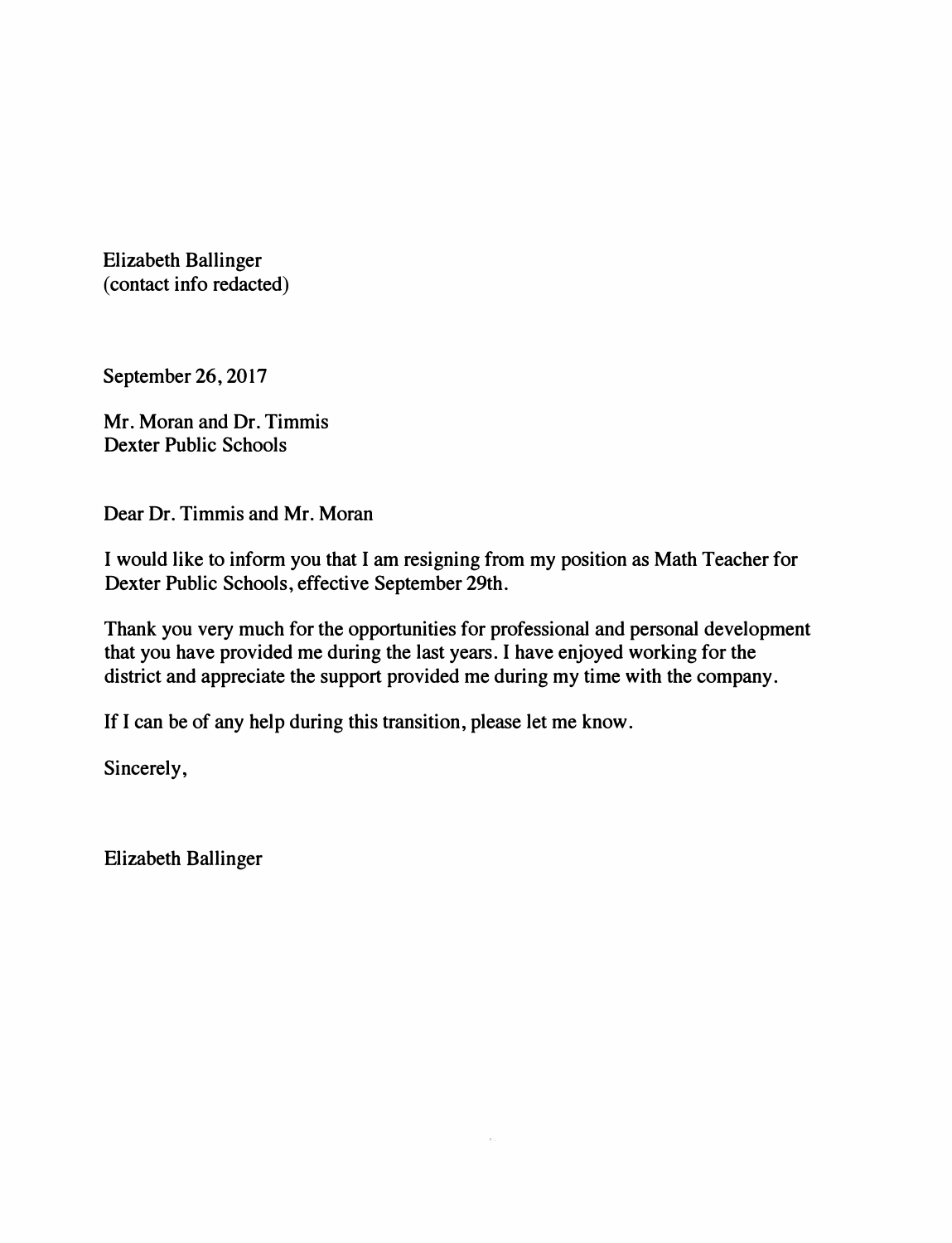

## **MASB Call for Delegates**

1 message

Cheryl Huffman <chuffman@masb.org> Reply-To: chuffman@masb.org To: vestergaardh@dexterschools.org

Tue, Aug 22, 2017 at 10:11 AM

If this email does not display properly, view the online version. To ensure receipt of this email, please add webmaster@masb.org to your address book.



#### Dear Hope,

MASB's 2017 Delegate Assembly will begin Thursday, Nov. 9 at 7:30 p.m. at the Lansing Center. Delegates selected by boards of education across the state will decide MASB's positions on a wide variety of issues affecting education.

Below is a link to use to certify the official voting delegates and alternates who will represent your board of education. All delegates and alternates must be school board members. Only delegates and alternates named by your board may offer motions and vote on issues. However, all school board members may speak on the issues and participate in the debate. Your 2017-2018 MASB dues must be paid in order for a district to participate in the Delegate Assembly.

All delegates must be certified by Friday, Oct. 13. A notification message is also being sent to your board president and superintendent. Please ensure that this topic is added to your next board meeting agenda and then complete the form at the link below (Note: please do not share this link—it is specific to you).

# **Certify Your Delegates Here**

If you have any questions, please feel free to contact me at chuffman@masb.org or 517,327.5915.

Regards.

Cheryl

Cheryl Huffman **Board Liaison**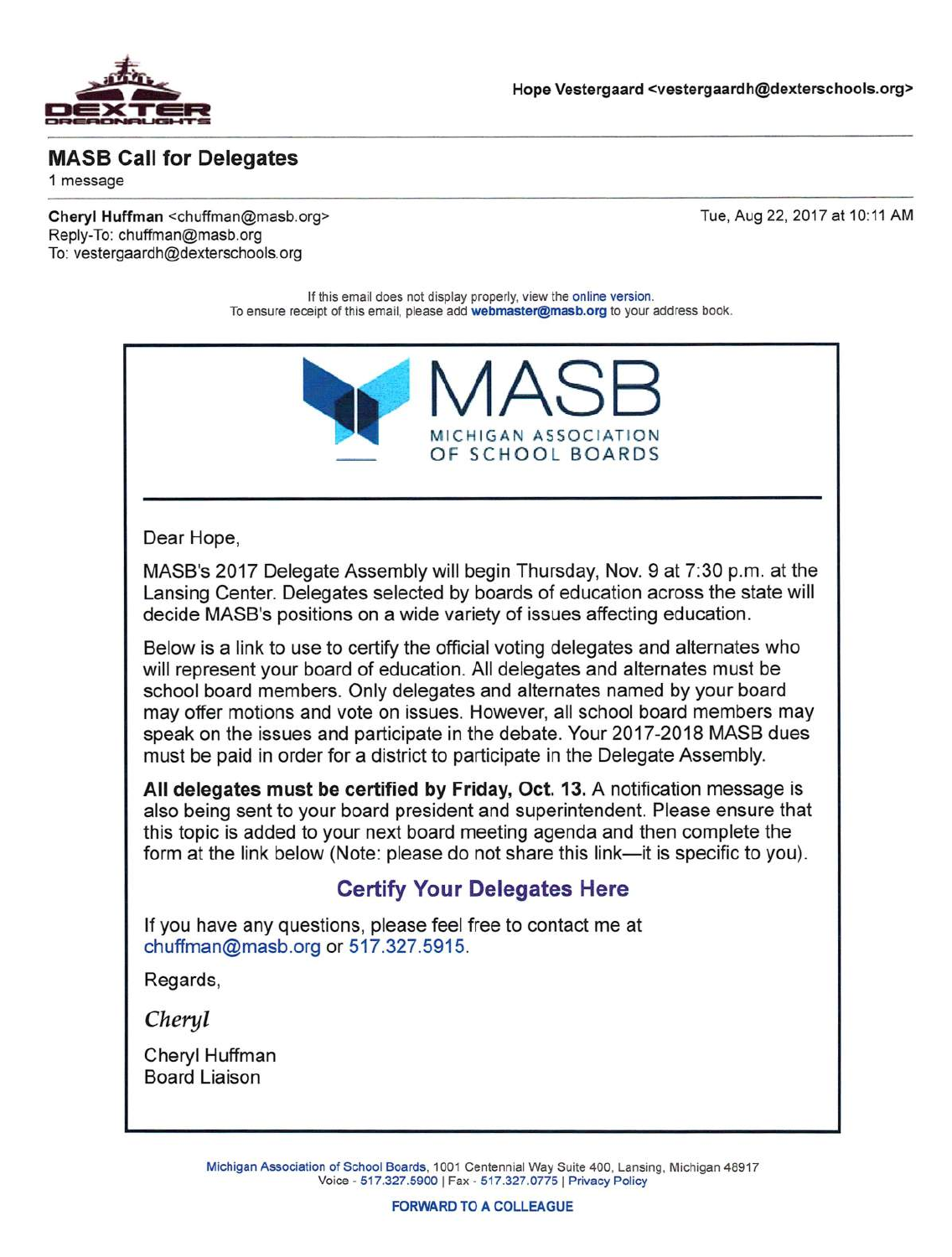#### Dexter Community Schools Board of Education **Executive Summary and Recommendation**

#### **Purpose:**

To authorize issuance of the 2017 School Building and Site and Refunding Bonds.

## **Explanation**:

The 2017 Bond Issue was approved by voters on August 8, 2017. We are now prepared to issue the 2017 School Building and Site Bonds. In addition, it is appropriate to refund the outstanding 2008 Bonds and issue new bonds at lower interest rates.

To gain maximum benefit from the voter authorized 2017 Bond Issue, we will issue the bonds in two or more series. We are requesting authorization to issue the first series, not to exceed \$53,935,000, of the \$71,705,000 authorization. The funds will primarily be used for construction of the new elementary, athletic fields, and building additions. The funds will also provide for planned infrastructure, buses, technology, and equipment for the next 3-5 years.

We will issue the bonds prior to December 1, 2017 to include the new issue in the 2017 Winter Tax debt levy.

## **Recommendation:**

It is recommended that the Board authorize the 2017 School Building and Site and Refunding Bonds and the Application for Final Qualification of Bonds in the Michigan School Bond Qualification and Loan Program for financing the projects approved by voters August 8, 2017 and described in the preliminary application and for refinancing existing qualified debt.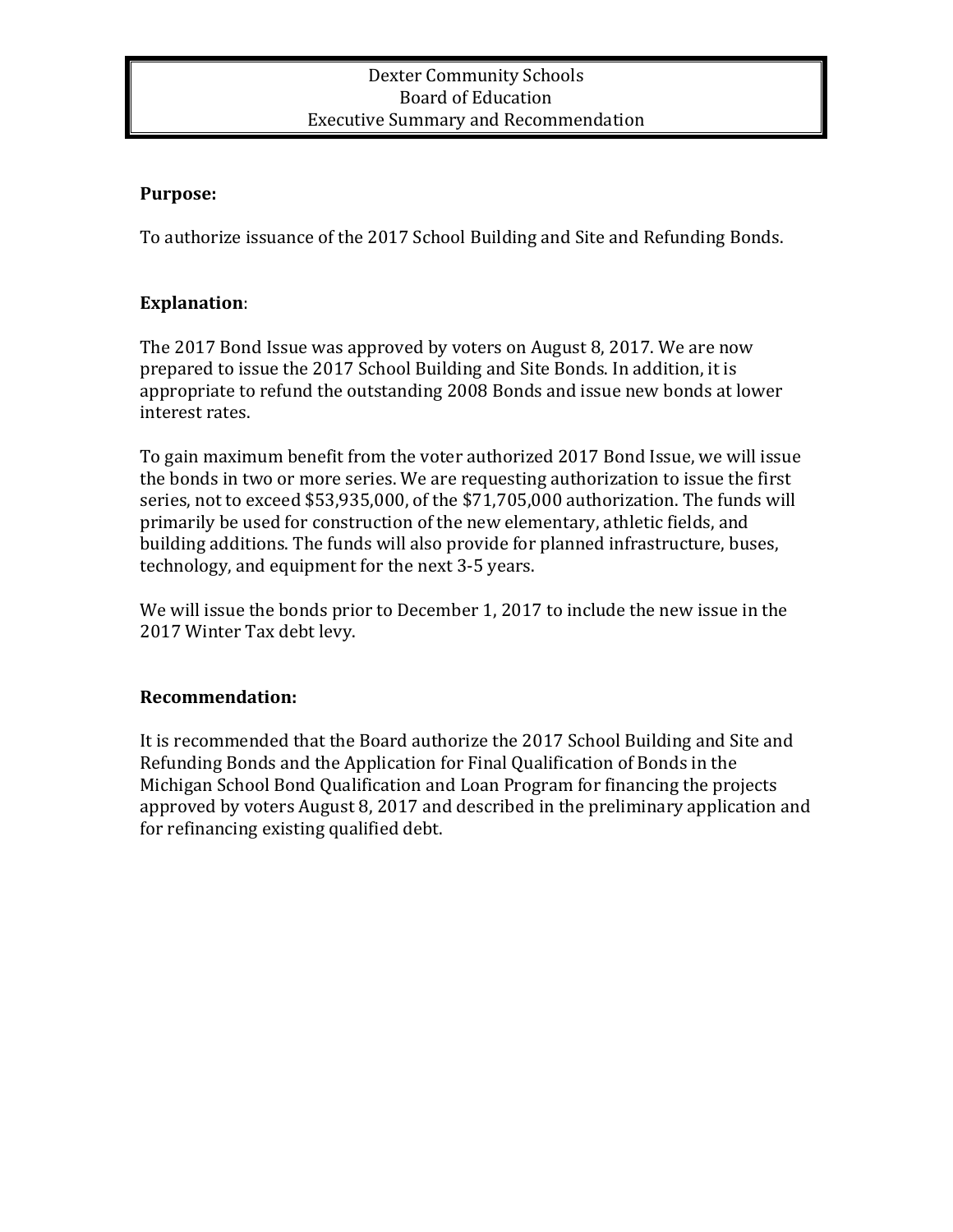#### DEXTER COMMUNITY SCHOOLS COUNTIES OF WASHTENAW AND LIVINGSTON STATE OF MICHIGAN

#### RESOLUTION AUTHORIZING 2017 SCHOOL BUILDING AND SITE AND REFUNDING BONDS (UNLIMITED TAX GENERAL OBLIGATION)

 $\mathcal{L}_\text{max}$  and the contract of the contract of the contract of the contract of the contract of the contract of the contract of the contract of the contract of the contract of the contract of the contract of the contrac

Minutes of a regular meeting of the Board of Education of the Dexter Community Schools, Counties of Washtenaw and Livingston, State of Michigan (the "School District") held in the School District on October 9, 2017 at 7:00 p.m., prevailing Eastern Time.

| PRESENT: Members |  | <u>and the state of the state of the state of the state of the state of the state of the state of the state of th</u> |  |  |  |
|------------------|--|-----------------------------------------------------------------------------------------------------------------------|--|--|--|
|                  |  |                                                                                                                       |  |  |  |
|                  |  |                                                                                                                       |  |  |  |
| ABSENT: Members  |  |                                                                                                                       |  |  |  |
|                  |  |                                                                                                                       |  |  |  |

The following preamble and resolution were offered by Member \_\_\_\_\_\_\_\_\_\_\_\_\_ and supported by Member \_\_\_\_\_\_\_\_\_\_\_\_.

WHEREAS, at a special election held in the School District on August 8, 2017 (the "2017 Election"), the qualified electors of the School District voted in favor of the following bond proposal:

#### **BOND PROPOSAL**

Shall the Dexter Community Schools, Counties of Washtenaw and Livingston, Michigan, borrow the principal sum of not to exceed Seventy-One Million Seven Hundred Five Thousand Dollars (\$71,705,000) and issue its unlimited tax general obligation bonds for the purpose of defraying the cost of:

- Erecting, completing, equipping and furnishing a new elementary school building;
- Constructing additions to and remodeling, equipping, re-equipping, furnishing, re-furnishing school buildings, and other facilities, including for technology, energy conservation and security improvements and purchasing school buses;
- Acquiring land and preparing, developing, or improving sites, including school buildings, outdoor athletic fields, athletic facilities, playfields, playgrounds and other facilities;
- Acquiring, installing, equipping and re-equipping school buildings and other facilities, including classrooms?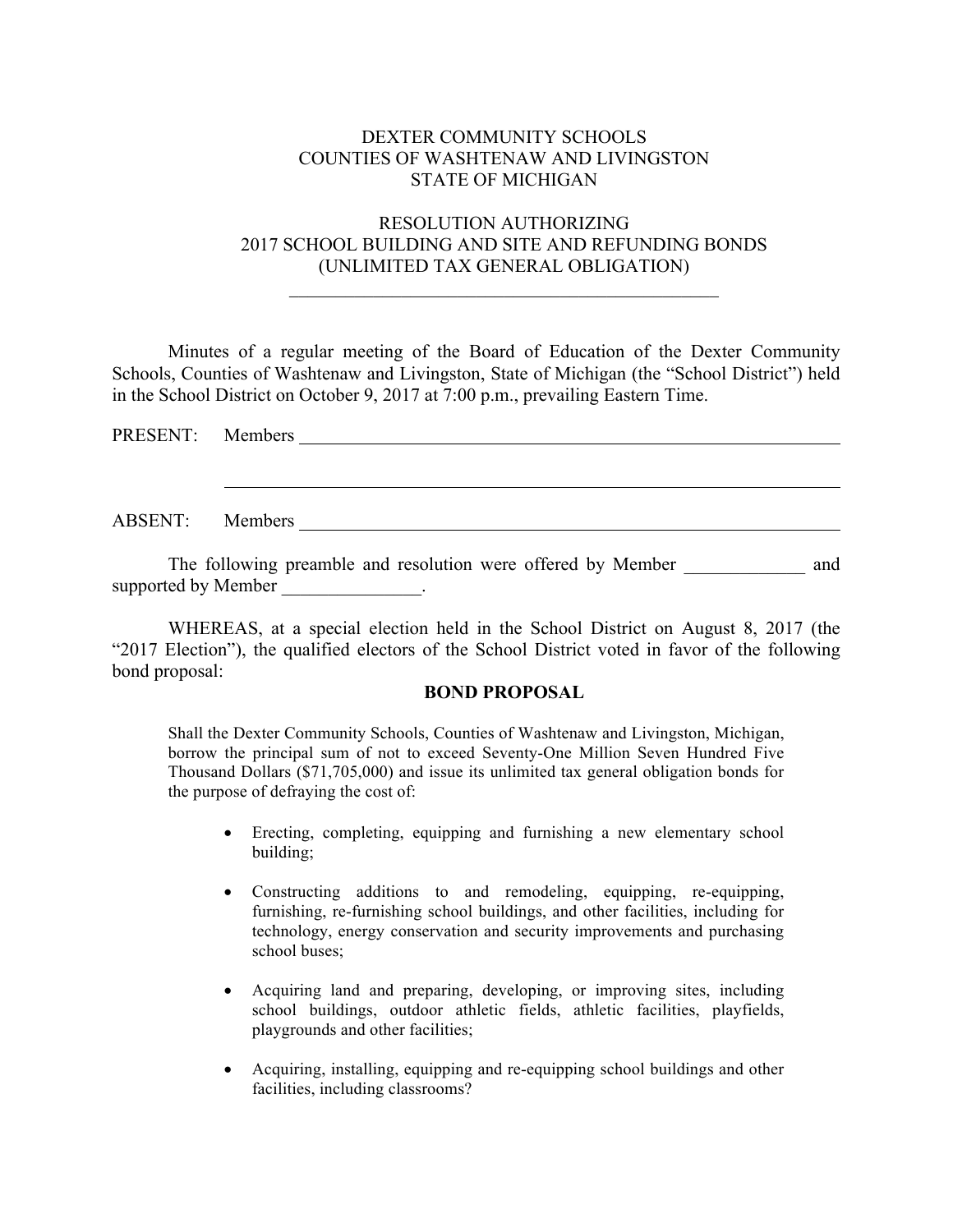

The debt millage required to retire all bonds of the School District currently outstanding and proposed pursuant to this ballot is expected to remain at or below 8.50 mills. The estimated millage to be levied in 2017 to service this issue of bonds is 1.939 mills (\$1.939 per \$1,000 of taxable value) and the estimated simple average annual millage rate required to retire the bonds of this issue is 2.406 mills (\$2.406 per \$1,000 of taxable value). The bonds may be issued in one or more series, payable in the case of each series in not to exceed 30 years from the date of issue of such series.

The School District currently has \$60,595,000 of qualified bonds outstanding and approximately \$25,194,160 of qualified loans outstanding under the School Bond Qualification and Loan Program (the "Program"). The School District expects to borrow from the Program to pay debt service on these bonds. The estimated total principal amount of additional borrowing is \$2,175,550 and the estimated total interest thereon is \$10,542,205. The estimated duration of the millage levy associated with that borrowing is 13 years and the estimated computed millage rate for such levy is 8.50 mills. The estimated computed millage rate may change based on changes in certain circumstances.

(*Under State law, expenditure of bond proceeds must be audited, and the proceeds cannot be used for teacher, administrator or employee salaries, repair or maintenance costs or other operating expenses*.); and

WHEREAS, under the provisions of Section 16, Article IX of the Michigan Constitution of 1963, the tax levies for said bonds authorized pursuant to the 2017 Election shall be without limitation as to rate or amount; and

WHEREAS, the Board of Education now desires to authorize the issuance of the first series of bonds authorized pursuant to the 2017 Election in the aggregate principal amount of not to exceed Fifty-Three Million Nine Hundred Thirty-Five Thousand Dollars (\$53,935,000) to pay a portion of the cost of the projects described in the Ballot Proposal above (the "2017 Capital Projects") and a portion of the costs associated with the issuance of the bonds; and

WHEREAS, Act 34, Public Acts of Michigan, 2001, as amended, the Revised Municipal Finance Act (the "Act"), permits the Board of Education to refund or advance refund all or part of the funded indebtedness of the School District; and

WHEREAS, the School District has previously issued its 2008 School Building and Site and Refunding Bonds (Unlimited Tax General Obligation), dated September 29, 2008 (the "Prior Bonds"), a summary of the outstanding portion of which is provided in Exhibit A hereto; and

WHEREAS, the Board of Education determines that it is in the best interest of the School District to advance refund all or a portion of the Prior Bonds maturing May 1, 2019 to May 1, 2023, inclusive, May 1, 2025, May 1, 2027, and May 1, 2028 (the "Refunded Bonds"); and

WHEREAS, because the source of payment will be the same, and to reduce the cost of issuance and administration, the Board of Education determines that it makes practical and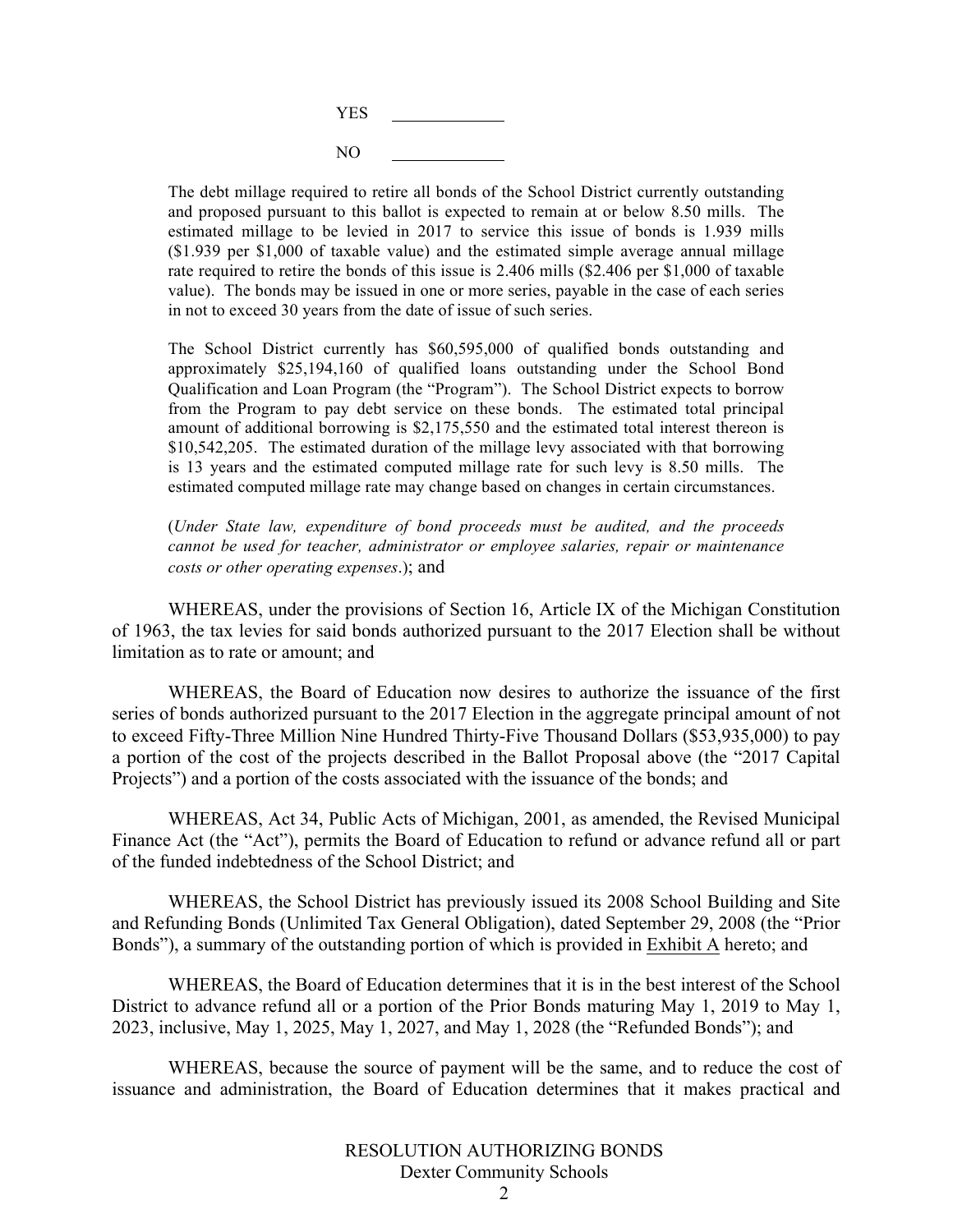economic sense to combine the above referenced two bond issues into a single series, to be issued in an aggregate principal amount of not to exceed Seventy-Eight Million Dollars (\$78,000,000), while maintaining a separate capital projects fund for the 2017 Capital Projects; and

WHEREAS, if market interest rates rise so that a refunding of the Prior Bonds becomes noneconomic or inefficient at this time, the Board of Education intends to maintain the option of separately authorizing the issuance of bonds in the aggregate principal amount of not to exceed Fifty-Three Million Nine Hundred Thirty-Five Thousand Dollars (\$53,935,000), for the purpose of paying the costs of the 2017 Capital Projects and the issuance of bonds in the aggregate principal amount of not to exceed Twenty-Four Million Sixty-Five Thousand Dollars (\$24,065,000), for the purpose of refunding the Refunded Bonds.

#### NOW, THEREFORE, BE IT RESOLVED THAT:

1. Issuance of Bonds and Bond Details. Bonds of the School District designated 2017 School Building and Site and Refunding Bonds (Unlimited Tax General Obligation) (the "Bonds"), be issued in one or more series, with such changes to the bond name, designation or suffix as may be appropriate for each series based on the type of bonds issued, in the aggregate principal amount of not to exceed Seventy-Eight Million Dollars (\$78,000,000), or such lesser amount as shall be determined by the Superintendent or the Chief Financial Officer (each, an "Authorized Officer"), upon sale of the Bonds, for the purpose of paying the costs of the 2017 Capital Projects, refunding the Refunded Bonds and paying costs of issuing the Bonds; said issue to consist of Bonds registered as to principal and interest of the denomination of \$5,000, or multiples of \$5,000, be dated as determined by an Authorized Officer at the time of sale, and numbered as determined by the Transfer Agent (defined below). The Bonds will mature on May  $1<sup>st</sup>$  or November  $1<sup>st</sup>$  in the years and in the principal amounts as determined at the time of sale of the Bonds.

If the delivery of any series of the Bonds authorized herein is delayed beyond the year 2017 due to market or other conditions, the dated date of the series of Bonds, the designation of the series of Bonds and first year of the tax levy with respect to the series of Bonds may be adjusted accordingly by an Authorized Officer to reflect the year of issue.

The Bonds shall bear interest at a rate or rates to be determined on negotiated sale thereof, but in any event not exceeding a true interest cost of five percent (5.00%), payable semiannually on May  $1<sup>st</sup>$  and November  $1<sup>st</sup>$  of each year beginning on May 1, 2018 (or such other date as shall be determined at the time of sale), by check drawn on the Transfer Agent, mailed to the registered owner at the registered address, as shown on the registration books of the School District maintained by the Transfer Agent. Interest shall be payable to the registered owner of record as of the fifteenth day of the month prior to the payment date for each interest payment. The date of determination of registered owner for purposes of payment of interest as provided in this paragraph may be changed by the School District to conform to market practice in the future. The principal of the Bonds shall be payable at a bank or trust company selected by the Authorized Officer, as registrar and transfer agent for the Bonds (the "Transfer Agent") upon presentation and surrender of the appropriate Bond.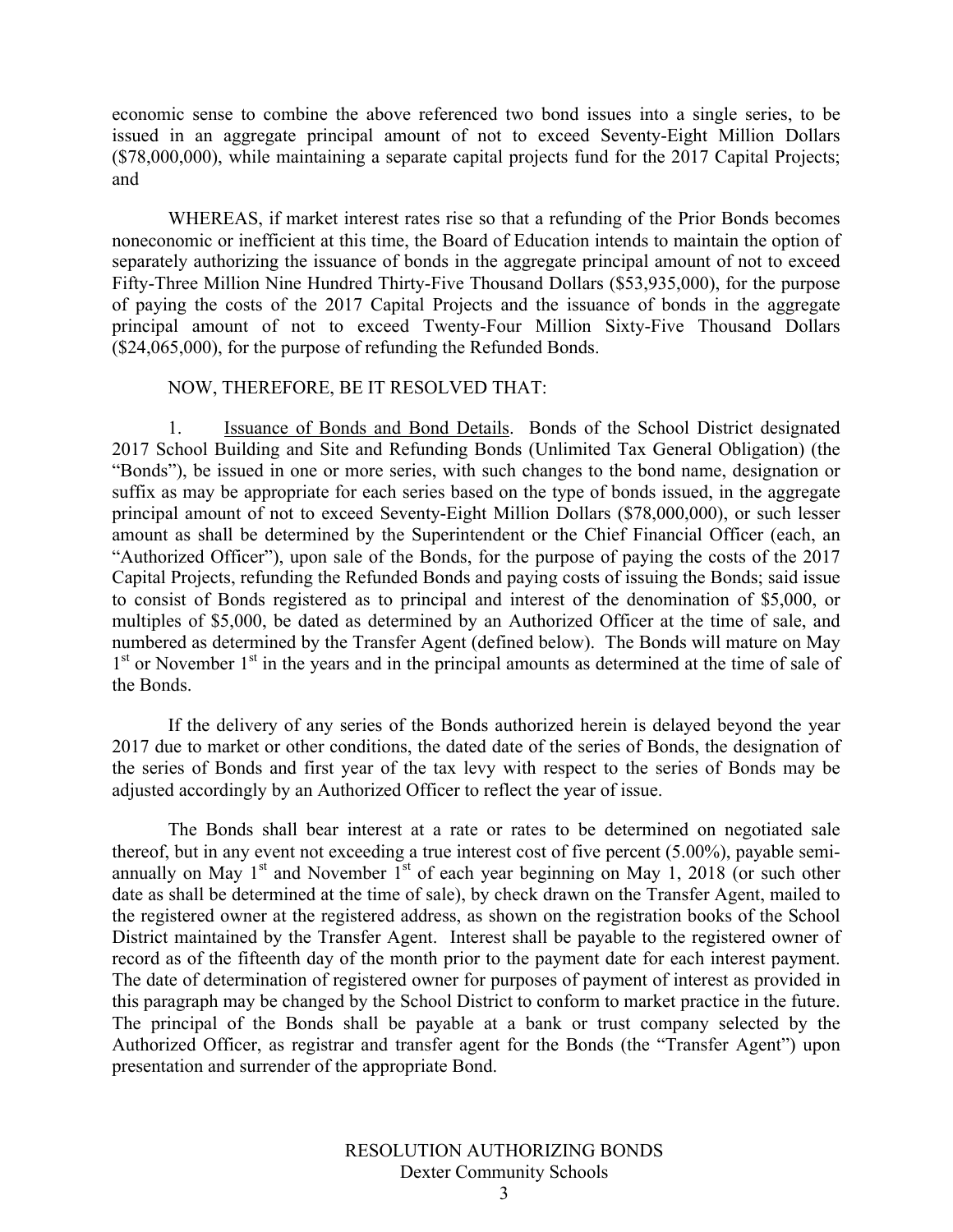The Bonds may be issued in book-entry-only form through The Depository Trust Company in New York, New York.

The Bonds may be issued as serial or term bonds or both, and shall be subject to redemption prior to maturity at the times, in the manner, in the amounts and at the prices determined by an Authorized Officer upon sale of the Bonds and in the manner provided in the form of bond set forth in paragraph 5 of this Resolution.

Unless waived by any registered owner of Bonds of this series to be redeemed, official notice of redemption shall be given by the Transfer Agent on behalf of the School District. Such notice shall be dated and shall contain at a minimum the following information: original issue date; maturity dates; interest rates; CUSIP numbers, if any; certificate numbers (and in the case of partial redemption) the called amounts of each certificate; the redemption date; the redemption price; the place where Bonds called for redemption are to be surrendered for payment; and that interest on Bonds or portions thereof called for redemption shall cease to accrue from and after the redemption date.

In addition, further notice shall be given by the Transfer Agent in such manner as may be required or suggested by regulations or market practice at the applicable time, but no defect in such further notice nor any failure to give all or any portion of such further notice shall in any manner defeat the effectiveness of a call for redemption if notice thereof is given as prescribed herein.

The portion of the Bonds issued for purposes of financing the 2017 Capital Projects and associated costs of issuance shall not exceed Fifty-Three Million Nine Hundred Thirty-Five Thousand Dollars (\$53,935,000), and the balance of the proceeds of the Bonds in the aggregate principal amount of not to exceed Twenty-Four Million Sixty-Five Thousand Dollars (\$24,065,000) shall be used to refund the Refunded Bonds and pay associated costs of issuance. In the event that the School District, based on the advice of the Financial Advisor (as defined below), determines that the net present value savings associated with the refinancing of the Refunded Bonds is not at least two and one half percent (2.50%) of the principal of the Refunded Bonds, the School District may issue one series of Bonds in the principal amount of not to exceed Fifty-Three Million Nine Hundred Thirty-Five Thousand Dollars (\$53,935,000) for the purpose of paying the cost of the 2017 Capital Projects and associated costs of issuance only, and may later issue another series of Bonds in the aggregate principal amount of not to exceed Twenty-Four Million Sixty-Five Thousand Dollars (\$24,065,000) for the purpose of refunding the Refunded Bonds and paying associated costs of issuance, provided that, at the time of issuance of such refunding bonds, the net present value savings associated with the refinancing of the Refunded Bonds is at least two and one half percent (2.50%) of the principal of the Refunded Bonds.

In addition, if the Bonds are issued in series to separately pay the costs of the 2017 Capital Projects and refinancing the Refunded Bonds, (i) such series of Bonds shall be designated "2017 School Building and Site Bonds" and "2017 Refunding Bonds", respectively, with such changes to the bond name, designation or suffix as may be appropriate for each series based on the type of bonds issued; and (ii) appropriate changes shall be made to the form of bond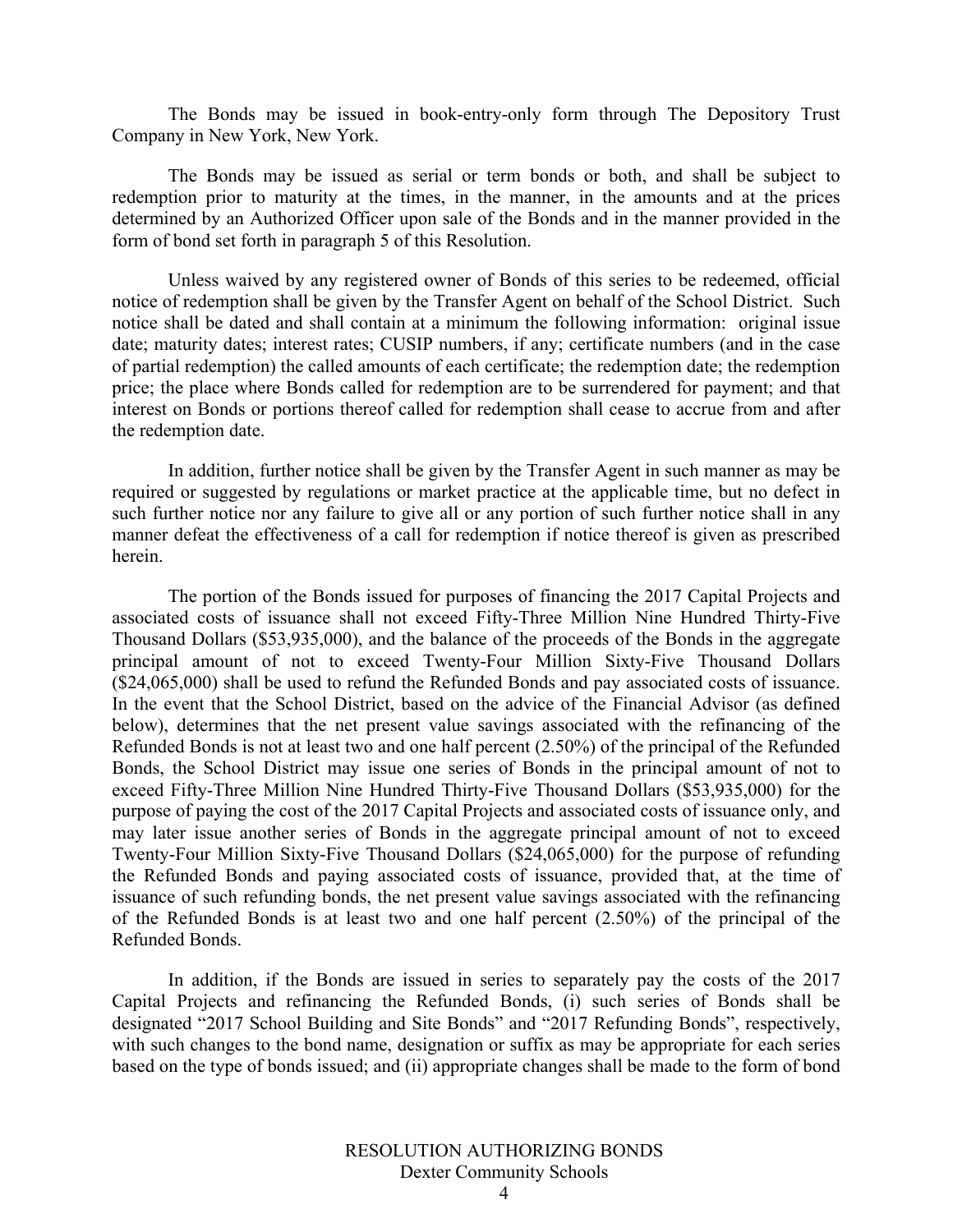set forth in paragraph 5 below, the continuing disclosure undertaking referred to in paragraph 12 below, the name and purpose of the Debt Retirement Fund and the application of Bond proceeds.

The Bonds shall be signed by the manual or facsimile signatures of the President and Secretary of the Board of Education. No bond of this series shall be valid until authenticated by an authorized representative of the Transfer Agent. The Bonds shall be delivered to the Transfer Agent for authentication and be delivered by it to the purchaser in accordance with instructions from the Treasurer of the School District upon payment of the purchase price for the Bonds in accordance with the bid therefor when accepted. Executed blank Bonds for registration and issuance to transferees shall simultaneously, and from time to time thereafter as necessary, be delivered to the Transfer Agent for safekeeping.

2. Debt Retirement Fund. Unless the School District establishes a Common Debt Retirement Fund as provided by law for all issues of Bonds of like character of the School District, the Treasurer shall open a special depository account for each series of Bonds with a bank to be designated 2017 School Building and Site and Refunding Bonds Debt Retirement Fund (as applicable to each series of Bonds, the "Debt Retirement Fund"). All proceeds from taxes levied for the payment of the principal of, interest on and redemption price for the Bonds shall be deposited into the Debt Retirement Fund or the Common Debt Retirement Fund, if one is established. Once a Debt Retirement Fund is established, the moneys deposited in the fund shall be used solely for the purpose of paying the principal of, interest on and redemption price for the Bonds. If the School District establishes a Common Debt Retirement Fund, the moneys deposited in that fund shall be used solely for the payment of the principal of and interest on the Bonds and other bonds of like character of the School District payable from the Common Debt Retirement Fund. The accrued interest and premium, if any, received upon delivery of the Bonds shall also be deposited in the appropriate debt retirement fund. Any net original issue premium received on sale and delivery of the Bonds shall be deposited in the appropriate fund consistent with state and federal law and may be used to pay capitalized interest on the Bonds associated with the 2017 Capital Projects or reduce the principal amount of Bonds associated with the 2017 Capital Projects issued.

3. Capital Projects Fund. There shall be deposited in a separate special depository account to be established by the Treasurer designated the 2017 School Building and Site Bonds Capital Projects Fund (the "2017 Capital Projects Fund") moneys from the proceeds of sale of the Bonds and from any net original issue premium specified at the time of sale to pay for the 2017 Capital Projects. Except for investment pending disbursement and as hereinafter provided, the moneys in the 2017 Capital Projects Fund shall be used solely and only to pay the costs of the 2017 Capital Projects; as such costs become due and payable and, as may be necessary, to rebate arbitrage earnings, if any, to the United States Department of Treasury as required by the Internal Revenue Code of 1986, as amended. Costs of issuance for the Bonds shall be deposited in a separate costs of issuance account established by the Treasurer designated 2017 School Building and Site and Refunding Bonds Cost of Issuance Fund (the "Cost of Issuance Fund"). The Cost of Issuance Fund shall be held by the Escrow Agent (as defined below) in the event a portion of the Bonds are issued to refinance the Refunded Bonds. Moneys remaining in the Cost of Issuance Fund after payment of all costs of issuance shall be allocated between the 2017 Capital Projects Fund and the Debt Retirement Fund for the Bonds in accordance with the advice of Bond Counsel (as defined below). Moneys remaining in the 2017 Capital Projects Fund after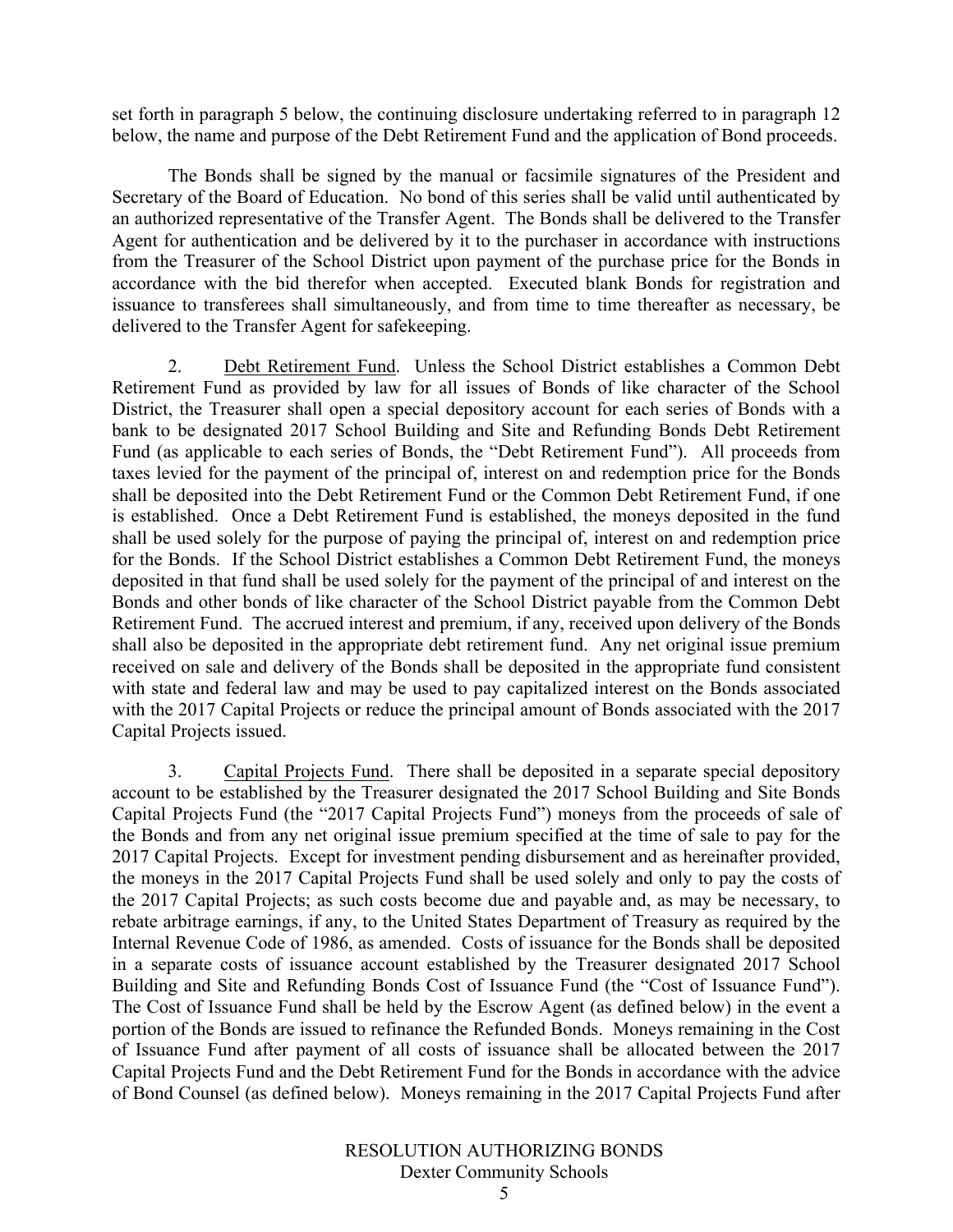completion of the 2017 Capital Projects may be used first for any purpose permitted by the 2017 Election and second for any other purpose permitted by law.

4. Bond Proceeds. The balance of the proceeds of the Bonds together with any moneys transferred by the School District at the time of sale of the Bonds from the debt retirement fund for the Prior Bonds and any other available funds of the School District, shall be invested in direct obligations of or obligations the principal of and interest on which are unconditionally guaranteed by the United States of America or other obligations the principal of and interest on which are fully secured by the foregoing (the "Escrow Securities") and used to pay principal and interest on the Refunded Bonds. The Escrow Securities shall be held by a trustee and escrow agent (the "Escrow Agent") in trust in an escrow fund (the "Escrow Fund") pursuant to an Escrow Agreement (the "Escrow Agreement"), which shall irrevocably direct the Escrow Agent to take all necessary steps to call the Refunded Bonds specified by the School District upon sale of the Bonds for redemption, including publication and mailing of redemption notices, on any date specified by the School District that the Refunded Bonds may be called for redemption. The investments held in the Escrow Fund shall be such that the principal and interest payments received thereon will be sufficient, without reinvestment, to pay the principal and interest on the Refunded Bonds as they become due pursuant to maturity or the call for redemption required by this paragraph, and either Authorized Officer is hereby authorized to select and retain, on behalf of the School District, an Escrow Agent to serve under the Escrow Agreement.

5. Bond Form. The Bonds shall be substantially in the following form with such changes as are authorized by the terms of this Resolution or necessary to complete the provisions thereof:

#### UNITED STATES OF AMERICA STATE OF MICHIGAN COUNTIES OF WASHTENAW AND LIVINGSTON

## DEXTER COMMUNITY SCHOOLS 2017 SCHOOL BUILDING AND SITE AND REFUNDING BOND (UNLIMITED TAX GENERAL OBLIGATION)

|                      | No.                  |                           |              |
|----------------------|----------------------|---------------------------|--------------|
| <b>INTEREST RATE</b> | <b>MATURITY DATE</b> | DATE OF<br>ORIGINAL ISSUE | <b>CUSIP</b> |
|                      | May 1, 20            | , 2017                    |              |
| Registered Owner:    |                      |                           |              |
| Principal Amount:    | Dollars              |                           |              |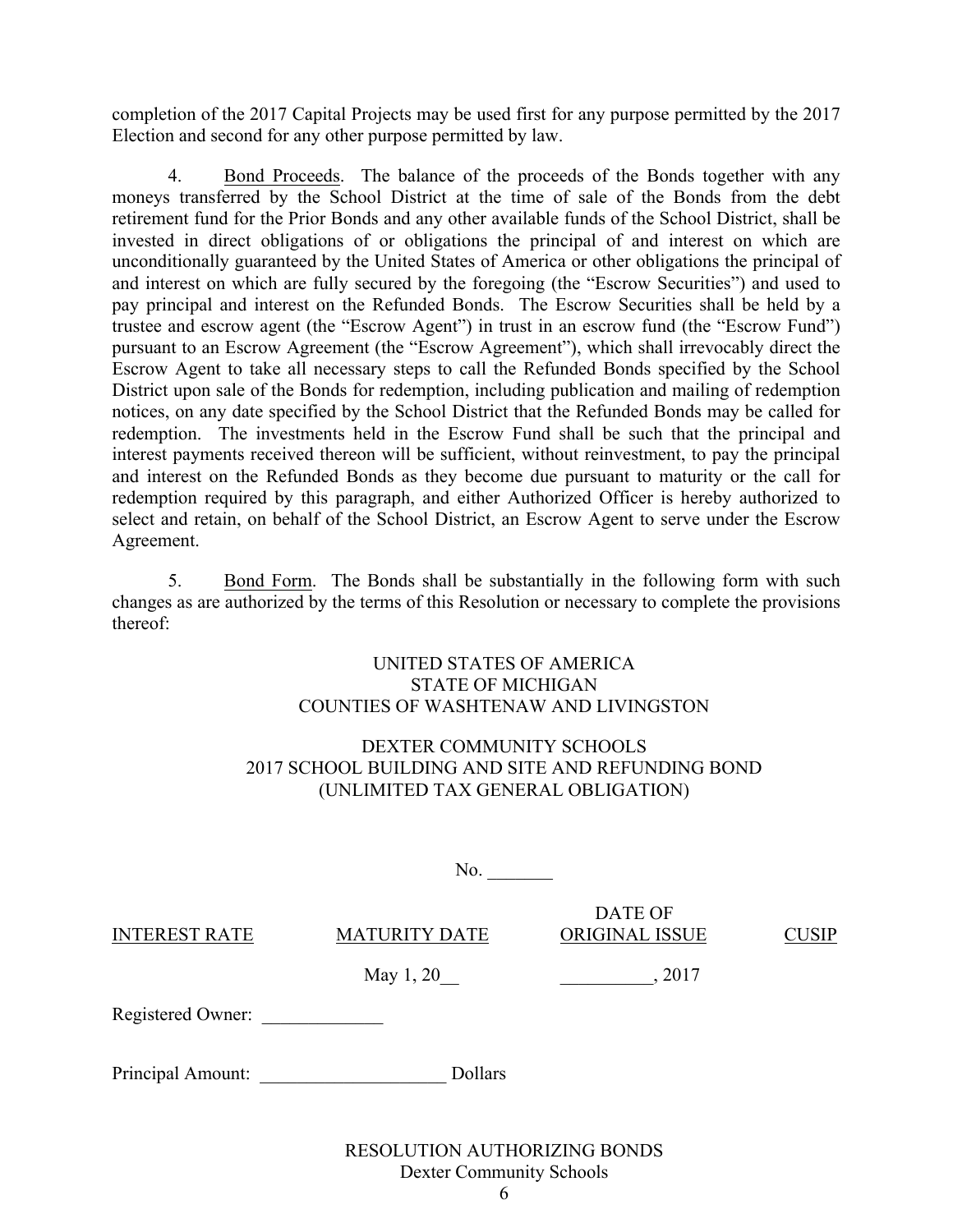Dexter Community Schools, Counties of Washtenaw and Livingston, State of Michigan (the "School District"), promises to pay to the Registered Owner specified above, or registered assigns, the Principal Amount specified above, in lawful money of the United States of America on the Date of Maturity specified above, unless prepaid prior thereto as hereinafter provided, with interest thereon from the Date of Original Issue specified above or such later date to which interest has been paid, until paid, at the Interest Rate per annum specified above, first payable on 1, and semiannually thereafter. Principal of this bond is payable at the \_\_\_\_\_\_\_\_\_\_\_\_\_ office of \_\_\_\_\_\_\_\_\_\_\_\_\_\_\_, \_\_\_\_\_\_\_, Michigan, or such other transfer agent as the School District may hereafter designate by notice mailed to the registered owner hereof not less than sixty (60) days prior to any interest payment date (the "Transfer Agent"). Interest on this bond is payable by check or draft mailed by the Transfer Agent to the person or entity who is as of the 15th day of the month preceding each interest payment date, the registered owner, at the registered address.

This bond is one of a series of bonds of even date of original issue aggregating the principal sum of \$\_\_\_\_\_\_\_\_\_, issued under and in pursuance of the provisions of Act 451, Public Acts of Michigan, 1976, as amended, and Act 34, Public Acts of Michigan, 2001, as amended, and a resolution of the Board of Education adopted on October \_\_\_, 2017.

A portion of the bonds in the principal amount of \$ is issued for school building and site purposes as the first series of bonds authorized by the qualified electors of said School District at an election held on August 8, 2017. A portion of the bonds in the principal amount of \$ sissued for the purpose of advance refunding a portion of a certain outstanding bond issue of the School District.

The full faith, credit and resources of the School District are pledged for the payment hereof, and the School District is obligated to levy annually sufficient taxes to provide for the payments of the principal of and interest on the bonds of this issue as they mature, without limitation as to rate or amount.

Bonds of this issue maturing in the years 20 to 20 , inclusive, shall not be subject to redemption prior to maturity.

Bonds of this issue or \$5,000 portions thereof maturing in the years 20\_ and thereafter, shall be subject to redemption prior to maturity, at the option of the School District, in any order of maturity and by lot within a single maturity, on any date on or after May 1, 20\_\_ at the redemption price of par plus accrued interest to the date fixed for redemption.

[Insert Term Bond provisions, if necessary.]

In case less than the full amount of an outstanding bond is called for redemption, the Transfer Agent, upon presentation of the bond called in part for redemption, shall register, authenticate and deliver to the registered owner of record a new bond in the principal amount of the portion of the original bond not called for redemption.

Notice of redemption of any bond shall be given at least thirty (30) days and no more than sixty (60) days prior to the date fixed for redemption by mail to the registered owner or owners at the registered addresses shown on the registration books kept by the Transfer Agent.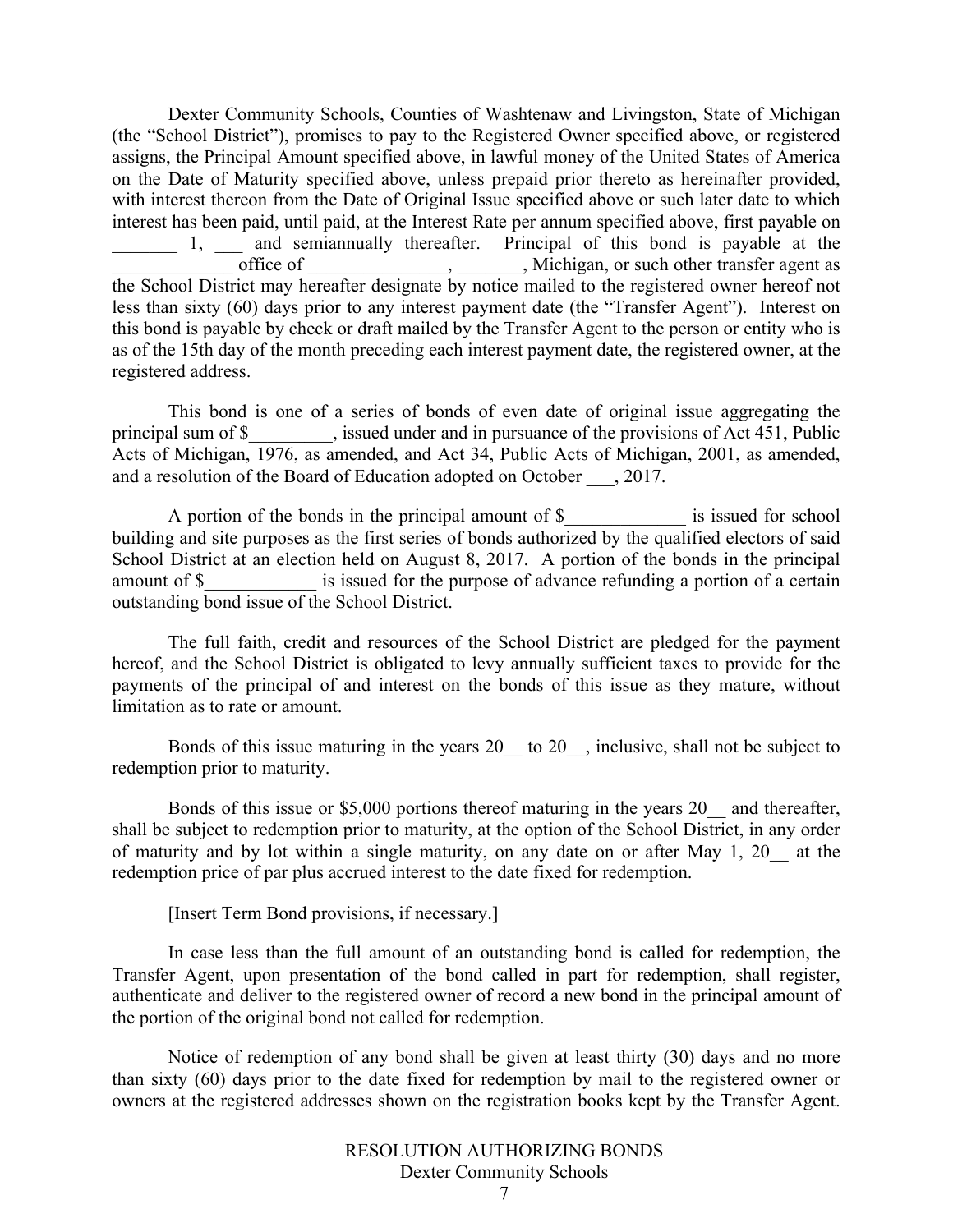Bonds shall be called for redemption in multiples of \$5,000, and Bonds of denominations of more than \$5,000 shall be treated as representing the number of bonds obtained by dividing the denomination of the bond by \$5,000, and such bonds may be redeemed in part. The notice of redemption for bonds redeemed in part shall state that upon surrender of the bond to be redeemed a new bond or bonds in aggregate principal amount equal to the unredeemed portion of the bond surrendered shall be issued to the registered holder thereof. No further interest shall accrue on the bonds or portions of bonds called for redemption after the date fixed for redemption, whether presented for redemption or not, provided funds are on hand with the Transfer Agent to redeem the same.

Any bond may be transferred by the registered owner, in person or by the registered owner's authorized attorney or legal representative, upon surrender of the bond to the Transfer Agent for cancellation, together with a duly executed written instrument of transfer in a form approved by the Transfer Agent. Whenever any bond is surrendered for transfer, the Transfer Agent shall authenticate and deliver a new bond or bonds, in like aggregate principal amount, interest rate and maturity. The Transfer Agent shall require the registered owner requesting the transfer to pay any tax or other governmental charge required to be paid with respect to the transfer. The Transfer Agent will not be required to (i) issue, register the transfer of or exchange any bond during a period beginning at the opening of business 15 days before the day of the mailing of a notice of redemption of bonds selected for redemption and ending at the close of business on the day of that mailing, or (ii) register the transfer of or exchange any bond selected for redemption in whole or in part, except the unredeemed portion of bonds being redeemed in part.

It is hereby certified and recited that all acts, conditions and things required to be done, exist and happen, precedent to and in the issuance of said series of bonds of which this is one, in order to make them valid and binding obligations of said School District have been done, exist and have happened in regular and due form and time as provided by law, and that the total indebtedness of said School District, including the series of bonds of which this is one, does not exceed any constitutional or statutory limitation.

This bond is not valid or obligatory for any purpose until the Transfer Agent's Certificate of Authentication on this bond has been executed by the Transfer Agent.

IN WITNESS WHEREOF, the Dexter Community Schools, Counties of Washtenaw and Livingston, State of Michigan, by its Board of Education has caused this bond to be signed in the name of said School District by the manual or facsimile signatures of the President and the Secretary of the Board of Education, all as of the Date of Original Issue.

#### DEXTER COMMUNITY SCHOOLS

By: Manual/Facsimile President

By: [Manual/Facsimile] Secretary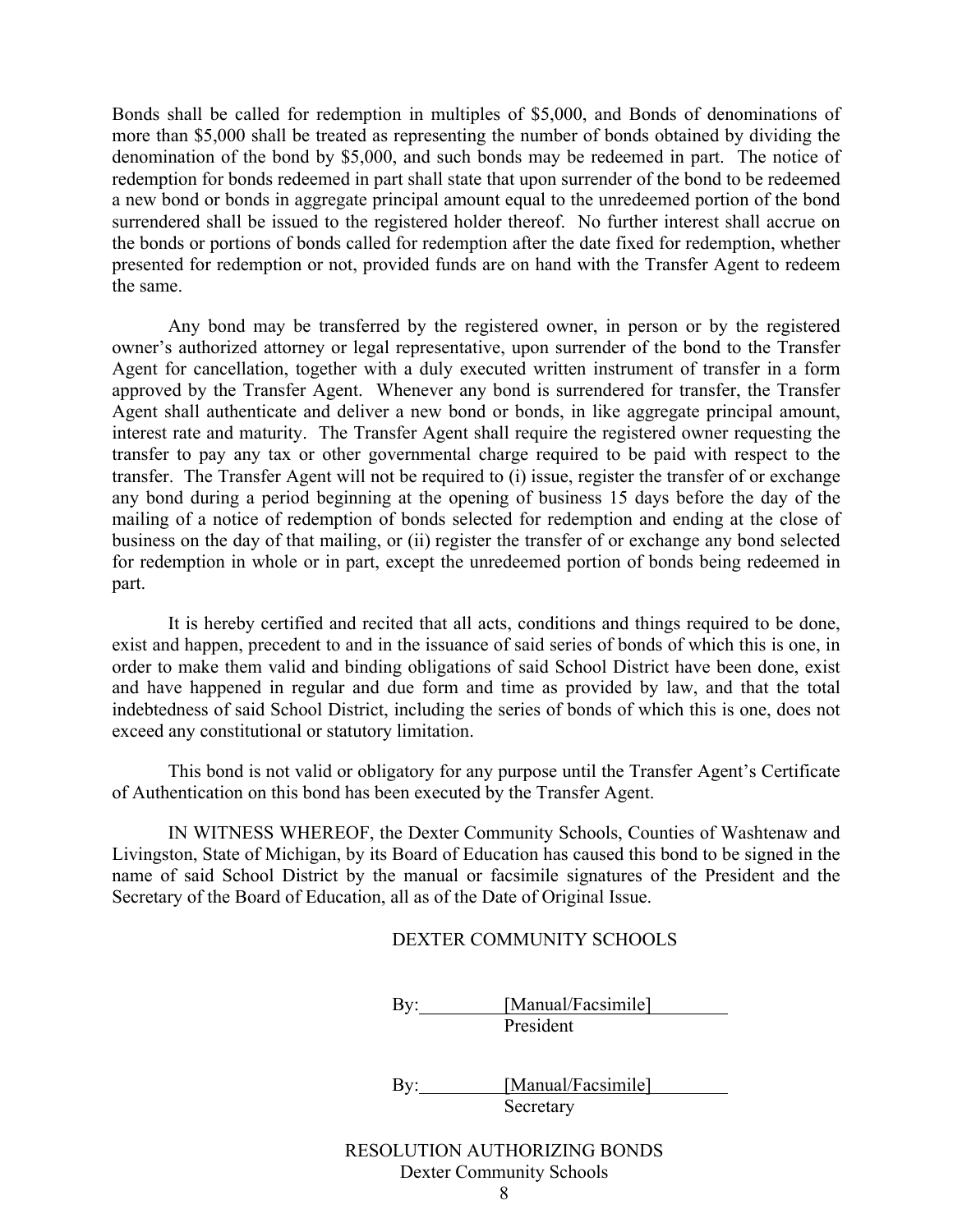#### [FORM OF TRANSFER AGENT'S CERTIFICATE OF AUTHENTICATION]

#### Certificate of Authentication

This bond is one of the Bonds described above.

 $\mathcal{L}_\text{max}$  , and the set of the set of the set of the set of the set of the set of the set of the set of the set of the set of the set of the set of the set of the set of the set of the set of the set of the set of the Transfer Agent

 $\mathbf{By:}$ Authorized Signature

Date of Authentication: \_\_\_\_\_\_\_\_\_\_\_\_\_\_\_\_\_

[*End of Bond Form*]

6. Unlimited Tax. Commencing with the fiscal year beginning July 1, 2017, it shall be the duty of the School District to levy a tax annually in an amount sufficient so that the estimated collections therefrom will be sufficient to pay promptly when due the principal of and interest becoming due on the Bonds prior to the time of the next year's tax levy, which tax levies shall not be subject to limitation as to rate or amount.

7. Refunding Bonds Efficiency. If market interest rates rise so that a refunding of the Refunded Bonds becomes noneconomic or inefficient, or in the event the School District, based on the advice of the Financial Advisor, determines that the net present value savings associated with the refinancing of the Refunded Bonds is not at least two and one half percent (2.50%) of the principal amount of the Refunded Bonds, then the Authorized Officers shall have the discretion, based upon the advice of the Financial Advisor, to offer for sale only the bonds of the School District which are for the purpose of paying the cost of the 2017 Capital Projects and associated costs of issuance only, as described in the preamble to this resolution.

8. Negotiated Sale. The School District has considered the option of selling the Bonds through a competitive sale and a negotiated sale and, based on the advice of the Financial Advisor and pursuant to the requirements of Act 34, Public Acts of Michigan, 2001, as amended, has determined that a negotiated sale of the Bonds provides the School District with greater flexibility in structuring bond maturities and the timing of the sale of the Bonds, and will enable the School District to better market the Bonds to the advantage of the School District and its taxpayers.

9. Retention of Underwriter and Execution of Bond Purchase Agreement. The School District hereby appoints Stifel, Nicolaus & Company, Incorporated as senior underwriter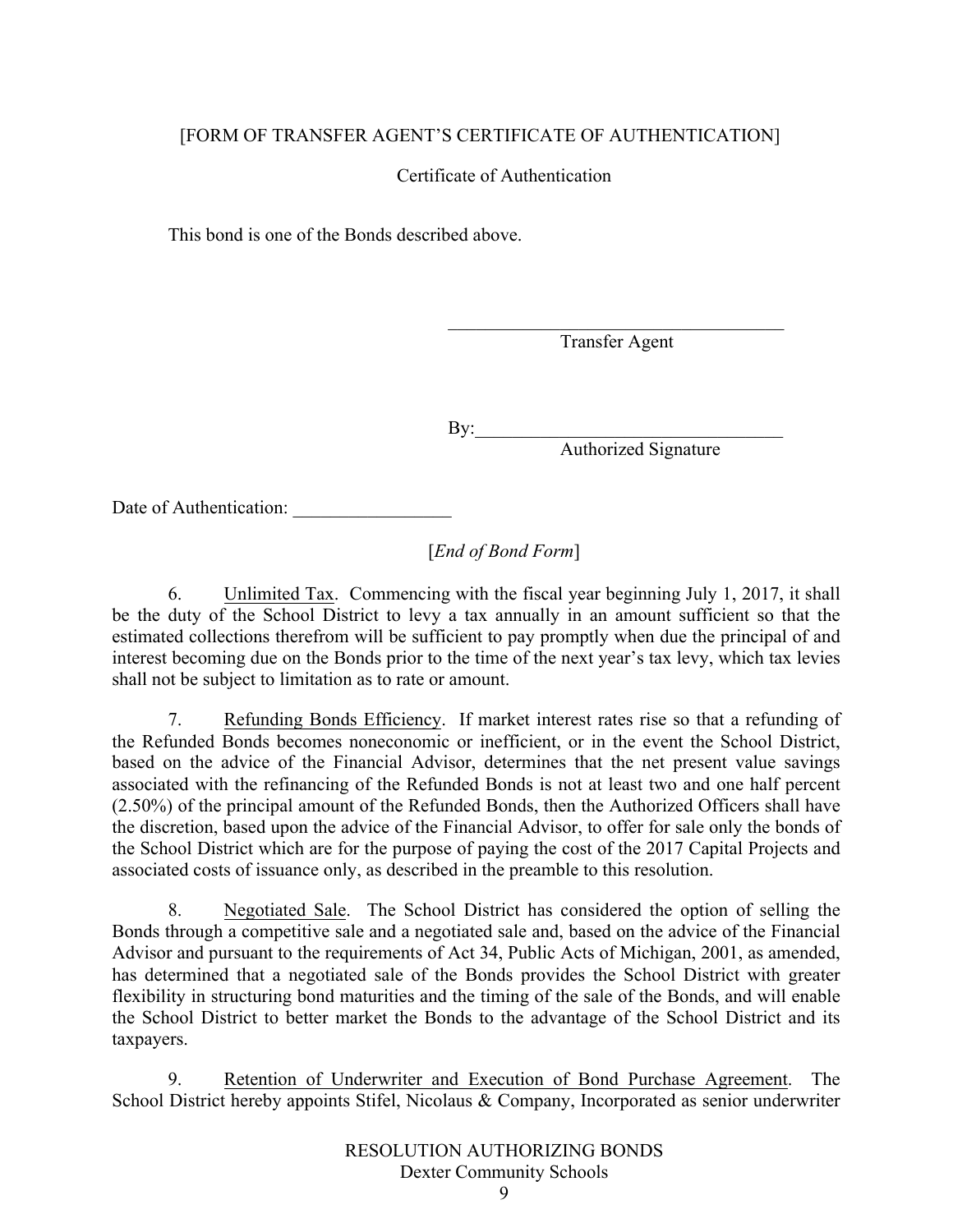for the Bonds (the "Underwriter"). The Authorized Officer is hereby authorized to appoint one or more co-managing underwriters, if recommended by the Financial Advisor. The Authorized Officer is authorized to negotiate and award the sale of the Bonds to the Underwriter pursuant to a bond purchase agreement. Such sale shall be subject to the following conditions:

(a) The true interest cost on the Bonds shall not exceed five percent (5.00%);

(b) The Underwriter's discount associated with the sale of the Bonds shall not exceed three-quarters of one percent  $(0.75\%)$ ; and

(c) The savings shall not be less than the 2.50% described in paragraph 7 above.

An Authorized Officer may, without further direction from the Board of Education, execute a sale order awarding the sale of the Bonds to the Underwriter and make any of the determinations, covenants and elections authorized by this Resolution pursuant to an order approving the sale of the Bonds, provided that the final terms of the Bonds shall be within the parameters set forth in this Resolution.

10. Ratings and Bond Insurance. The Authorized Officer is authorized to apply for bond ratings from one or more municipal bond rating agencies and apply for and purchase a policy of municipal bond insurance, if deemed appropriate by the Financial Advisor and Bond Counsel.

11. Official Statements. The President of the Board of Education and the Authorized Officer are each hereby authorized to approve preliminary and final official statements relating to the Bonds as is deemed appropriate by the Financial Advisor and Bond Counsel. The President of the Board of Education or the Authorized Officer are further authorized to execute and deliver the final Official Statement relating to the Bonds on behalf of the School District and to approve, execute and deliver any amendments and supplements to the Official Statement necessary to assure that the statements therein are, and as of the time the Bonds are delivered to the Underwriter will be true, and that it does not contain any untrue statement of a material fact and does not omit to state a material fact necessary in order to make the statements therein, in light of the circumstances under which they were made, not misleading.

12. Continuing Disclosure. The School District hereby covenants, in accordance with the provisions of Rule 15c2-12 (the "Rule") promulgated by the Securities and Exchange Commission (the "SEC"), to provide or cause to be provided the information set forth in Exhibit B attached hereto as such Exhibit may be revised by an Authorized Officer as required by Rule 15c2-12 prior to delivery of the Bonds.

13. Tax Matters. The School District hereby covenants that, to the extent permitted by law, it shall take all actions within its control necessary to maintain the exclusion of the interest on the Bonds from adjusted gross income for federal income purposes under the Internal Revenue Code of 1986, as amended (the "Code") including but not limited to, actions relating to the rebate of arbitrage earnings, if applicable, and the expenditure and investment of bond proceeds and moneys deemed to be bond proceeds.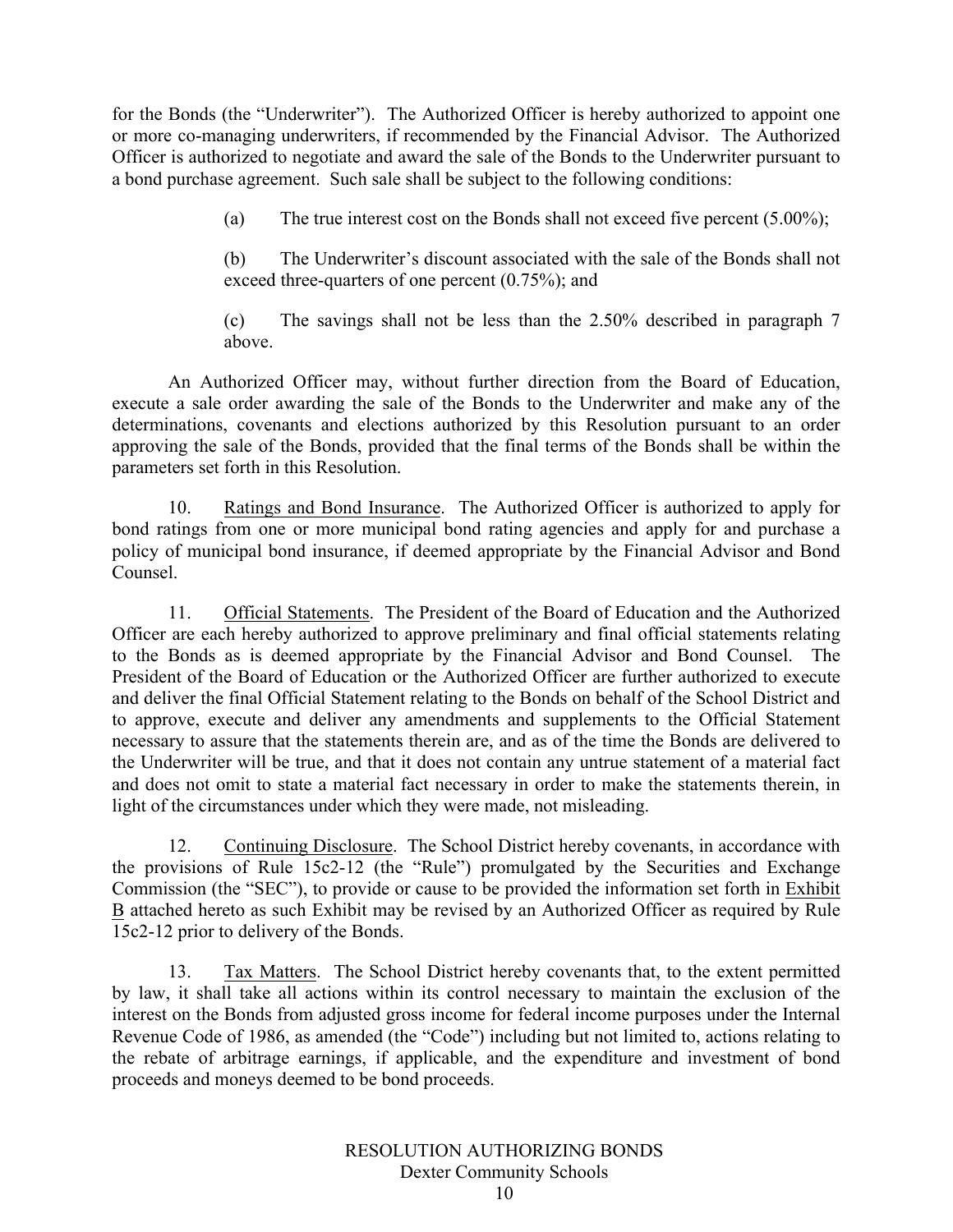14. Expenditures and Reimbursements. The School District may incur project expenditures prior to receipt of proceeds of the Bonds issued to finance the 2017 Capital Projects and may advance moneys from the general fund for that purpose to be reimbursed from proceeds of the Bonds when available. The Chief Financial Officer shall keep a specific record of all such expenditures.

The School District makes the following declarations for the purpose of complying with the reimbursement rules of Treas. Reg. § 1.150-2 pursuant to the Internal Revenue Code of 1986, as amended:

(a) As of the date hereof, the School District reasonably expects to reimburse itself for the expenditures described in (b) below with proceeds of debt to be incurred by the School District.

(b) The expenditures described in this paragraph (b) are for the 2017 Capital Projects which Bonds were authorized by the electors of the School District on August 8, 2017 which were or will be paid subsequent to sixty (60) days prior to the date hereof.

(c) The maximum principal amount of debt expected to be issued for the 2017 Capital Projects, including issuance costs, is \$53,935,000.

(d) A reimbursement allocation of the expenditures described in (b) above with the proceeds of the borrowing described herein will occur not later than 18 months after the later of (i) the date on which the expenditure is paid, or (ii) the date the 2017 Capital Projects are placed in service or abandoned, but in no event more than three (3) years after the original expenditure is paid. A reimbursement allocation is an allocation in writing that evidences the School District's use of the proceeds of the debt to be issued for the 2017 Capital Projects to reimburse the School District for a capital expenditure made pursuant to this Resolution.

(e) The expenditures described in (b) above are "capital expenditures" as defined in Treas. Reg.  $\S$  1.1.150-1(b), which are any costs of a type which are properly chargeable to a capital account (or would be so chargeable with a proper election or with the application of the definition of placed in service under Treas. Reg.  $\S$  1.150-2(c)) under general Federal income tax principles (as determined at the time the expenditure is paid).

(f) No proceeds of the borrowing paid to the School District in reimbursement pursuant to this Resolution will be used in a manner described in Treas. Reg. § 1.150-2(h) with respect to abusive uses of such proceeds, including, but not limited to, using funds corresponding to the proceeds of the borrowing in a manner that results in the creation of replacement proceeds (within Treas. Reg. § 1.148-1) within one year of the reimbursement allocation described in (d) above.

15. Further Bond Details The Authorized Officers are each hereby authorized to adjust the final Bond details to the extent necessary or convenient to complete the transaction authorized in this Resolution, and in pursuance of the foregoing is authorized to exercise the authority and make the determinations authorized pursuant to Section 315(1)(d) of the Act,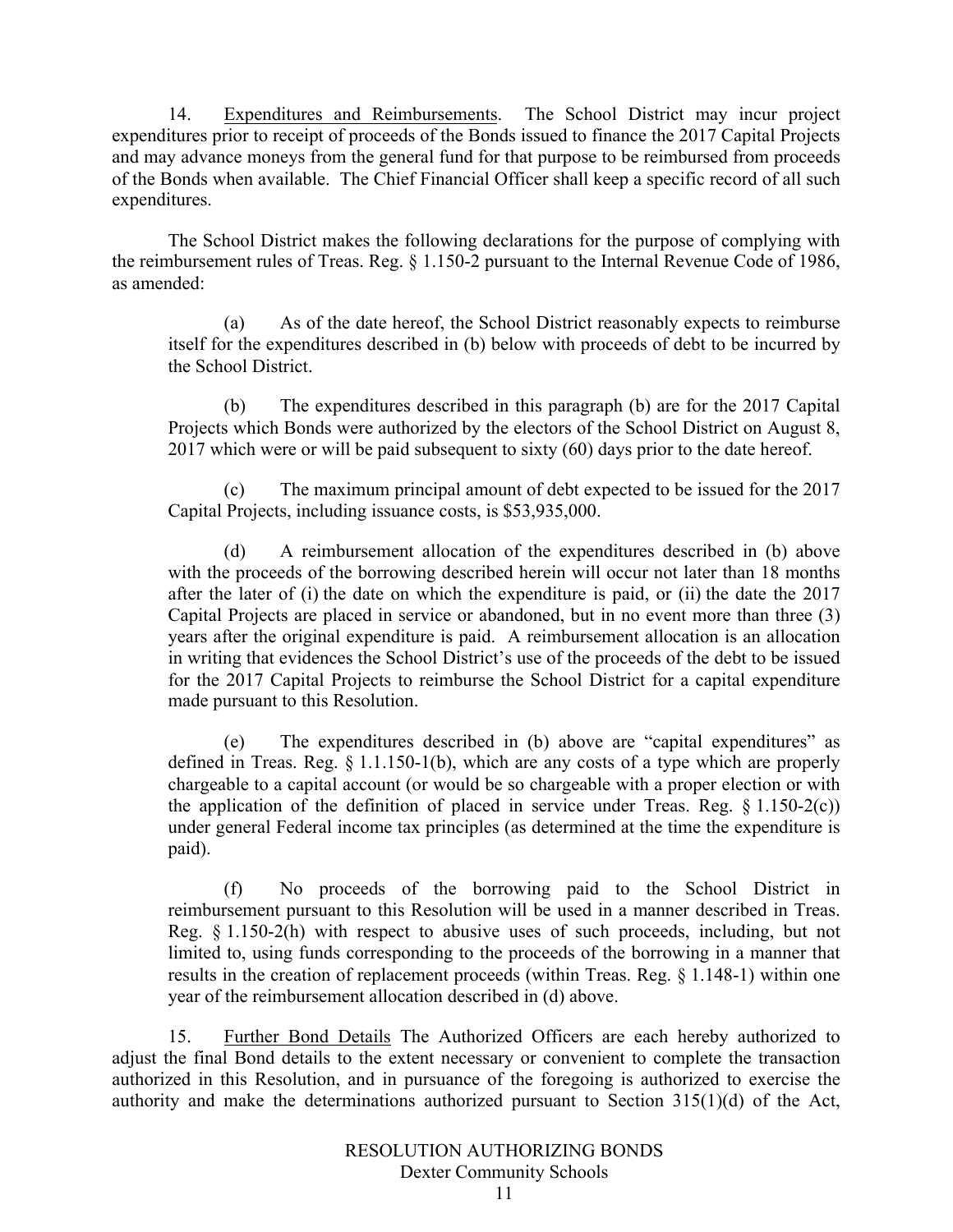including but not limited to, determinations regarding interest rates, prices, discounts, maturities, principal amounts, denominations, dates of issuance, interest payment dates, redemption rights, the place of delivery and payment, designation of series, and other matters, all subject to the parameters established in this Resolution.

16. Retention of Bond Counsel and Financial Advisor. The law firm of Miller, Canfield, Paddock and Stone, P.L.C. is hereby appointed as bond counsel for the School District with reference to the issuance of the Bonds authorized by this Resolution ("Bond Counsel"). The representation of the School District by Miller, Canfield, Paddock and Stone, P.L.C. as bond counsel is hereby approved, notwithstanding Miller, Canfield's periodic representation in unrelated matters of Stifel, Nicolaus and Company, Incorporated and other potential parties to the Bond transaction. The School District hereby appoints H.J. Umbaugh & Associates Certified Public Accountants, LLP to act as financial advisor (the "Financial Advisor") with respect to the Bonds.

17. Department of Treasury. As necessary, the Authorized Officer is hereby authorized to make application to Treasury for prior approval to issue the Bonds or file a qualifying statement. The Authorized Officer is further authorized to request any and all waivers, including without limitation, rating waivers, or exemptions from Treasury necessary to the issuance of the Bonds as recommended by the Financial Advisor and Bond Counsel. The Authorized Officer is authorized to have prepared and filed a Security Report with Treasury pursuant to the Act.

18. Department of Treasury Qualification. The officers, agents and employees of the School District are authorized to submit a request for interim approval and such other actions as may be required for qualification under the School Bond Qualification, Approval, and Loan Act, Act 92, Public Acts of Michigan, 2005, as amended. The Authorized Officer is authorized on behalf of the School District to approve a completed Application for Final Qualification of the Bonds, in substantially the form attached hereto as Exhibit C, with such changes as the Authorized Officer shall deem necessary to conform such Application to the final terms of the Bonds, and to sign one or more loan agreements and any other documents that may be required by each loan agreement. The Secretary of the Board of Education is hereby authorized and directed to execute and cause to be submitted to Treasury the completed Application for Final Qualification of the Bonds.

19. Further Actions. The officers, administrators, agents and attorneys of the School District are authorized and directed to execute and deliver all other agreements, documents and certificates and to take all other actions necessary to complete the issuance and delivery of the Bonds in accordance with this Resolution. The officers, administrators, agents and attorneys of the School District are authorized and directed to pay costs of issuance including Bond Counsel fees, Financial Advisor fees, rating agency fees, Transfer Agent fees, escrow agent fees, verification agent fees, costs of printing the preliminary and official statements, purchase of securities for the purpose of funding the Escrow, and any other costs necessary to accomplish sale and delivery of the Bonds.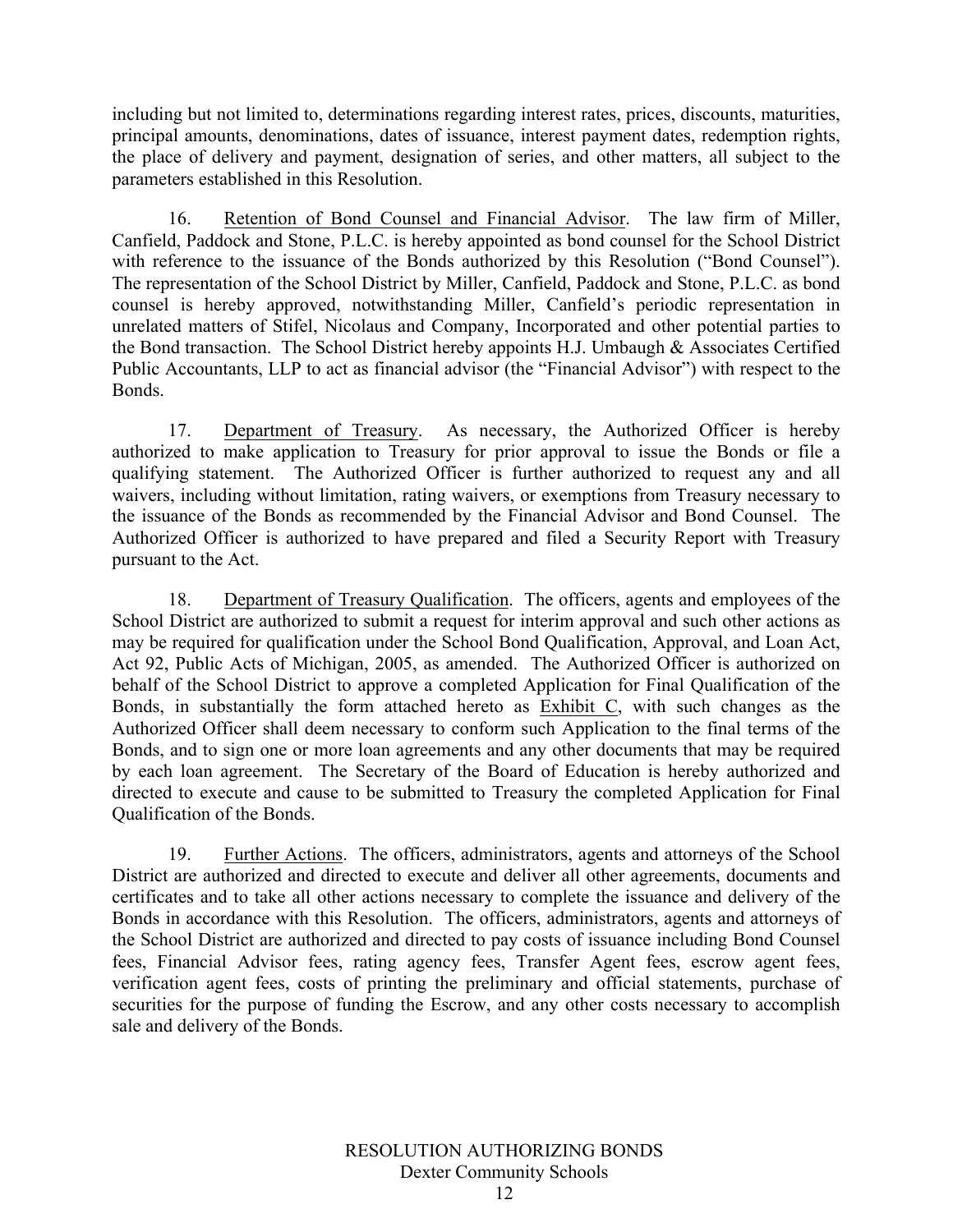20. Conflicts. All resolutions and parts of resolutions insofar as they conflict with the provisions of this resolution be and the same hereby are rescinded.

AYES: Members

NAYS: Members **Members** Members **Manual** 

RESOLUTION DECLARED ADOPTED.

 $\mathcal{L}_\text{max}$  , and the set of the set of the set of the set of the set of the set of the set of the set of the set of the set of the set of the set of the set of the set of the set of the set of the set of the set of the Ron Darr Secretary, Board of Education

I hereby certify that the foregoing constitutes a true and complete copy of a resolution adopted by the Board of Education of the Dexter Community Schools, Counties of Washtenaw and Livingston, State of Michigan, at a regular meeting held on October 9, 2017, and that said meeting was conducted and public notice of said meeting was given pursuant to and in full compliance with the Open Meetings Act, being Act 267, Public Acts of 1976, and that the minutes of said meeting were kept and will be or have been made available as required by said Act.

> Ron Darr Secretary, Board of Education

 $\mathcal{L}_\text{max}$  , and the set of the set of the set of the set of the set of the set of the set of the set of the set of the set of the set of the set of the set of the set of the set of the set of the set of the set of the

29914001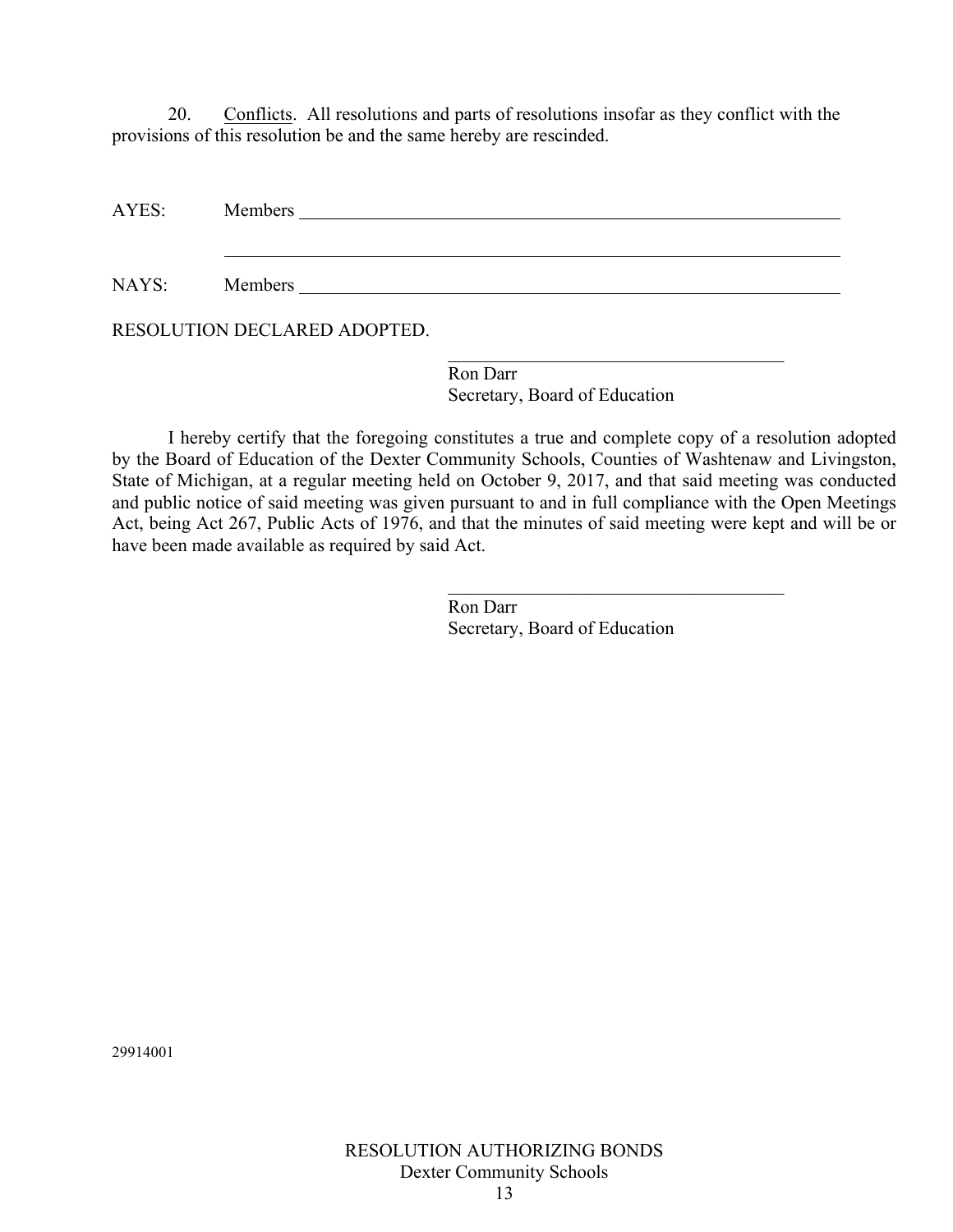#### **EXHIBIT A**

#### **SUMMARY OF THE PRIOR BONDS**

#### 2008 School Building and Site and Refunding Bonds (Unlimited Tax General Obligation)

| Amount      | <b>Interest Rate</b> |
|-------------|----------------------|
| \$2,050,000 | 5.000%               |
| 2,050,000   | 5.000                |
| 550,000     | 4.000                |
| 1,500,000   | 4.375                |
| 1,245,000   | 4.125                |
| 1,000,000   | 4.250                |
| 2,250,000   | 4.250                |
| 2,250,000   | 4.250                |
| 4,500,000   | 5.000                |
| 4,500,000   | 4.500                |
| 2,250,000   | 4.500                |
|             |                      |

\* Represents term bonds

 $\mathcal{L}_\text{max}$ 

The Prior Bonds maturing on or after May 1, 2019 are subject to redemption prior to maturity on any date on or after May 1, 2018 at par plus accrued interest to the date fixed for redemption. Interest on the Prior Bonds is payable on each May 1 and November 1.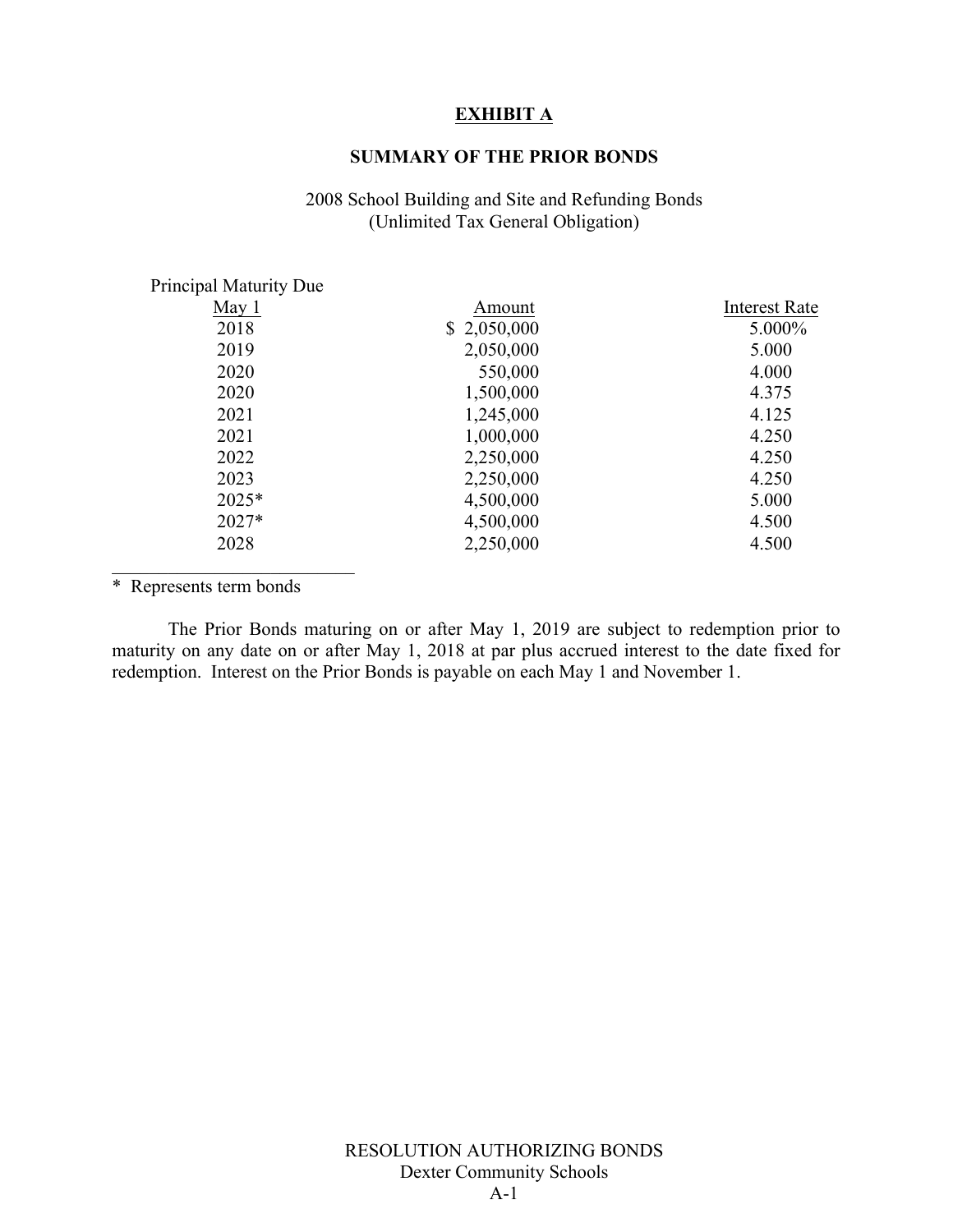#### **EXHIBIT B**

#### FORM OF CONTINUING DISCLOSURE UNDERTAKING

This Continuing Disclosure Undertaking (the "Undertaking") is executed and delivered by the Dexter Community Schools, Counties of Washtenaw and Livingston, State of Michigan (the "School District"), in connection with the issuance of its 2017 School Building and Site and Refunding Bonds (Unlimited Tax General Obligation) (the "Bonds"). The School District covenants and agrees for the benefit of the Bondholders, as hereinafter defined, as follows:

(a) *Definitions*. The following terms used herein shall have the following meanings:

"Audited Financial Statements" means the annual audited financial statement pertaining to the School District prepared by an individual or firm of independent certified public accountants as required by Act 2, Public Acts of Michigan, 1968, as amended, which presently requires preparation in accordance with generally accepted accounting principles.

"Bondholders" shall mean the registered owner of any Bond or any person (a) with the power, directly or indirectly, to vote or consent with respect to, or to dispose of ownership of, any Bond (including any person holding a Bond through a nominee, depository or other intermediary) or (b) treated as the owner of any Bond for federal income tax purposes.

"EMMA" shall mean the MSRB's Electronic Municipal Market Access District, or such other District, Internet Web site, or repository hereafter prescribed by the MSRB for the submission of electronic filings pursuant to the Rule.

"MSRB" means the Municipal Securities Rulemaking Board.

"Rule" means Rule 15c2-12 promulgated by the SEC pursuant to the Securities Exchange Act of 1934, as amended.

"SEC" means the United States Securities and Exchange Commission.

(b) *Continuing Disclosure.* The School District hereby agrees, in accordance with the provisions of the Rule, to provide or cause to be provided to the MSRB through EMMA, on or before the last day of the 6th month after the end of the fiscal year of the School District, the following annual financial information and operating data, commencing with the fiscal year ending June 30, 2016, in an electronic format as prescribed by the MSRB:

(1) Updates of the numerical financial information and operating data included in the official statement of the School District relating to the Bonds (the "Official Statement") appearing in the Tables in the Official Statement as described below [REVISE HEADINGS TO CONFORM WITH THOSE ACTUALLY USED]:

- a. Enrollments Enrollment History;
- b. Retirement Plan Contributions to MPSERS;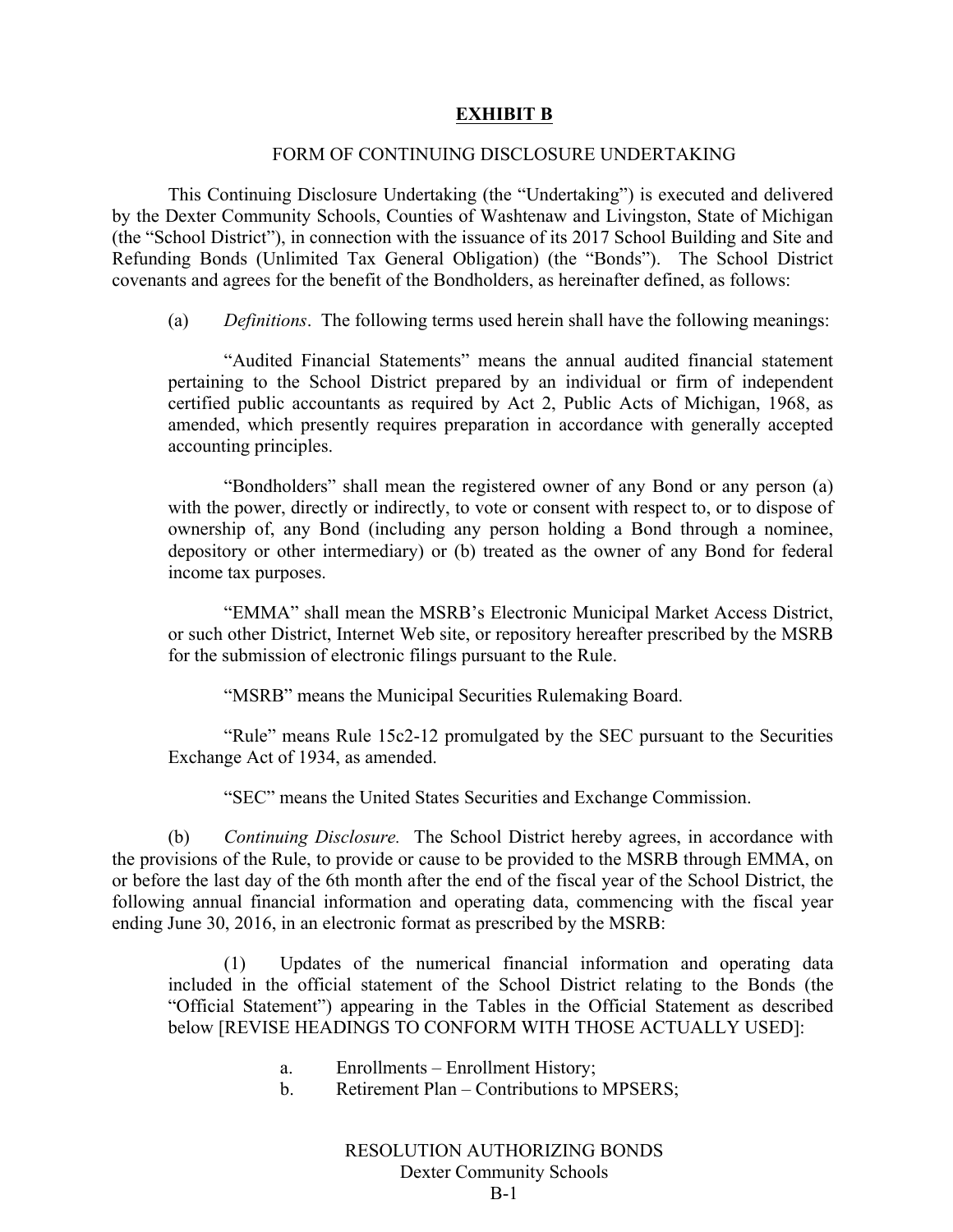- c. History of Valuations State Equalized Valuation and Taxable Valuation;
- d. Tax Levies and Collections;
- e. State Aid Payments;
- f. School District Tax Rates (per \$1,000 of Valuation);
- g. Largest Taxpayers;
- h. Direct Debt;
- i. Legal Debt Margin; and
- j. General Fund Budget Summary.

(2) The Audited Financial Statements. provided, however, that if the Audited Financial Statements are not available by the date specified above, they shall be provided when available and unaudited financial statements will be filed by such date and the Audited Financial Statements will be filed as soon as available

Such annual financial information and operating data described above are expected to be provided directly by the School District or by specific reference to documents available to the public through EMMA or filed with the SEC.

If the fiscal year of the School District is changed, the School District shall send a notice of such change to the MSRB through EMMA, prior to the earlier of the ending date of the fiscal year prior to such change or the ending date of the fiscal year as changed.

(c) *Notice of Failure to Disclose*. The School District agrees to provide or cause to be provided, in a timely manner, to the MSRB through EMMA, in an electronic format as prescribed by the MSRB, notice of a failure by the School District to provide the annual financial information with respect to the School District described in subsection (b) above on or prior to the dates set forth in subsection (b) above.

(d) *Occurrence of Events*. The School District agrees to provide or cause to be provided to the MSRB through EMMA, in an electronic format as prescribed by the MSRB, in a timely manner not in excess of ten business days after the occurrence of the event, notice of the occurrence of any of the following events listed in  $(b)(5)(i)(C)$  of the Rule with respect to the Bonds:

- (1) principal and interest payment delinquencies;
- (2) non-payment related defaults, if material;
- (3) unscheduled draws on debt service reserves reflecting financial difficulties;
- (4) unscheduled draws on credit enhancements reflecting financial difficulties;
- (5) substitution of credit or liquidity providers, or their failure to perform;
- (6) adverse tax opinions, the issuance by the Internal Revenue Service of proposed or final determinations of taxability, Notices of Proposed Issue (IRS Form 5701-TEB) or other material notices or determinations with respect to the tax status of the Bonds, or other material events affecting the tax status of the Bonds;
- (7) modifications to rights of holders of the Bonds, if material;
- (8) bond calls, if material, and tender offers;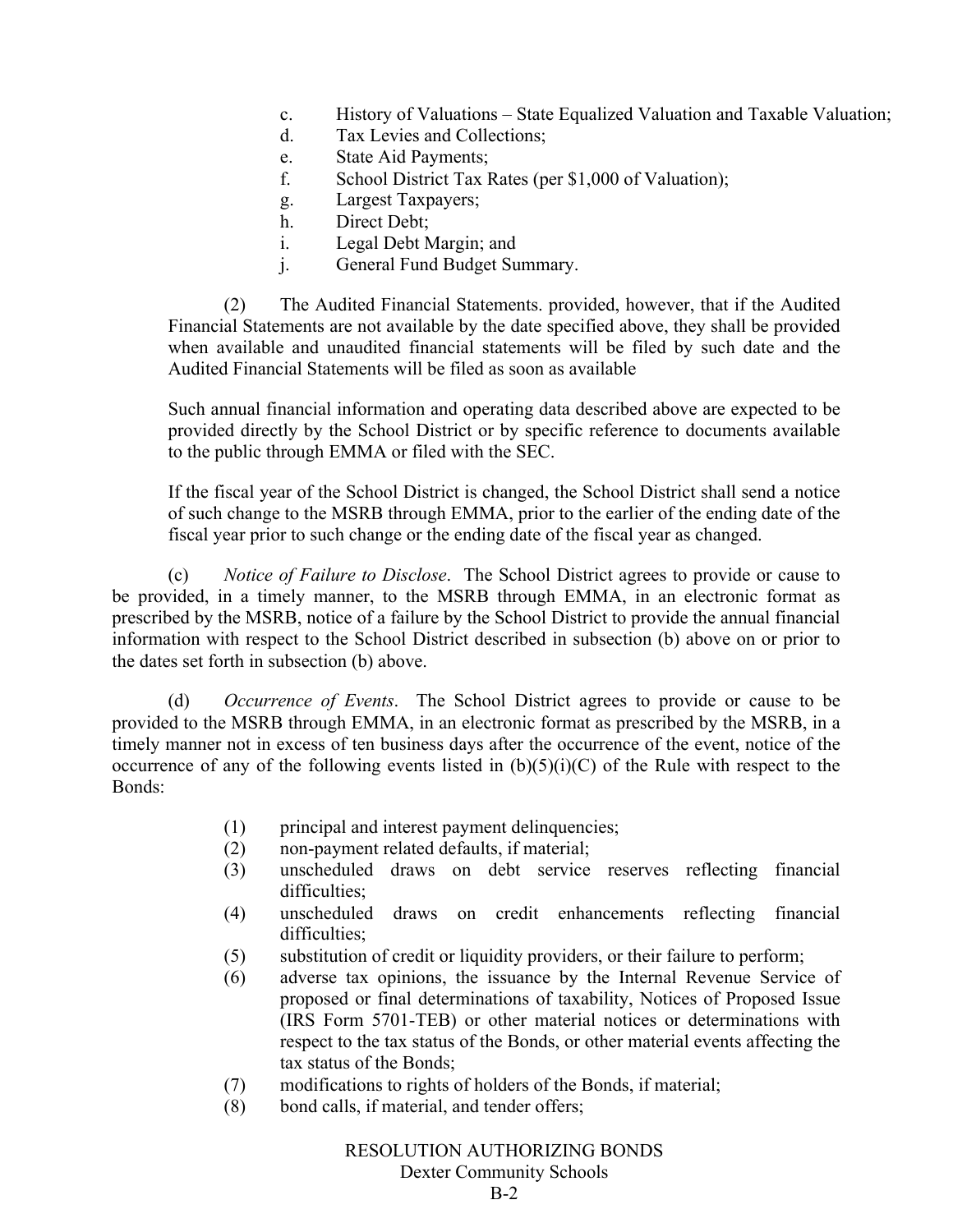- (9) defeasances;
- (10) release, substitution, or sale of property securing repayment of the Bonds, if material;
- (11) rating changes;
- (12) bankruptcy, insolvency, receivership or similar event of the Issuer, which is considered to occur when any of the following occur: the appointment of a receiver, fiscal agent or similar officer for the Issuer in a proceeding under the U.S. Bankruptcy Code or in any other proceeding under state or federal law in which a court or governmental authority has assumed jurisdiction over substantially all of the assets or business of the Issuer, or if such jurisdiction has been assumed by leaving the existing governing body and officials or officers in possession but subject to the supervision and orders of a court or governmental authority, or the entry of an order confirming a plan of reorganization, arrangement or liquidation by a court or governmental authority having supervision or jurisdiction over substantially all of the assets or business of the Issuer;
- (13) the consummation of a merger, consolidation, or acquisition involving the Issuer or the sale of all or substantially all of the assets of the Issuer, other than in the ordinary course of business, the entry into a definitive agreement to undertake such an action or the termination of a definitive agreement relating to any such actions, other than pursuant to its terms, if material; or
- (14) appointment of a successor or additional trustee or the change of name of a trustee, if material.

(e) *Materiality Determined Under Federal Securities Laws*. The School District agrees that its determination of whether any event listed in subsection (d) is material shall be made in accordance with federal securities laws.

(f) *Identifying Information*. All documents provided to the MSRB through EMMA shall be accompanied by the identifying information prescribed by the MSRB.

(g) *Termination of Reporting Obligation*. The obligation of the School District to provide annual financial information and notices of material events, as set forth above, shall be terminated if and when the School District no longer remains an "obligated person" with respect to the Bonds within the meaning of the Rule, including upon legal defeasance of all Bonds.

(h) *Benefit of Bondholders*. The School District agrees that its undertaking pursuant to the Rule set forth in this Undertaking is intended to be for the benefit of the Bondholders and shall be enforceable by any Bondholder; provided that, the right to enforce the provisions of this Undertaking shall be limited to a right to obtain specific enforcement of the School District's obligations hereunder and any failure by the School District to comply with the provisions of this Undertaking shall not constitute a default or an event of default with respect to the Bonds.

(i) *Amendments to the Undertaking*. Amendments may be made in the specific types of information provided or the format of the presentation of such information to the extent deemed necessary or appropriate in the judgment of the School District, provided that the School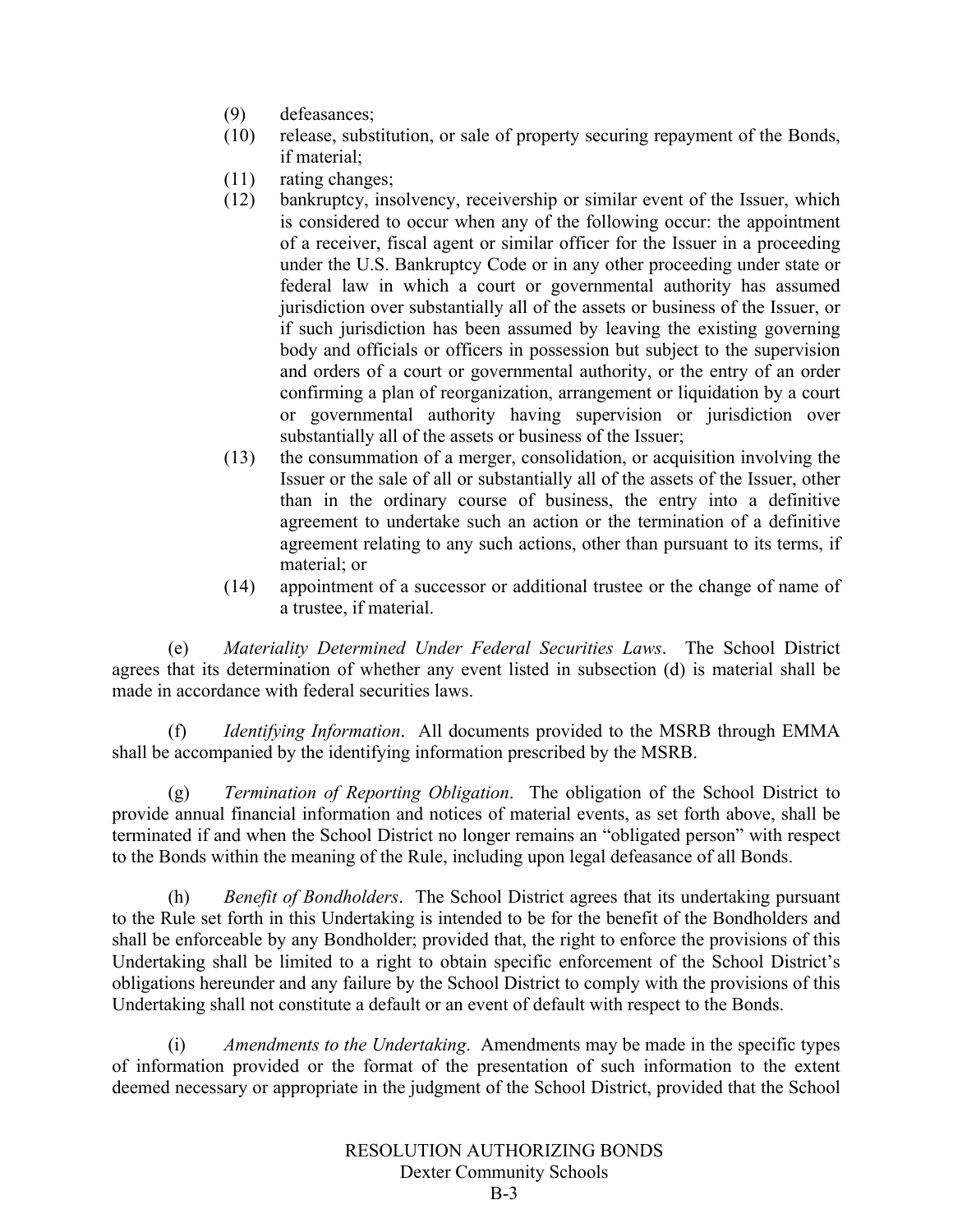District agrees that any such amendment will be adopted procedurally and substantively in a manner consistent with the Rule, including any interpretations thereof by the SEC, which, to the extent applicable, are incorporated herein by reference. Such interpretations currently include the requirements that (a) the amendment may only be made in connection with a change in circumstances that arises from a change in legal requirements, change in law, or change in the identity, nature, or status of the School District or the type of activities conducted thereby, (b) the undertaking, as amended, would have complied with the requirements of the Rule at the time of the primary offering of the Bonds, after taking into account any amendments or interpretations of the Rule, as well as any change in circumstances, and (c) the amendment does not materially impair the interests of Bondholders, as determined by parties unaffiliated with the School District (such as independent legal counsel), but such interpretations may be changed in the future. If the accounting principles to be followed by the School District in the preparing of the Audited Financial Statements are modified, the annual financial information for the year in which the change is made shall present a comparison between the financial statements as prepared on the prior basis and the statements as prepared on the new basis, and otherwise shall comply with the requirements of the Rule, in order to provide information to investors to enable them to evaluate the ability of the School District to meet its obligations. A notice of the change in accounting principles shall be sent to the MSRB through EMMA.

(j) *Municipal Advisory Council of the State of Michigan*. The School District shall also file by electronic or other means any information or notice required to be filed with the MSRB through EMMA pursuant to this Undertaking in a timely manner with the Municipal Advisory Council of the State of Michigan.

IN WITNESS WHEREOF, the School District has caused this Undertaking to be executed by its authorized officer.

> DEXTER COMMUNITY SCHOOLS Counties of Washtenaw and Livingston State of Michigan

By \_\_\_\_\_\_\_\_\_\_\_\_\_\_\_\_\_\_\_\_\_\_\_\_\_\_\_\_\_\_\_\_\_\_\_\_\_

 $\overline{\phantom{a}}$  , where  $\overline{\phantom{a}}$  , where  $\overline{\phantom{a}}$  , where  $\overline{\phantom{a}}$  , where  $\overline{\phantom{a}}$ Its

Dated: \_\_\_\_\_\_\_\_\_\_\_\_\_\_, 2017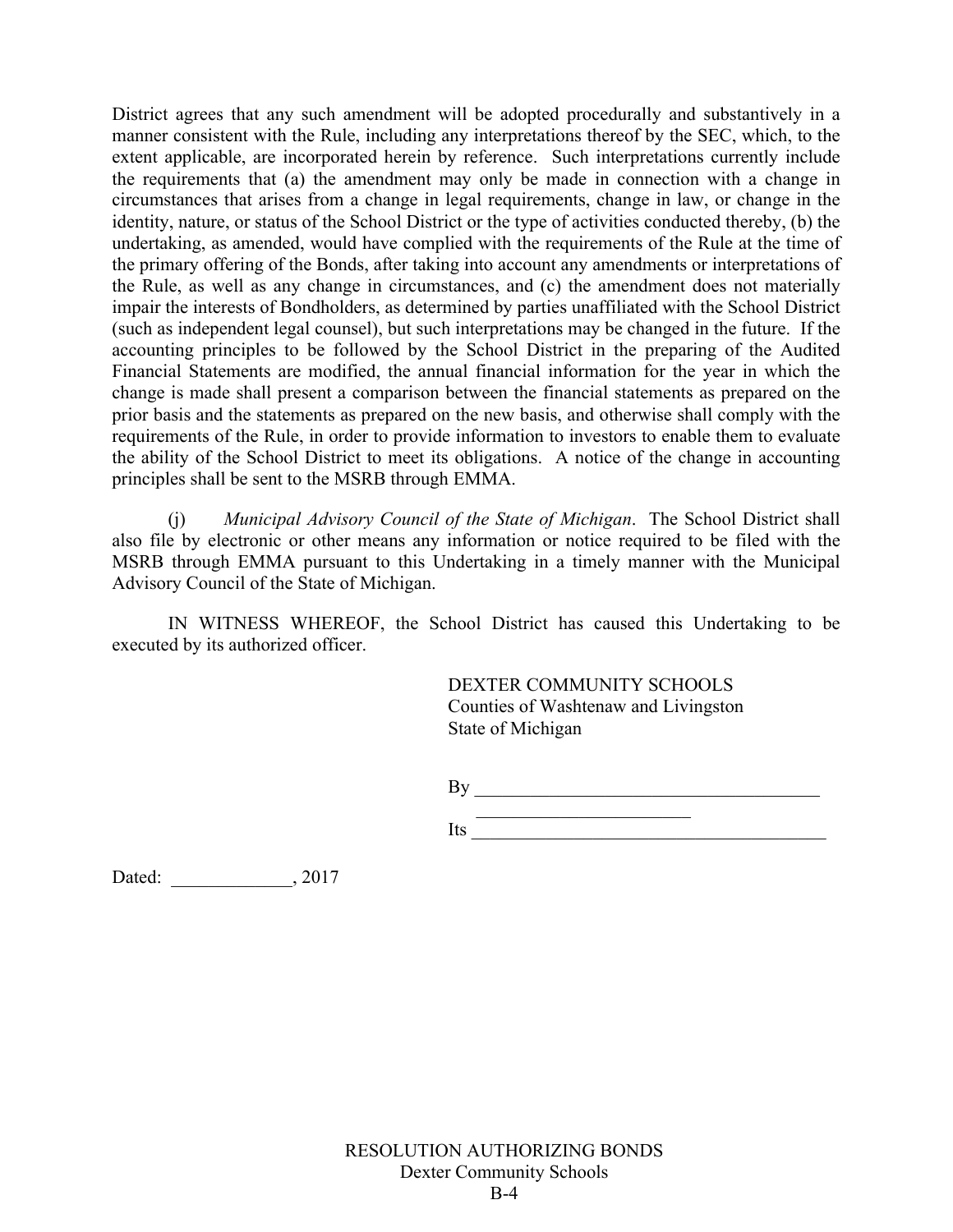# **EXHIBIT C**

# **FORM OF FINAL QUALIFICATION APPLICATION**

|                                                                                                                                                                                                                                                                                                                                                                                                                                                                                                                      |                                                        |                      | <b>Reset Form</b> |  |  |
|----------------------------------------------------------------------------------------------------------------------------------------------------------------------------------------------------------------------------------------------------------------------------------------------------------------------------------------------------------------------------------------------------------------------------------------------------------------------------------------------------------------------|--------------------------------------------------------|----------------------|-------------------|--|--|
| Michigan Department of Treasury<br>3451 (Rev. 09-16)                                                                                                                                                                                                                                                                                                                                                                                                                                                                 |                                                        | Application No. SBL  |                   |  |  |
| <b>Application for Final Qualification of Bonds</b><br>for Participation in the Michigan School Bond Qualification and Loan Program<br>Issued under authority of Public Act 92 of 2005, as amended.                                                                                                                                                                                                                                                                                                                  |                                                        |                      |                   |  |  |
| Legal Name of School District                                                                                                                                                                                                                                                                                                                                                                                                                                                                                        | District Code Number                                   | Telephone Number     |                   |  |  |
| Dexter Community Schools                                                                                                                                                                                                                                                                                                                                                                                                                                                                                             | 81050                                                  | 734-424-4100         |                   |  |  |
| Address<br>7714 Ann Arbor St                                                                                                                                                                                                                                                                                                                                                                                                                                                                                         | City<br>Dexter                                         | County.<br>Washtenaw | ZIP Code<br>48130 |  |  |
| Name of Person Responsible for Preparation of this Application<br><b>Christopher Timmis</b>                                                                                                                                                                                                                                                                                                                                                                                                                          | Title<br>Superintendent                                |                      |                   |  |  |
| <b>CERTIFICATION</b>                                                                                                                                                                                                                                                                                                                                                                                                                                                                                                 |                                                        |                      |                   |  |  |
| I, the undersigned, Secretary of the Board of Education, do certify hereby that the following constitutes a true and<br>complete copy of a resolution adopted by the Board of Education of this School District, at a<br>$\overline{X}$ regular or $\qquad \qquad$ special meeting held on the 9 $\qquad \qquad$ day of October<br>and that the meeting was conducted and public notice of said meeting was given pursuant to and in full compliance with<br>Act 267 of the Public Acts of 1976 (Open Meetings Act). |                                                        |                      | 2017              |  |  |
| Name of Secretary (Print or Type)                                                                                                                                                                                                                                                                                                                                                                                                                                                                                    | Signature of Secretary                                 |                      | Date              |  |  |
| Ron Darr                                                                                                                                                                                                                                                                                                                                                                                                                                                                                                             |                                                        |                      |                   |  |  |
| PARTICIPANTS                                                                                                                                                                                                                                                                                                                                                                                                                                                                                                         |                                                        |                      |                   |  |  |
| Secretary, Board of Education<br>Ron Darr                                                                                                                                                                                                                                                                                                                                                                                                                                                                            | Superintendent of Schools<br><b>Christopher Timmis</b> |                      |                   |  |  |
| Treasurer, Board of Education                                                                                                                                                                                                                                                                                                                                                                                                                                                                                        | Architectural Firm                                     |                      |                   |  |  |
| Richard Lundy                                                                                                                                                                                                                                                                                                                                                                                                                                                                                                        | TMP Architecture, Inc.                                 |                      |                   |  |  |
| <b>Bond Counsel</b><br>Miller, Canfield, Paddock and Stone, PLC                                                                                                                                                                                                                                                                                                                                                                                                                                                      | Construction Manager<br><b>Granger Constructions</b>   |                      |                   |  |  |
| Financial Advisor<br>H.J. Umbaugh & Associates                                                                                                                                                                                                                                                                                                                                                                                                                                                                       | Paying Agent<br>TBD                                    |                      |                   |  |  |
| Senior Underwriter<br>Stifel Nicolaus                                                                                                                                                                                                                                                                                                                                                                                                                                                                                |                                                        |                      |                   |  |  |
| <b>SALE TYPE</b>                                                                                                                                                                                                                                                                                                                                                                                                                                                                                                     |                                                        |                      |                   |  |  |
| Competitive Bid                                                                                                                                                                                                                                                                                                                                                                                                                                                                                                      | $\times$                                               | Negotiated Sale      |                   |  |  |
| <b>RESOLUTION</b>                                                                                                                                                                                                                                                                                                                                                                                                                                                                                                    |                                                        |                      |                   |  |  |
| A meeting was called to order by <b>contact and the set of the set of the set of the set of the set of the set of the set of the set of the set of the set of the set of the set of the set of the set of the set of the set of </b>                                                                                                                                                                                                                                                                                 | President                                              |                      |                   |  |  |
| Present: Members                                                                                                                                                                                                                                                                                                                                                                                                                                                                                                     |                                                        |                      |                   |  |  |
| Absent: Member                                                                                                                                                                                                                                                                                                                                                                                                                                                                                                       |                                                        |                      |                   |  |  |
| The following preamble and resolution were offered by Member                                                                                                                                                                                                                                                                                                                                                                                                                                                         |                                                        |                      | and supported     |  |  |
| by Member                                                                                                                                                                                                                                                                                                                                                                                                                                                                                                            |                                                        |                      |                   |  |  |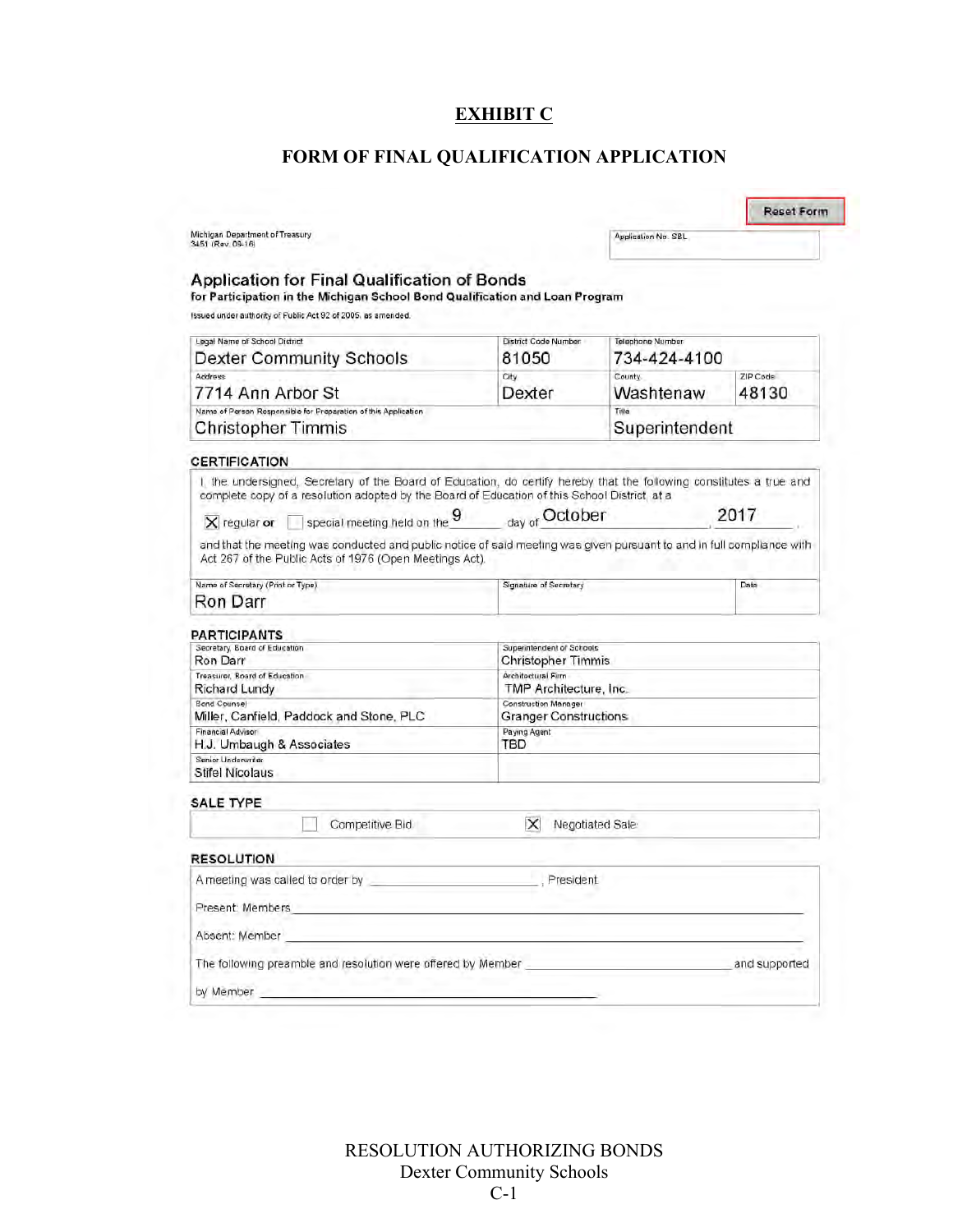3451 Page 2

#### **BACKGROUND**

- $\mathbf{f}$ Act 92 of the Public Acts of Michigan, 2005, as amended, ("Act 92") enacted pursuant to Article IX, Section 16, of the Michigan Constitution of 1963, provides the procedure, terms and conditions for the final qualification of bonds for participation in the School Bond Qualification and Loan Program.
- $2.$ This district has taken all necessary actions to comply with all legal and procedural requirements for final qualification of this bond issue.

#### **ACTION OF THE BOARD**

- The district hereby applies for final qualification of bonds by the State Treasurer for the purpose of
	- $X$  Financing the school construction and/or
	- $\mathsf{X}$  Refinancing existing debt as described in this application.
- $2.$ The bonds of the district qualified by the State Treasurer will conform to all the requirements of law pertaining generally to school bonds and specifically to school bonds qualified under Section 16, Article IX of the 1963 Michigan Constitution, Act 92, and Act 112, Public Acts of 1961, as amended.
- 3. Any moneys obtained through the sale of the qualified bonds of the district as herein proposed will be used only for the purpose of:
	- $\times$ Financing the projects described in the application including such limited changes allowed by statute, that have been submitted to the State Treasurer for preliminary qualification of bonds numbered SBL 81-050-4-K12-16-01 landl or
	- $\overline{\mathsf{x}}$ Refinancing existing qualified debt and for no other purpose unless such change of purpose is permitted by law and has the prior approval of the State Treasurer.
- The district agrees to annually certify and levy its debt millage tax by filing an Annual Loan Activity Statement in  $4.$ accordance with the requirements of Act 92 and to determine the amounts, if any, to be borrowed from or repaid to the School Loan Revolving Fund ("SLRF"). The district agrees to deposit proceeds of debt millage upon receipt into an account established solely for debt service with the appointed banking institution as defined in Section 9. The district agrees to comply with the provisions of Act 92 governing the periodic recalculation of its millage, the adjustment of its millage levy when necessary, and the repayment of funds to the SLRF, where applicable.
- 5 The district agrees to enter into a loan agreement and file all necessary applications for qualified loans from the SLRF along with all supporting information for repayment to the SLRF within statutory application dates and in accordance with forms and procedures as prescribed by the State Treasurer. The (insert title of authorized school district official(s)) Superintendent or Chief Financial Officers are/is authorized and directed to execute and deliver the loan agreement and any other documents that may be required by the loan agreement on behalf of the district. The district covenants to comply with the terms of any applicable qualified loan agreement it is now or may be a party to, including the provisions related to its millage levy.
- The district agrees to take actions and refrain from taking actions as necessary to maintain the tax-exempt status of 6. tax-exempt debt issued by the State of Michigan or the Michigan Finance Authority for the purpose of financing the School Bond Loan Fund or the School Loan Revolving Fund as defined in P.A. 227 of 1985, as amended.
- $7.$ The district agrees that if these bonds are issued as tax exempt bonds, it will use the proceeds of these bonds only for the purposes that are allowed for tax exempt bonds and that none of such proceeds will be used for more than the first advance refunding of any original bond issued after 1985, nor more than the second advance refunding of any original bond issued before 1986, and the district further agrees that proceeds of bonds issued as Qualified Zone Academy Bonds, Qualified School Construction Bonds, Build America Bonds or Recovery Zone Economic Development Bonds[ will only be used for the purposes that are allowed for such bonds.
- The district agrees to use any funds borrowed from the SLRF only for the payment of principal and interest on qualified 8 bonds that is immediately payable to bondholders and not to fund escrow or sinking funds.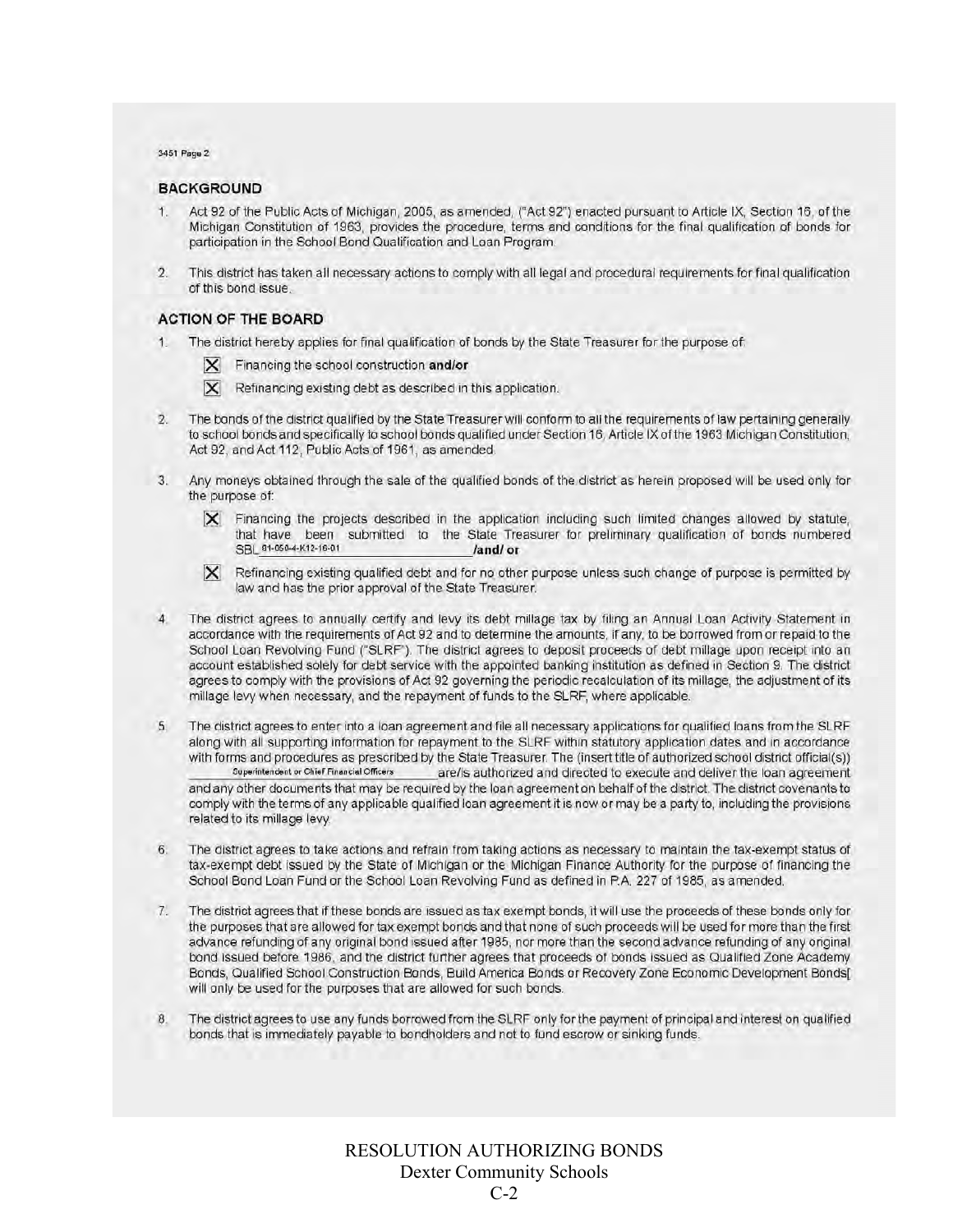3451 Page 3

- $\mathbf{q}$ The district agrees to appoint a banking institution that performs paying agent services in general, and to execute a signed agreement that provides, at a minimum, the following procedures:
	- a. If the district has not established an irrevocable escrow account with a qualified escrow agent, the district agrees to submit debt service payments for its qualified bonds in immediately available funds to its banking institution no less than five business days prior to the debt service due date, and agrees not to withdraw, or cause a debit to be drawn against, such funds except to pay debt service.
	- The district agrees to use an existing or establish a new interest bearing, money market or investment account  $b$ with the banking institution that performs paying agent services for the subject bonds, that allows the district to provide written investment instructions for the investment of collected funds on hand preceding the debt service due date.
	- The paying agent will implement notification procedures that provide that if sufficient funds for full payment C. of debt service do not reach the banking institution five business days prior to the debt service payment due date, the paying agent will notify the district of the amount of insufficient funds four business days prior to the debt service payment due date. In the event that the district does not immediately resolve the insufficient funds situation, the paying agent will notify the Michigan Department of Treasury of the delinquency three business days before the payment due date.
	- $d$ The district agrees to furnish written notification to the paying agent and the Department of Treasury of any bonds that have been refunded.
- 10. The district agrees to deposit all federal interest credits received with respect to its qualified bonds issued as direct credit type bonds into the debt retirement fund payable for such bonds.
- 11. The district requests that the State Treasurer increase its computed millage if at any time the full amount of any tax credit related to direct credit type bonds is not received or the amount of debt service on its qualified bonds increases for any reason and the current computed millage is not sufficient to repay all outstanding qualified loans by the final mandatory repayment date.
- 12. The district agrees that if Treasury determines that the district will not be able to make all or part of the debt service payment, Treasury will process an emergency loan from the SLRF. If the district incurs an emergency loan it shall be a legal debt of the district and the State Treasurer shall bill the school district for the amount paid and the school district shall remit the amount to the state.
- 13. The board directs the school district administration to report any failure to perform as a result of this application. In the event that the district fails to perform any actions as identified in this application or required by law, the district will submit to the State Treasurer a board approved resolution which indicates the actions taken and procedures implemented to assure future compliance.
- 14. The district board members have read this application, approved all statements and representations contained herein as true to the best knowledge and belief of said board, and authorized the Secretary of the Board of Education to sign this Final Application and submit same to the State Treasurer for his or her review and approval.

Ayes: Members

Nays: Members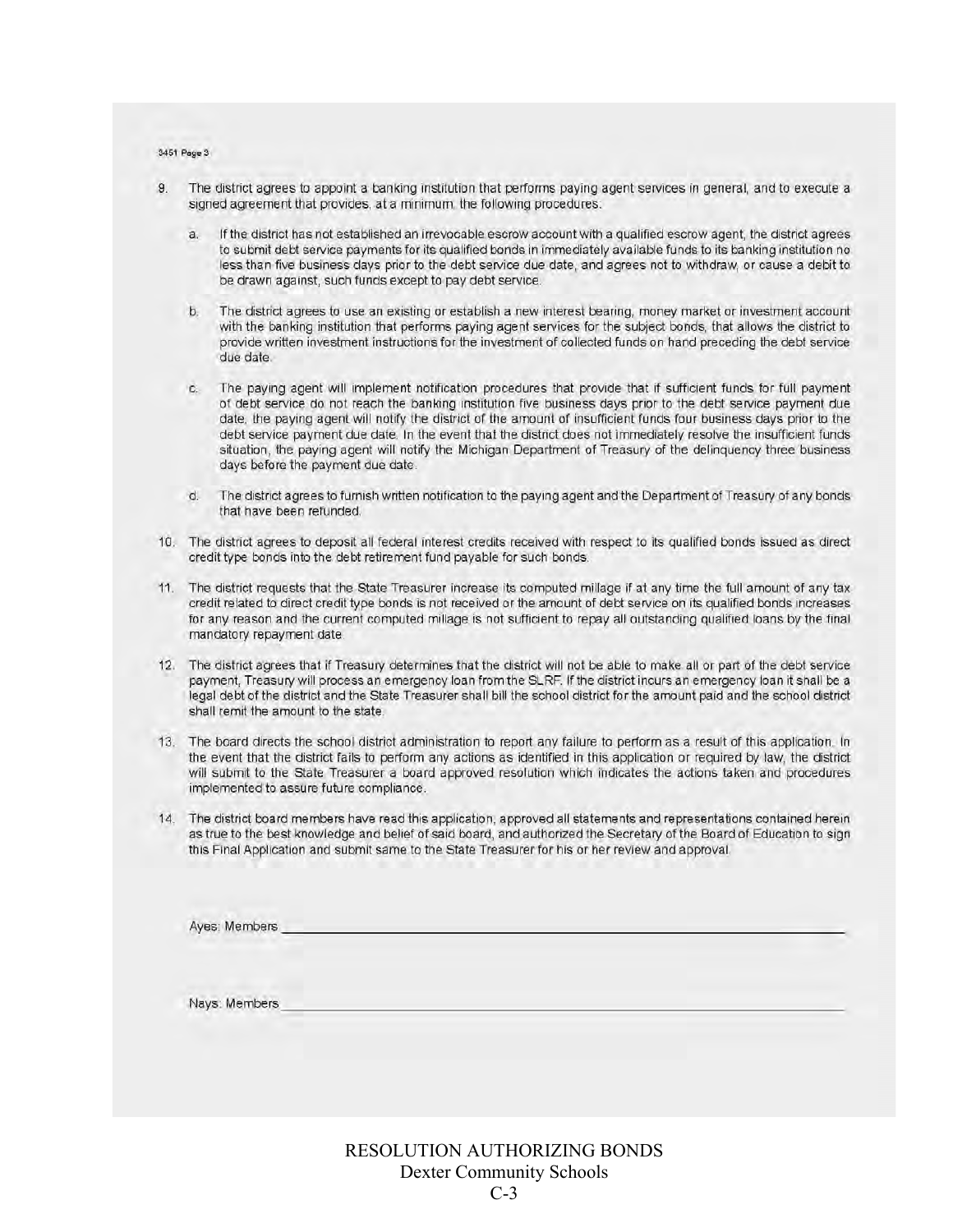#### 3451 Page 4

#### **BOND DETAIL**

PURPOSE: Specify the purpose of bond issue exactly as stated on the ballot and as it is to be cited in the Order  $\mathbf{1}$ Qualifying Bonds (or attach an official copy).

For building and site purposes for the district and to refund a portion of the outstanding 2008 School Building and Site and Refunding Bonds.

#### $2.$ ELECTION DATA:

a. Date of election: August 8, 2017

Attach a copy of the Certified Official Canvass of Election (if not already on file).  $b.$ 

#### FINAL MATURITY SCHEDULE.  $3.$

\$71,705,000 

b. Due date annually for principal payments: May 1st

c. Due date semi-annually for interest payments: May 1st/Nov 1st

d. Attach a copy of the bond amortization and millage impact schedules.

#### $\mathbf{4}$ **DEBT AMOUNTS:**

| $\overline{a}$ |                                                       | \$78,000,000    |
|----------------|-------------------------------------------------------|-----------------|
| $\mathbf b$    |                                                       | \$60,595,000    |
| Ċ.             |                                                       | \$22,095,000    |
| d.             |                                                       | \$116,500,000   |
|                | PROPERTY VALUATION: Taxable valuation as of this date | \$1,267,390,387 |

PROPERTY VALUATION: Taxable valuation as of this date .... 5.

CHANGES IN FINANCIAL STRUCTURE: Specify any changes in financial structure since Preliminary Qualification or 6. original Order Qualifying Bonds was approved:

- Bond Type(s) (Check all that apply):  $7.$ 
	- X Fixed Rate
	- Variable Rate
	- $X$  Tax Exempt
	- Taxable
	- Qualified Zone Academy Bond

29914001.3\022912-00048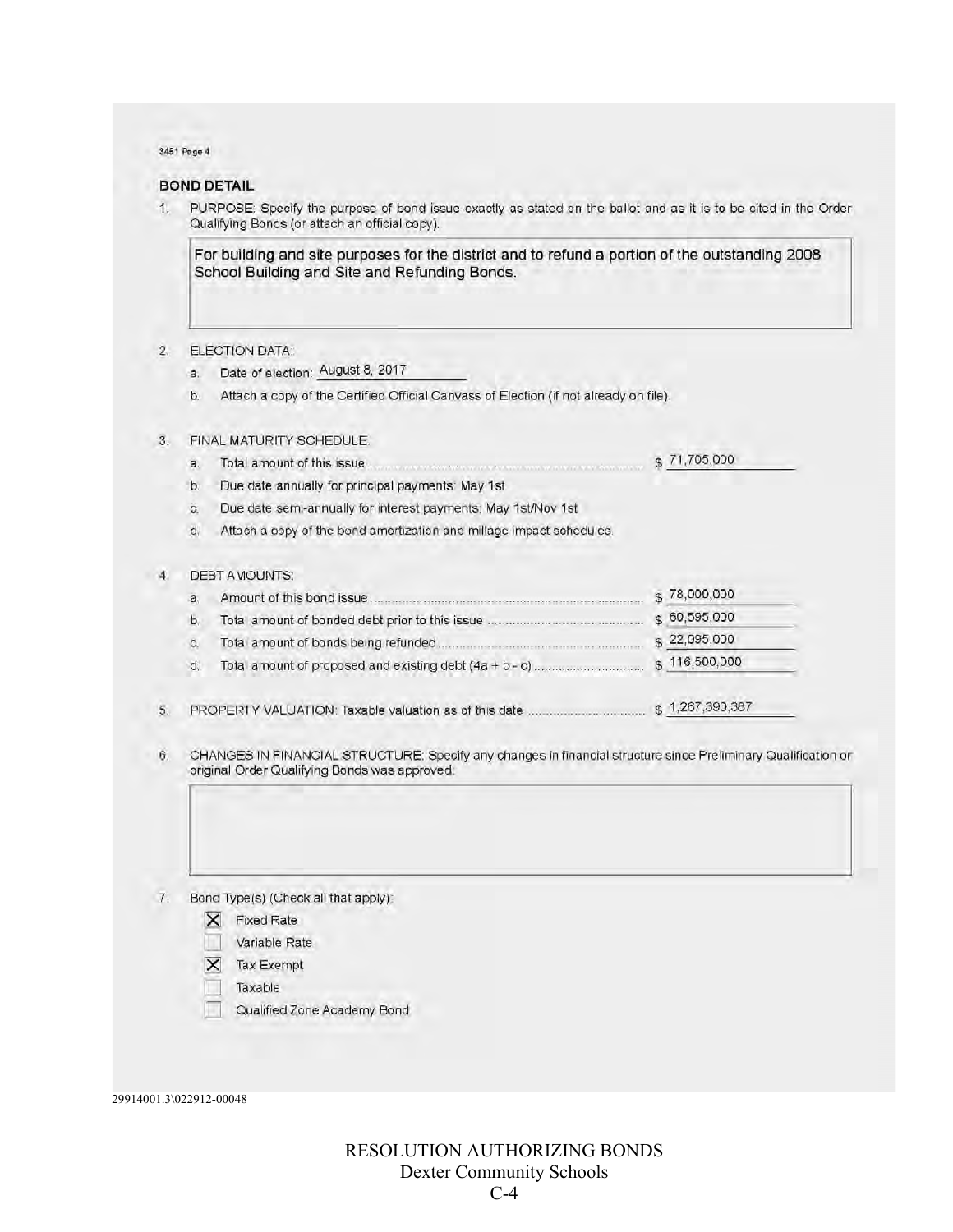# **Application for Final Qualification of Bonds**

# **for Participation in the Michigan School Bond Qualification and Loan Program**

| Legal Name of School District                                  | <b>District Code Number</b> | <b>Telephone Number</b> |          |  |
|----------------------------------------------------------------|-----------------------------|-------------------------|----------|--|
| <b>Dexter Community Schools</b>                                | 81050                       | 734-424-4100            |          |  |
| Address                                                        | City                        | County                  | ZIP Code |  |
| 7714 Ann Arbor St                                              | <b>Dexter</b>               | Washtenaw               | 48130    |  |
| Name of Person Responsible for Preparation of this Application | Title                       |                         |          |  |
| <b>Christopher Timmis</b>                                      | Superintendent              |                         |          |  |

## **CERTIFICATION**

| I, the undersigned, Secretary of the Board of Education, do certify hereby that the following constitutes a true and<br>complete copy of a resolution adopted by the Board of Education of this School District, at a |                           |      |  |  |  |  |  |
|-----------------------------------------------------------------------------------------------------------------------------------------------------------------------------------------------------------------------|---------------------------|------|--|--|--|--|--|
| $\overline{X}$ regular or $\overline{\phantom{X}}$ special meeting held on the 9                                                                                                                                      | <sub>day of</sub> October | 2017 |  |  |  |  |  |
| and that the meeting was conducted and public notice of said meeting was given pursuant to and in full compliance with<br>Act 267 of the Public Acts of 1976 (Open Meetings Act).                                     |                           |      |  |  |  |  |  |
| Name of Secretary (Print or Type)                                                                                                                                                                                     | Signature of Secretary    | Date |  |  |  |  |  |
| Ron Darr                                                                                                                                                                                                              |                           |      |  |  |  |  |  |

#### **PARTICIPANTS**

| Michigan Department of Treasury                                                                                                                                                                                                                                  |                                                 | Application No. SBL     | <b>Reset Form</b> |  |
|------------------------------------------------------------------------------------------------------------------------------------------------------------------------------------------------------------------------------------------------------------------|-------------------------------------------------|-------------------------|-------------------|--|
| 3451 (Rev. 09-16)                                                                                                                                                                                                                                                |                                                 |                         |                   |  |
| <b>Application for Final Qualification of Bonds</b><br>for Participation in the Michigan School Bond Qualification and Loan Program<br>Issued under authority of Public Act 92 of 2005, as amended.                                                              |                                                 |                         |                   |  |
| Legal Name of School District                                                                                                                                                                                                                                    | <b>District Code Number</b>                     | <b>Telephone Number</b> |                   |  |
| <b>Dexter Community Schools</b>                                                                                                                                                                                                                                  | 81050                                           | 734-424-4100            |                   |  |
| Address                                                                                                                                                                                                                                                          | City                                            | County                  | ZIP Code          |  |
| 7714 Ann Arbor St                                                                                                                                                                                                                                                | <b>Dexter</b>                                   | Washtenaw               | 48130             |  |
| Name of Person Responsible for Preparation of this Application                                                                                                                                                                                                   |                                                 | Title                   |                   |  |
| <b>Christopher Timmis</b>                                                                                                                                                                                                                                        |                                                 | Superintendent          |                   |  |
| □ special meeting held on the 9 day of October<br>$ \mathsf{X} $ regular or<br>and that the meeting was conducted and public notice of said meeting was given pursuant to and in full compliance with<br>Act 267 of the Public Acts of 1976 (Open Meetings Act). |                                                 |                         | 2017              |  |
| Name of Secretary (Print or Type)                                                                                                                                                                                                                                | Signature of Secretary                          |                         | Date              |  |
| Ron Darr<br><b>PARTICIPANTS</b>                                                                                                                                                                                                                                  |                                                 |                         |                   |  |
| Secretary, Board of Education<br>Ron Darr                                                                                                                                                                                                                        | Superintendent of Schools                       |                         |                   |  |
| Treasurer, Board of Education                                                                                                                                                                                                                                    |                                                 |                         |                   |  |
|                                                                                                                                                                                                                                                                  | <b>Christopher Timmis</b><br>Architectural Firm |                         |                   |  |
|                                                                                                                                                                                                                                                                  | TMP Architecture, Inc.                          |                         |                   |  |
|                                                                                                                                                                                                                                                                  | <b>Construction Manager</b>                     |                         |                   |  |
|                                                                                                                                                                                                                                                                  | <b>Granger Constructions</b>                    |                         |                   |  |
| <b>Richard Lundy</b><br><b>Bond Counsel</b><br>Miller, Canfield, Paddock and Stone, PLC<br>Financial Advisor<br>H.J. Umbaugh & Associates                                                                                                                        | Paying Agent<br><b>TBD</b>                      |                         |                   |  |

#### **SALE TYPE**

| Competitive Bid |  | <b>Negotiated Sale</b> |
|-----------------|--|------------------------|

#### **RESoLuTion**

 $\overline{\phantom{0}}$ 

|                                                              | President.    |
|--------------------------------------------------------------|---------------|
|                                                              |               |
| Absent: Member <b>Absent</b> : Member                        |               |
| The following preamble and resolution were offered by Member | and supported |
|                                                              |               |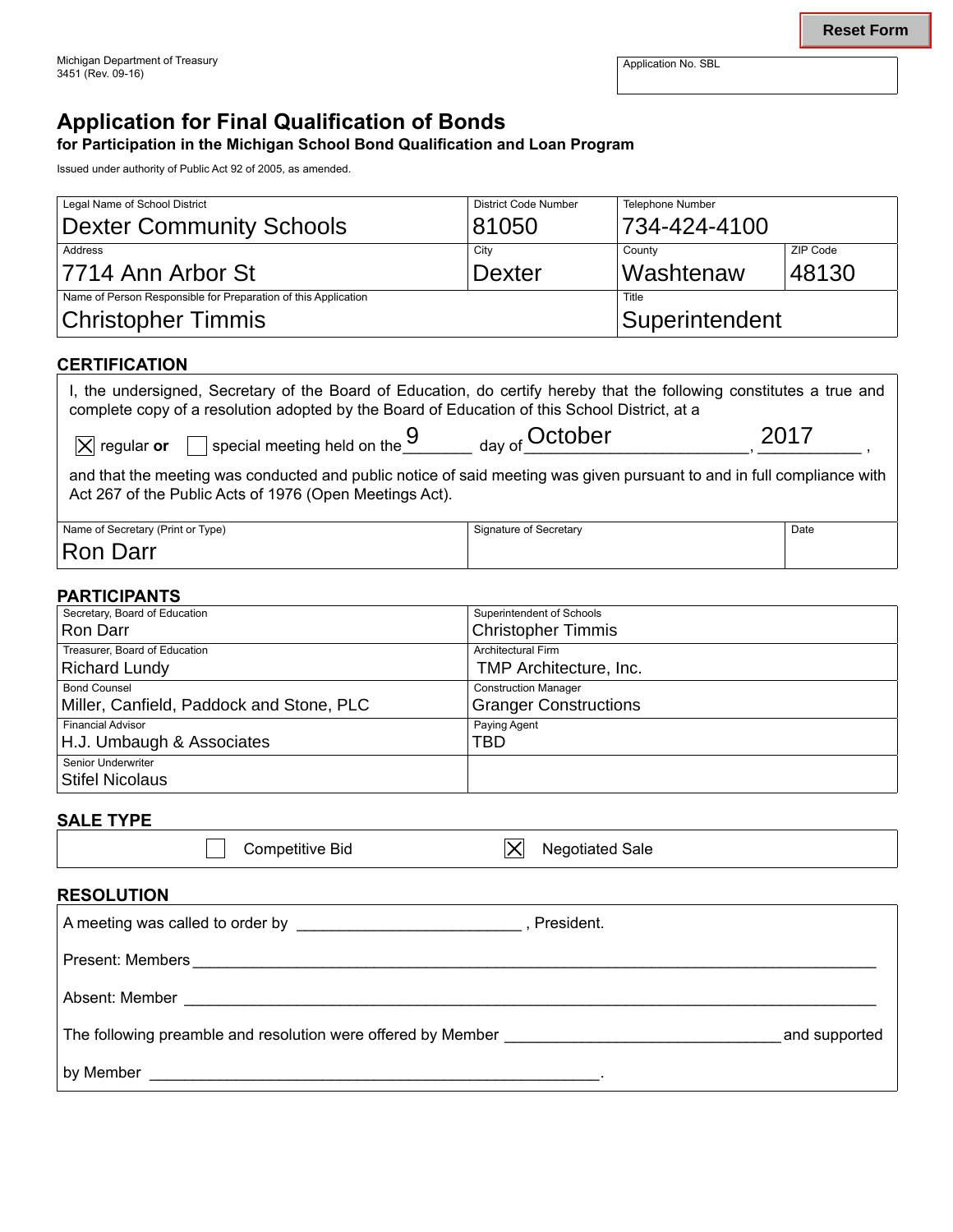#### **BAckgRound**

- 1. Act 92 of the Public Acts of Michigan, 2005, as amended, ("Act 92") enacted pursuant to Article IX, Section 16, of the Michigan Constitution of 1963, provides the procedure, terms and conditions for the final qualification of bonds for participation in the School Bond Qualification and Loan Program.
- $2.$ 2.This district has taken all necessary actions to comply with all legal and procedural requirements for final qualification of this bond issue.

#### **AcTion oF ThE BoARd**

1. The district hereby applies for final qualification of bonds by the State Treasurer for the purpose of:



- Financing the school construction **and/or**
- Refinancing existing debt as described in this application.
- $2.$ The bonds of the district qualified by the State Treasurer will conform to all the requirements of law pertaining generally to school bonds and specifically to school bonds qualified under Section 16, Article IX of the 1963 Michigan Constitution, Act 92, and Act 112, Public Acts of 1961, as amended.
- 3.Any moneys obtained through the sale of the qualified bonds of the district as herein proposed will be used only for the purpose of:
	- $|\nabla|$ Financing the projects described in the application including such limited changes allowed by statute, that have been submitted to the State Treasurer for preliminary qualification of bonds numbered SBL 81-050-4-K12-16-01 **12000 12000 12000 12000 12000 12000 12000 12000 12000 12000 12000 12000 12000 12000 120**



- $4.$ The district agrees to annually certify and levy its debt millage tax by filing an Annual Loan Activity Statement in accordance with the requirements of Act 92 and to determine the amounts, if any, to be borrowed from or repaid to the School Loan Revolving Fund ("SLRF"). The district agrees to deposit proceeds of debt millage upon receipt into an account established solely for debt service with the appointed banking institution as defined in Section 9. The district agrees to comply with the provisions of Act 92 governing the periodic recalculation of its millage, the adjustment of its millage levy when necessary, and the repayment of funds to the SLRF, where applicable. SBL 81-050-4-K12-16-01<br>  $\boxed{\times}$  Refinancing existing qualifie<br>
law and has the prior approv<br>
The district agrees to annually cert<br>
accordance with the requirements of<br>
School Loan Revolving Fund ("SLR<br>
account established
- 5.The district agrees to enter into a loan agreement and file all necessary applications for qualified loans from the SLRF along with all supporting information for repayment to the SLRF within statutory application dates and in accordance with forms and procedures as prescribed by the State Treasurer. The (insert title of authorized school district official(s))<br>superintendent or Chief Financial Officers are/is authorized and directed to execute and deliver are/is authorized and directed to execute and deliver the loan agreement and any other documents that may be required by the loan agreement on behalf of the district. The district covenants to comply with the terms of any applicable qualified loan agreement it is now or may be a party to, including the provisions related to its millage levy.
- 6. The district agrees to take actions and refrain from taking actions as necessary to maintain the tax-exempt status of tax-exempt debt issued by the State of Michigan or the Michigan Finance Authority for the purpose of financing the School Bond Loan Fund or the School Loan Revolving Fund as defined in P.A. 227 of 1985, as amended.
- 7. The district agrees that if these bonds are issued as tax exempt bonds, it will use the proceeds of these bonds only for the purposes that are allowed for tax exempt bonds and that none of such proceeds will be used for more than the first advance refunding of any original bond issued after 1985, nor more than the second advance refunding of any original bond issued before 1986, and the district further agrees that proceeds of bonds issued as Qualified Zone Academy Bonds, Qualified School Construction Bonds, Build America Bonds or Recovery Zone Economic Development Bonds[ will only be used for the purposes that are allowed for such bonds.
- 8. The district agrees to use any funds borrowed from the SLRF only for the payment of principal and interest on qualified bonds that is immediately payable to bondholders and not to fund escrow or sinking funds.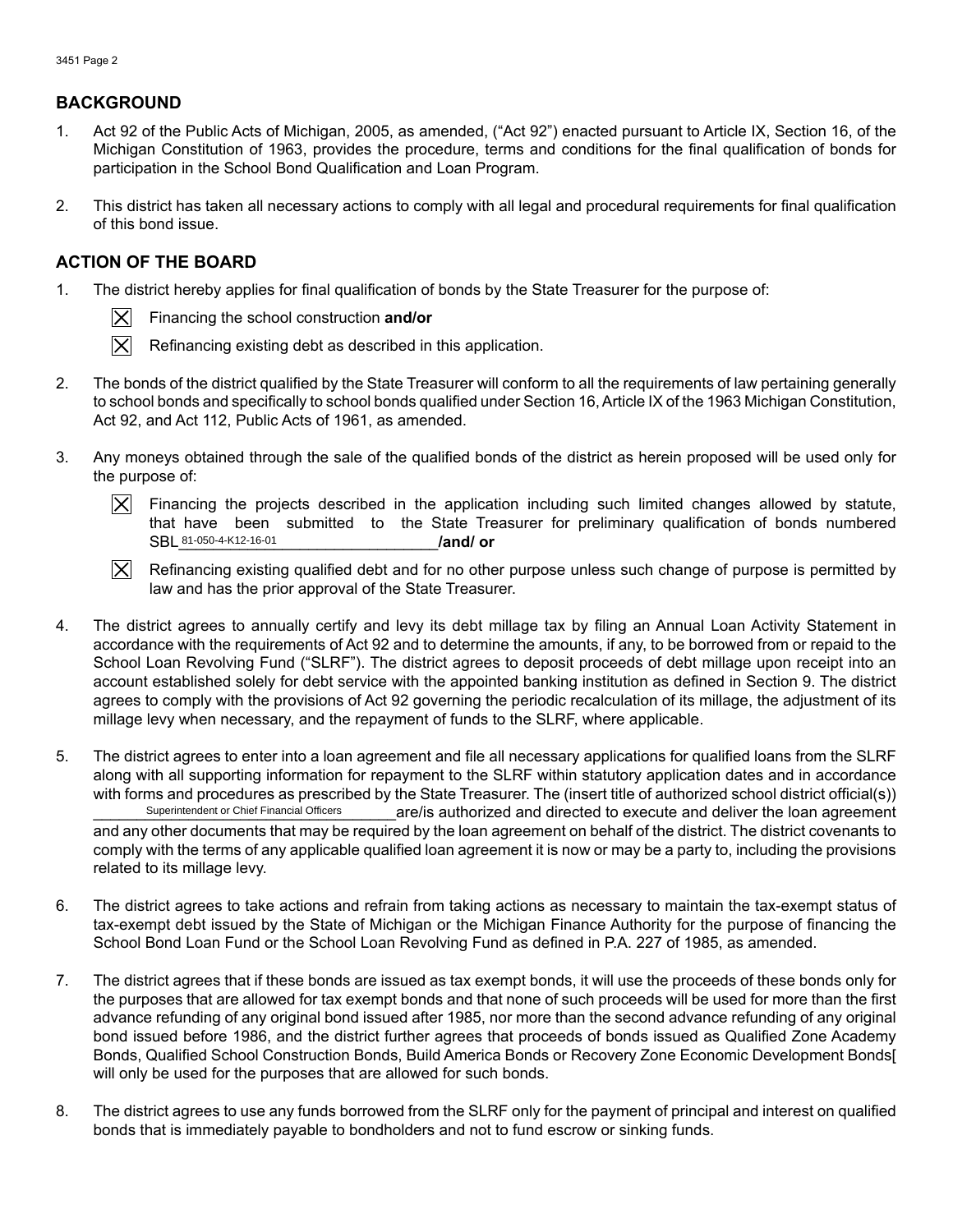- 9. The district agrees to appoint a banking institution that performs paying agent services in general, and to execute a signed agreement that provides, at a minimum, the following procedures:
	- a. If the district has not established an irrevocable escrow account with a qualified escrow agent, the district agrees to submit debt service payments for its qualified bonds in immediately available funds to its banking institution no less than five business days prior to the debt service due date, and agrees not to withdraw, or cause a debit to be drawn against, such funds except to pay debt service.
	- b. The district agrees to use an existing or establish a new interest bearing, money market or investment account with the banking institution that performs paying agent services for the subject bonds, that allows the district to provide written investment instructions for the investment of collected funds on hand preceding the debt service due date.
	- c. The paying agent will implement notification procedures that provide that if sufficient funds for full payment of debt service do not reach the banking institution five business days prior to the debt service payment due date, the paying agent will notify the district of the amount of insufficient funds four business days prior to the debt service payment due date. In the event that the district does not immediately resolve the insufficient funds situation, the paying agent will notify the Michigan Department of Treasury of the delinquency three business days before the payment due date.
	- d. The district agrees to furnish written notification to the paying agent and the Department of Treasury of any bonds that have been refunded.
- 10. The district agrees to deposit all federal interest credits received with respect to its qualified bonds issued as direct credit type bonds into the debt retirement fund payable for such bonds.
- 11. The district requests that the State Treasurer increase its computed millage if at any time the full amount of any tax credit related to direct credit type bonds is not received or the amount of debt service on its qualified bonds increases for any reason and the current computed millage is not sufficient to repay all outstanding qualified loans by the final mandatory repayment date.
- 12. The district agrees that if Treasury determines that the district will not be able to make all or part of the debt service payment, Treasury will process an emergency loan from the SLRF. If the district incurs an emergency loan it shall be a legal debt of the district and the State Treasurer shall bill the school district for the amount paid and the school district shall remit the amount to the state.
- 13. The board directs the school district administration to report any failure to perform as a result of this application. In the event that the district fails to perform any actions as identified in this application or required by law, the district will submit to the State Treasurer a board approved resolution which indicates the actions taken and procedures implemented to assure future compliance.
- 14. The district board members have read this application, approved all statements and representations contained herein as true to the best knowledge and belief of said board, and authorized the Secretary of the Board of Education to sign this Final Application and submit same to the State Treasurer for his or her review and approval.

Ayes: Members \_\_\_\_\_\_\_\_\_\_\_\_\_\_\_\_\_\_\_\_\_\_\_\_\_\_\_\_\_\_\_\_\_\_\_\_\_\_\_\_\_\_\_\_\_\_\_\_\_\_\_\_\_\_\_\_\_\_\_\_\_\_\_\_\_\_\_\_\_\_\_\_\_\_\_\_\_\_\_

Nays: Members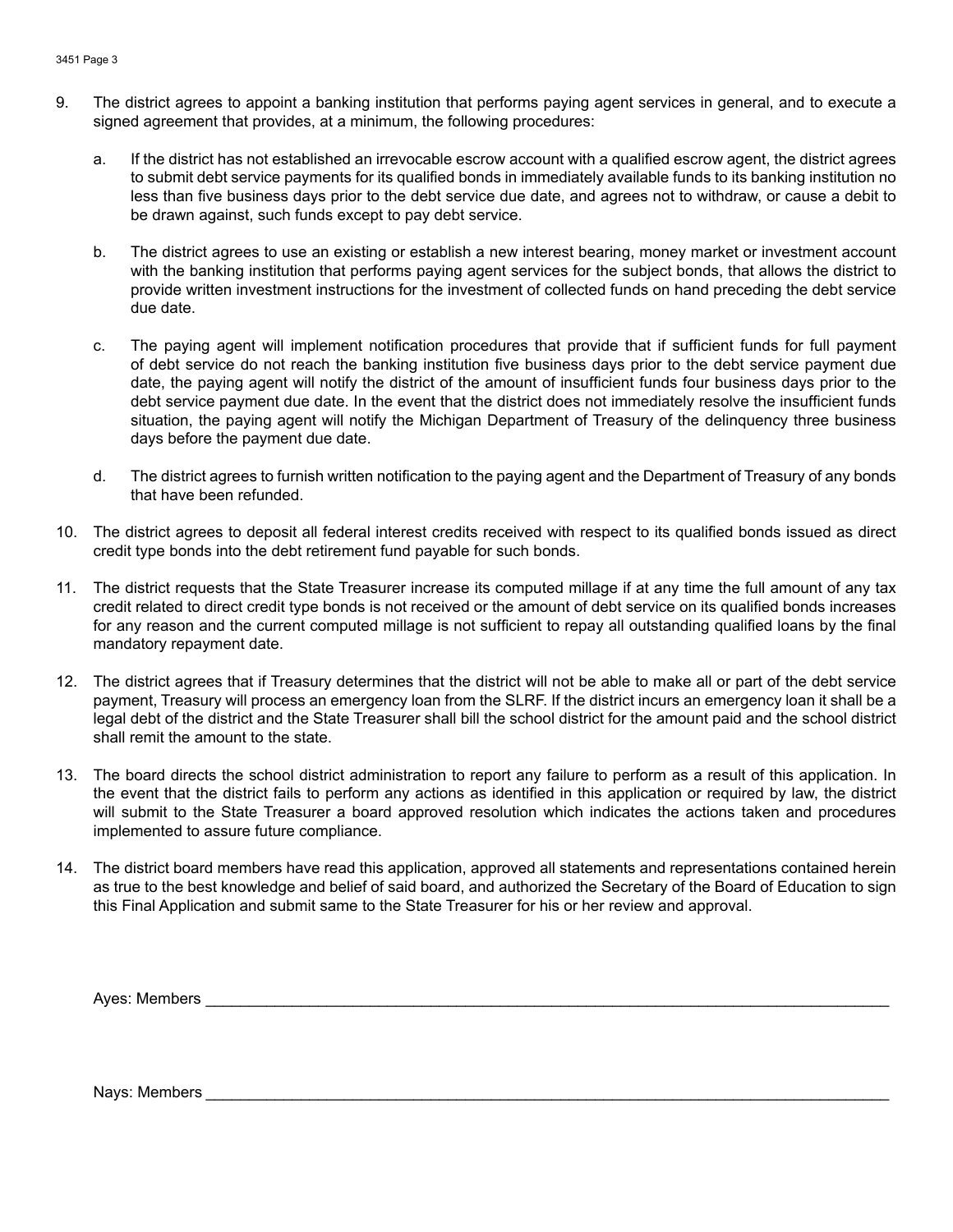#### **Bond dETAiL**

 $1.$ PURPOSE: Specify the purpose of bond issue exactly as stated on the ballot and as it is to be cited in the Order Qualifying Bonds (or attach an official copy).

School Building and Site and Refunding Bonds.

#### 2.ELECTION DATA:

- a. a. Date of election: <u>August 8, 2017</u>
- b. b.Attach a copy of the Certified Official Canvass of Election (if not already on file).
- 3. 3.FINAL MATURITY SCHEDULE:
	- $a<sub>z</sub>$ a.Total amount of this issue.............................................................................. \$ \_\_\_\_\_\_\_\_\_\_\_\_\_\_\_\_\_\_ \$71,705,000
	- $b.$ b.Due date annually for principal payments: May 1st
	- C. Due date semi-annually for interest payments: May 1st/Nov 1st
	- d. Attach a copy of the bond amortization and millage impact schedules.

#### 4.DEBT AMOUNTS:

5.

|    | <b>ELECTION DATA:</b>                                                                                                                                                                                                                                                                                                                                                                                                                                                                    |               |
|----|------------------------------------------------------------------------------------------------------------------------------------------------------------------------------------------------------------------------------------------------------------------------------------------------------------------------------------------------------------------------------------------------------------------------------------------------------------------------------------------|---------------|
| a. | Date of election: August 8, 2017                                                                                                                                                                                                                                                                                                                                                                                                                                                         |               |
| b. | Attach a copy of the Certified Official Canvass of Election (if not already on file).                                                                                                                                                                                                                                                                                                                                                                                                    |               |
|    | FINAL MATURITY SCHEDULE:                                                                                                                                                                                                                                                                                                                                                                                                                                                                 |               |
| a. |                                                                                                                                                                                                                                                                                                                                                                                                                                                                                          |               |
| b. | Due date annually for principal payments: May 1st                                                                                                                                                                                                                                                                                                                                                                                                                                        |               |
| c. | Due date semi-annually for interest payments: May 1st/Nov 1st                                                                                                                                                                                                                                                                                                                                                                                                                            |               |
| d. | Attach a copy of the bond amortization and millage impact schedules.                                                                                                                                                                                                                                                                                                                                                                                                                     |               |
|    | <b>DEBT AMOUNTS:</b>                                                                                                                                                                                                                                                                                                                                                                                                                                                                     |               |
| a. |                                                                                                                                                                                                                                                                                                                                                                                                                                                                                          | \$78,000,000  |
| b. |                                                                                                                                                                                                                                                                                                                                                                                                                                                                                          | \$60,595,000  |
| c. |                                                                                                                                                                                                                                                                                                                                                                                                                                                                                          | \$22,095,000  |
| d. | Total amount of proposed and existing debt (4a + b - c)                                                                                                                                                                                                                                                                                                                                                                                                                                  | \$116,500,000 |
|    |                                                                                                                                                                                                                                                                                                                                                                                                                                                                                          |               |
|    | CHANGES IN FINANCIAL STRUCTURE: Specify any changes in financial structure since Preliminary Qualification                                                                                                                                                                                                                                                                                                                                                                               |               |
|    | original Order Qualifying Bonds was approved:                                                                                                                                                                                                                                                                                                                                                                                                                                            |               |
|    | Bond Type(s) (Check all that apply):                                                                                                                                                                                                                                                                                                                                                                                                                                                     |               |
|    | $\boldsymbol{\mathsf{X}}$<br><b>Fixed Rate</b>                                                                                                                                                                                                                                                                                                                                                                                                                                           |               |
|    | Variable Rate                                                                                                                                                                                                                                                                                                                                                                                                                                                                            |               |
|    | $\mathsf{X}% _{T}=\mathsf{X}_{T}\!\left( a,b\right) ,\ \mathsf{Y}_{T}=\mathsf{Y}_{T}\!\left( a,b\right) ,\ \mathsf{Y}_{T}=\mathsf{Y}_{T}\!\left( a,b\right) ,\ \mathsf{Y}_{T}=\mathsf{Y}_{T}\!\left( a,b\right) ,\ \mathsf{Y}_{T}=\mathsf{Y}_{T}\!\left( a,b\right) ,\ \mathsf{Y}_{T}=\mathsf{Y}_{T}\!\left( a,b\right) ,\ \mathsf{Y}_{T}=\mathsf{Y}_{T}\!\left( a,b\right) ,\ \mathsf{Y}_{T}=\mathsf{Y}_{T}\!\left( a,b\right) ,\ \mathsf{Y}_{T}=\math$<br><b>Tax Exempt</b><br>Taxable |               |

- 7. Bond Type(s) (Check all that apply):
	- Fixed Rate
	- Variable Rate
	- Tax Exempt
	- Taxable
	-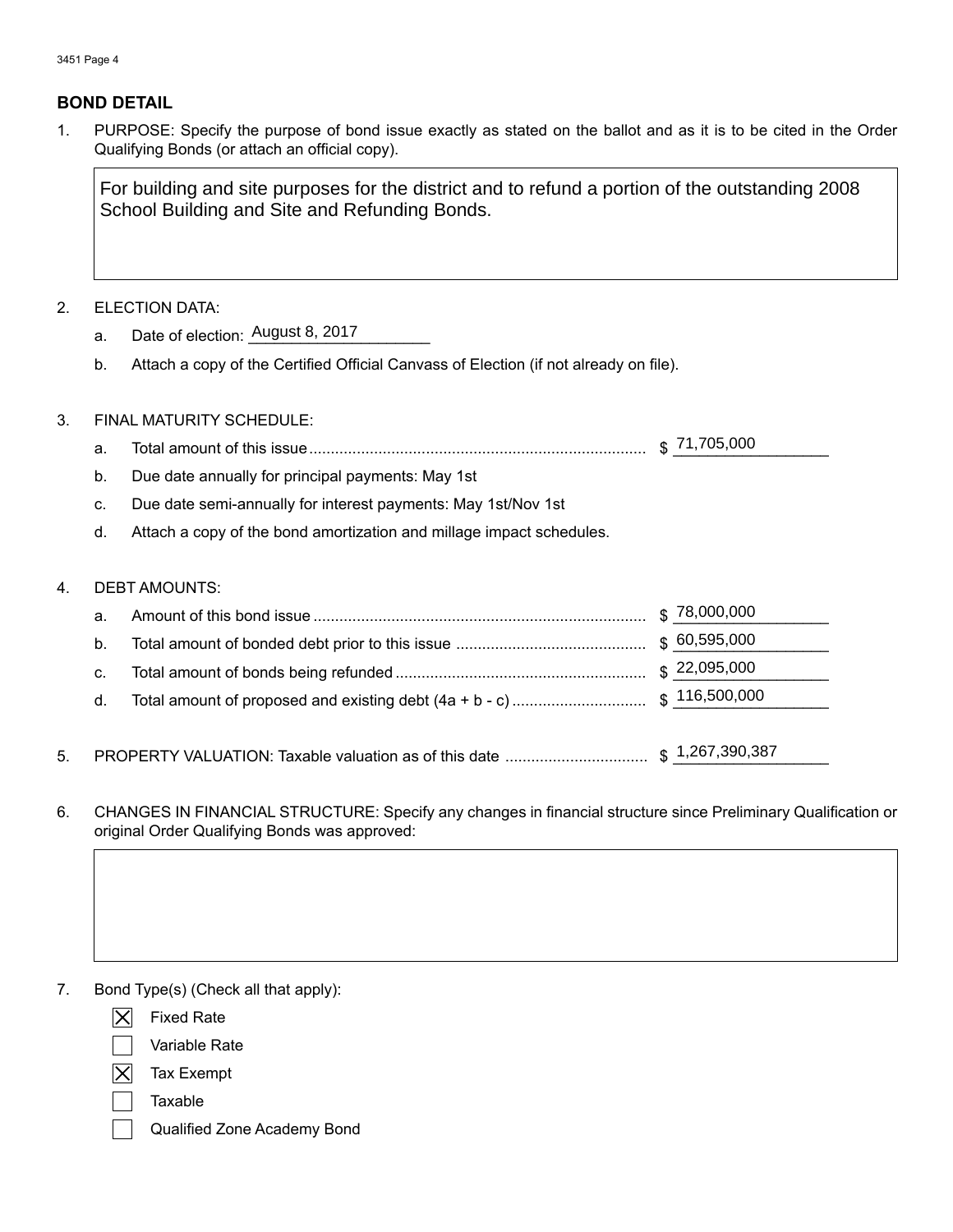# **Instructions for Form 3451, Application for Final Qualification of Bonds** for Participation in the Michigan School Bond Qualification and Loan Program

#### **PREPARATION**

The following options are available to complete the Final Application:

- 1. Application for Final Qualification of Bonds, Form 3451, available on the School Bond Loan Program Web site at **www.michigan.gov/sblf.**
- 2. Hard copies of Form 3451 may be obtained by contacting the School Bond Loan Program at (517) 335-0994.

#### **PRocESSing**

The following instructions provide a brief recap of the general requirements for bond qualification required by the State Treasurer.

- 1. To receive qualification, a bond issue must conform to the provisions of Act No. 92, Public Acts of 2005, as amended. Further information on this act and other information pertaining to the qualification of bonds are contained in *Bulletin No. 3160, Michigan School Bond Qualification and Loan Program, Bond Qualification Process*. Copies of this bulletin may be obtained at **www.michigan.gov/sblf.**
- 2. Complete the application using the following instructions as well as any further clarifications that have been issued by the Department of Treasury. Attach to the application any additional statements and information that will help to explain any part of the application. Refer to the *Procedural* section on page 7 for a list of forms and attachments required for final qualification of bonds.
- 3.The district's professional consultants and/or administration should complete all information items contained on the official *Application for Final Qualification of Bonds* prior to considering the application at a public school board meeting.
- The local board of education should conduct a careful final review of the information contained in the application and the requirements being agreed upon before voting on a resolution to apply for final qualification.
- After approval, the board member attendance and voting record should be recorded and the board secretary should certify the application.
- Send a completed original application packet to the school district's bond counsel for their review and submission to the Michigan Department of Treasury.
- Refer questions regarding the completion of this application to the Department of Treasury, School Bond Qualification and Loan Program at (517) 335-0994. Submit the original application to:

U.S. P.S. Mail **Express/Overnight Delivery** Michigan Department of Treasury Michigan Department of Treasury Lansing, MI 48922 **7285 Parsons Dr.** 

Richard H. Austin Building<br>430 W. Allegan 430 W. Allegan **Hand Delivery** School Bond Qualification and Loan Program Lansing, MI 48922

School Bond Qualification and Loan Program School Bond Qualification and Loan Program Dimondale, MI 48821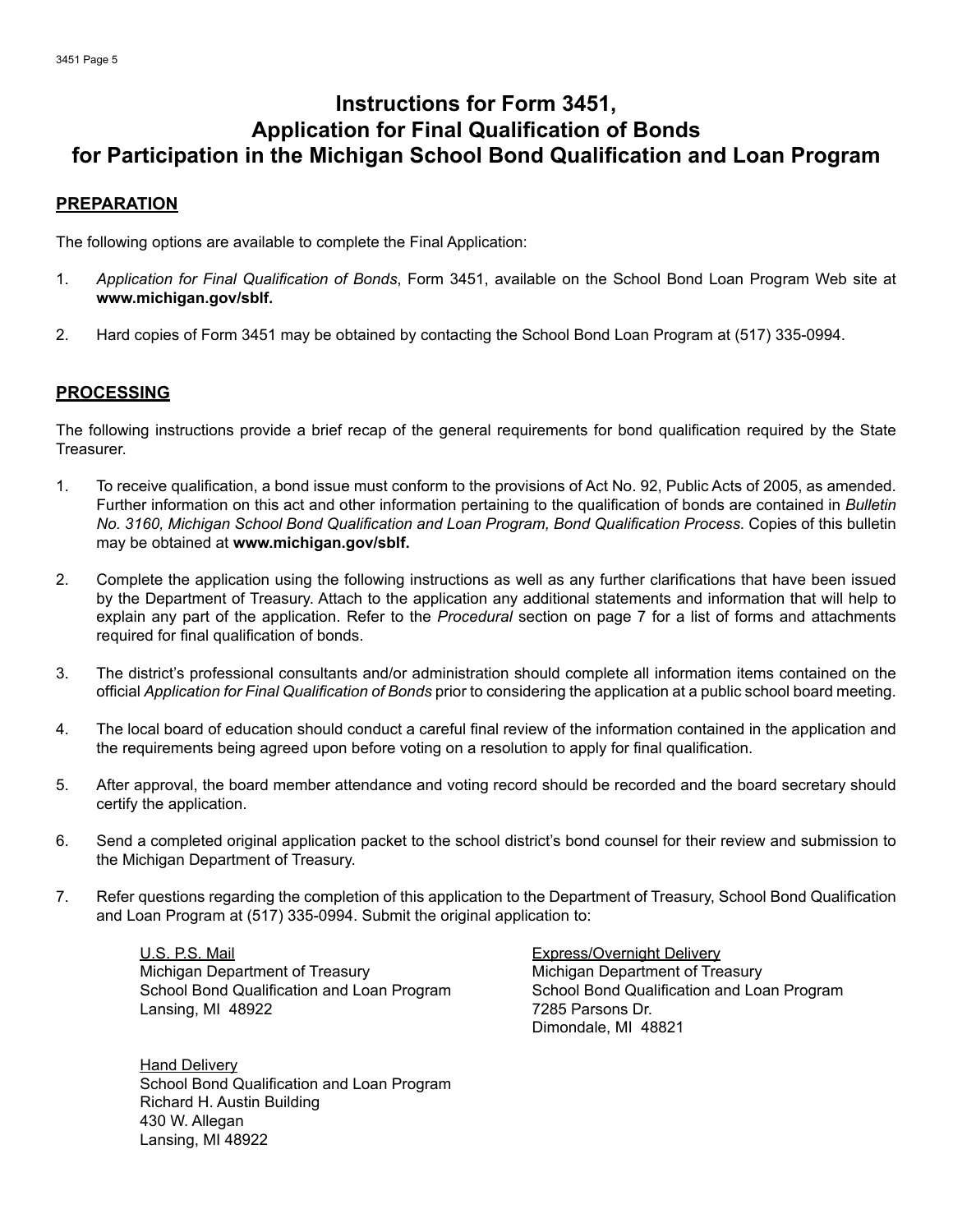- 8. Allow at least 10 business days from the time the application is delivered to the Department of Treasury for processing of routine final qualification requests. Allow additional processing time for special circumstances such as variable interest rate bonds, loan refundings (15 days), a high volume of contemporaneously submitted applications and other unique circumstances.
- 9 9. If qualified bonds are not issued within 180 days after the approval date, the school district may reapply for qualification by filing an application and information necessary to update the contents of the original application.

#### **coMPLETion**

Page 1: Application Number: Obtain from Department of Treasury. If unavailable, leave blank.

School District: Enter the legal name of the school district, the county in which the district is located for reporting purposes, and the mailing address of the Board of Education office.

Person Responsible for Preparation: Enter the administrator responsible for coordinating the preparation of the application. Ordinarily the superintendent of schools is the administrator; however, it may be another staff member.

Certificate: Check the appropriate box ("regular" or "special") to indicate the type of school board meeting held and strike out meeting type that does not apply. Enter date of meeting.

Participants: Enter names of required board members, superintendent, and the professional consultant firms participating in this qualified bond issue.

Signature of Secretary: Sign after resolution is passed by the Board of Education.<br><u>Sale Type:</u> Indicate if bond sale will be competitive bid or negotiated sale.<br><u>Resolution:</u> Enter in requested information.

Sale Type: Indicate if bond sale will be competitive bid or negotiated sale.

Resolution: Enter in requested information.

- Page 2: Type of Bond Issue: Check appropriate box for Sections (1) and (3).
- Page 3: Board Member Vote: Enter board member names next to appropriate designation (Ayes/Nays).
- Page 4: exactly as on the ballot. For refunding bonds, the purpose should clearly describe the bonds being refunded.Purpose: Specify the purpose of the bond issue. For building and site bonds, the purpose should be stated

Election Data: Self-explanatory.

information requirements. For a list of supporting documents, refer to the *Procedural* section on page 7.<br><u>Debt Amounts:</u> Self-explanatory. Final Maturity Schedule: Complete summary information. Attach necessary tables to support financial

**Property Valuation: Self-explanatory.** 

loan borrowing, etc. Any Changes: Document any significant changes in the financial structure that have occurred since preliminary qualification such as bond maturity amounts, interest rates, taxable valuation, bond term length, school bond

loan borrowing, etc.<br>For refunding bonds, summarize the overall changes in maturity structure.<br><u>Bond Type(s):</u> Check all that apply.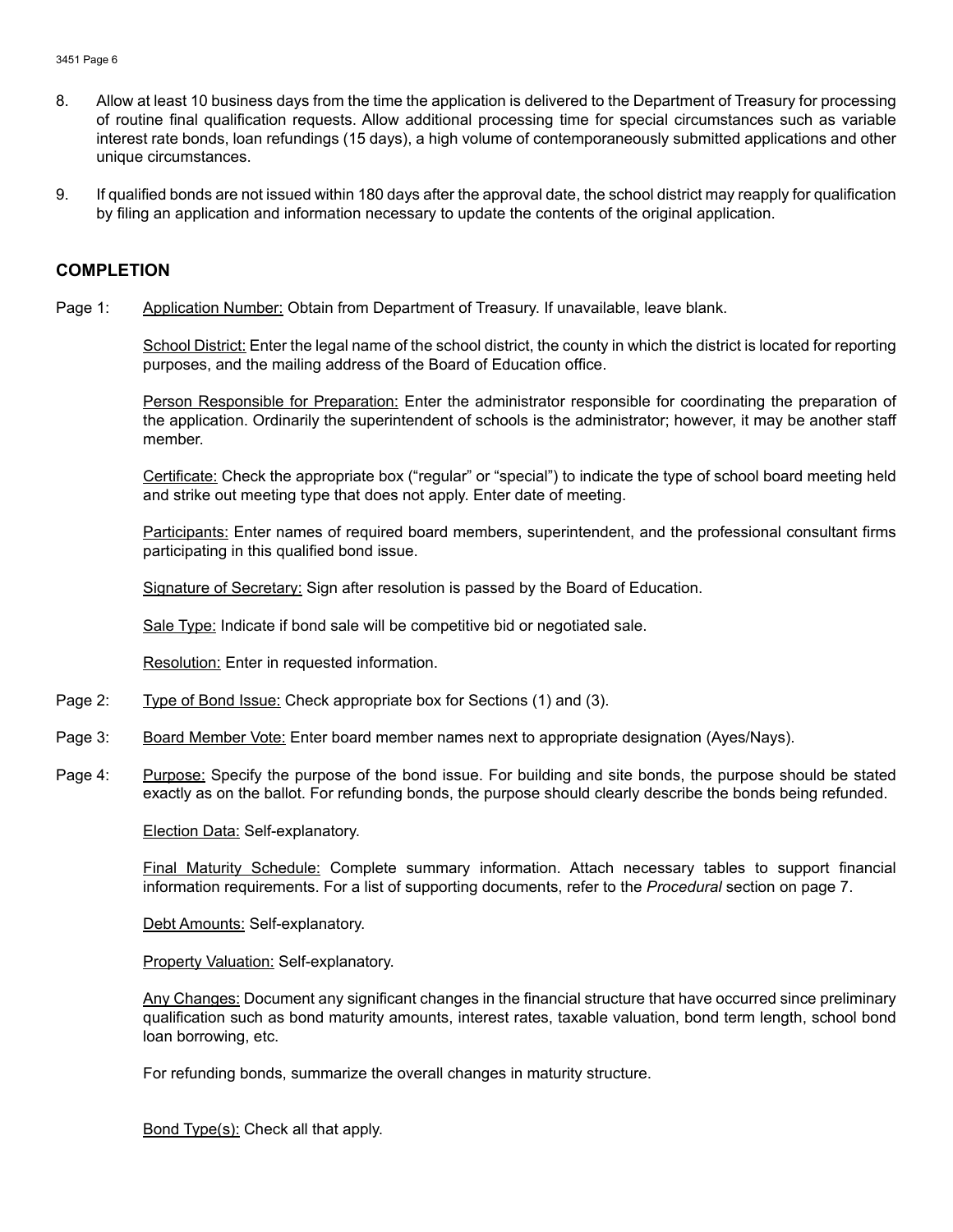#### **REQuiREMEnTS FoR FinAL QuALiFicATion**

#### **general**

- $1.$ Qualified bonds may be issued for a maximum period of 30 years.
- 2.Annual principal maturity date must be May 1. Semi-annual interest payment dates must be May 1 and November 1.
- Debt amortization schedule must provide for repayment to the School Loan Revolving Fund within 72 months of final bond maturity and project no more than a 13 mills local debt service levy in any one-year.
- The project costs are reasonable based on economic conditions applicable to the geographic area where the school district is located.
- The need for the project is based on current and projected future enrollment.
- The weighted average maturity of the qualified bond issue does not exceed 120% of the average reasonably expected useful life of the facilities.
- If the bond issue requires an election, the issue must be given preliminary qualification prior to the official action of a local board of education calling for the election on the bond proposal.
- 8. 8. For refunding bonds: Among other requirements provided for by State law, the net present value of the principal and interest to be paid on the refunding bonds, excluding the cost of issuance, must be less than the net present value of the principal and interest to be paid on the bonds being refunded.

#### **Procedural**

 $1.$ 1.Completion of an *Application for Final Qualification of Bonds* 

To apply for final qualification of bonds, all information requested, except for attendance and resolution voting record, should be completed prior to the board resolution. After the board resolution has been passed, attendance and voting information should be completed, and the application certificate should be dated and signed by the Secretary of the Board of Education.

- $2.$ Submission of supporting documentation:
	- a. Cover letter from legal counsel indicating requested approval date and delivery date (if known)
	- b. Certificate of Determination of Election Results and vote count (for building and site bonds)
	- c. Updated financial table(s) for each bond issue indicating:
		- Debt service schedule showing rates, taxable value and growth assumptions
		- Estimated annual millage requirements
		- Estimated annual SLRF borrowing, repayment and balance for each applicable bond issue.
		- Weighted average maturity of the qualified bond issue does not exceed 120% of the expected useful life of the facilities.
	- d. Authorizing resolution and sales resolution (if available)
	- e. Preliminary Official Statement or Official Statement if available
- 3. Additional information for refunding bond issues:
	- a. Additional financial schedules that document net present value savings of the refunding bond issue
	- b. Draft verification report of mathematical accuracy of the refunding tables, prepared by an independent source.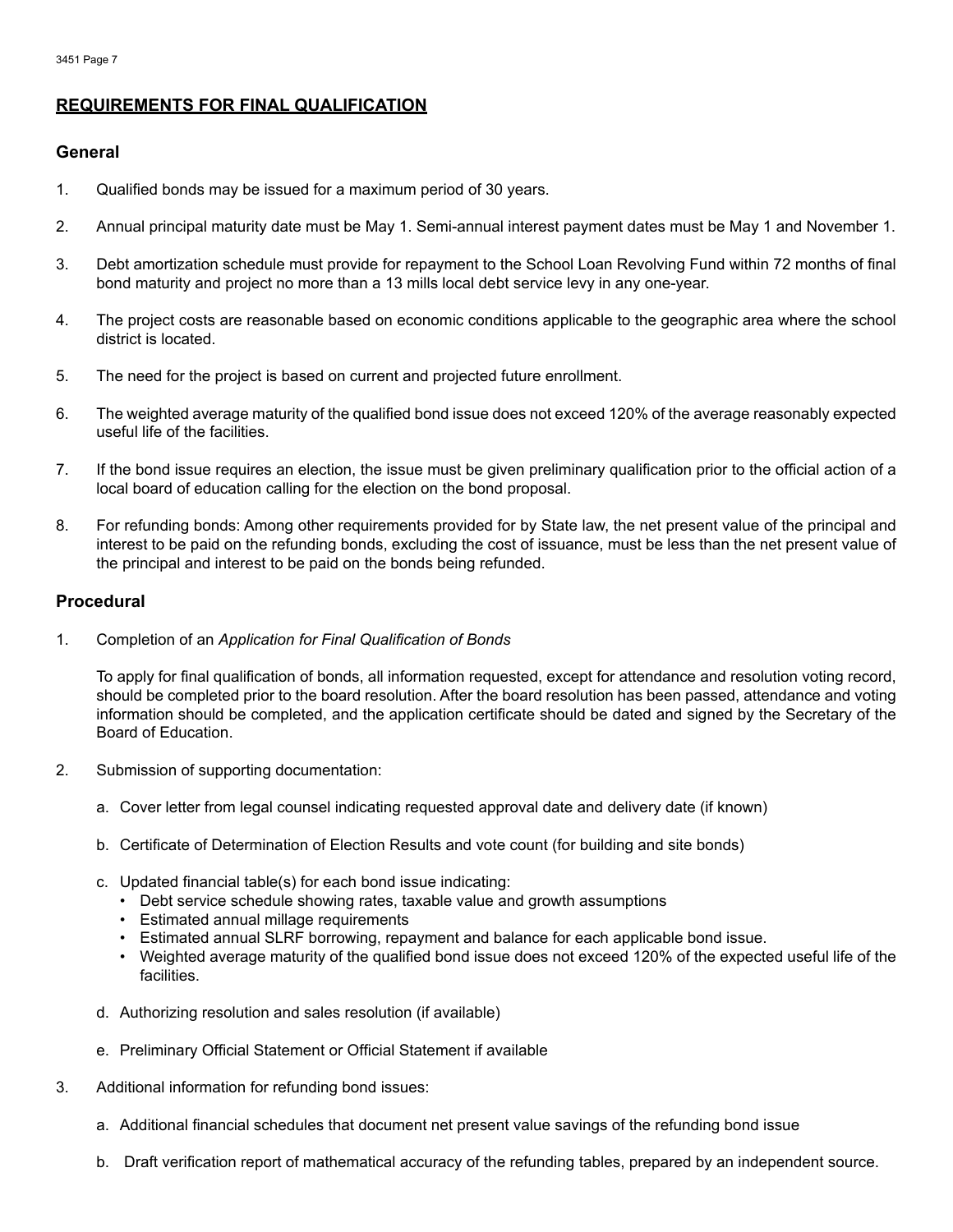#### **QuALiFicATion FEE SchEduLE**

Act No. 92 of the Public Acts of 2005, as amended (MCL 388.1936) provides that school districts whose bonds are qualified by the State Treasurer shall pay a fee for such qualification. The fee is based on the amount of the qualified bond issue. A \$4,000 base fee shall be charged on each qualified school bond issue plus an additional \$150 for each \$1 million increment in bond principal over \$5,000,000. The Department of Treasury will provide an invoice to the school district. Fees become due within 30 days of the sale of bonds that have received qualification.

#### **Michigan School Bond Loan Program<br>Qualification Fee Schedule<br>Effective January 1, 2011 Qualification Fee Schedule Effective January 1, 2011**

| Amount of Issue |                                |              | Fee      |               | Amount of Issue                                      |               | Fee      |
|-----------------|--------------------------------|--------------|----------|---------------|------------------------------------------------------|---------------|----------|
| \$0             | $\frac{1}{2}$                  | \$5,999,999  | \$5,000  | \$54,000,000  | $\overline{\phantom{a}}$                             | \$54,999,999  | \$14,800 |
| \$6,000,000     | $\overline{\phantom{m}}$       | \$6,999,999  | \$5,200  | \$55,000,000  | $\overline{\phantom{m}}$                             | \$55,999,999  | \$15,000 |
|                 |                                |              | \$5.400  | \$56,000,000  |                                                      |               |          |
| \$7,000,000     | ÷,<br>$\overline{\phantom{0}}$ | \$7,999,999  |          |               | $\overline{\phantom{a}}$<br>$\overline{\phantom{0}}$ | \$56,999,999  | \$15,200 |
| \$8,000,000     |                                | \$8,999,999  | \$5,600  | \$57,000,000  |                                                      | \$57,999,999  | \$15,400 |
| \$9,000,000     | $\overline{\phantom{a}}$       | \$9,999,999  | \$5,800  | \$58,000,000  | $\overline{\phantom{0}}$                             | \$58,999,999  | \$15,600 |
| \$10,000,000    | $\blacksquare$                 | \$10,999,999 | \$6,000  | \$59,000,000  | $\overline{\phantom{a}}$                             | \$59,999,999  | \$15,800 |
| \$11,000,000    | $\overline{\phantom{a}}$       | \$11,999,999 | \$6,200  | \$60,000,000  | $\overline{\phantom{a}}$                             | \$60,999,999  | \$16,000 |
| \$12,000,000    | $\overline{\phantom{0}}$       | \$12,999,999 | \$6,400  | \$61,000,000  | $\overline{\phantom{0}}$                             | \$61,999,999  | \$16,200 |
| \$13,000,000    | $\blacksquare$                 | \$13,999,999 | \$6,600  | \$62,000,000  | $\overline{\phantom{m}}$                             | \$62,999,999  | \$16,400 |
| \$14,000,000    | $\overline{\phantom{a}}$       | \$14,999,999 | \$6,800  | \$63,000,000  | $\overline{\phantom{a}}$                             | \$63,999,999  | \$16,600 |
| \$15,000,000    | $\overline{\phantom{a}}$       | \$15,999,999 | \$7,000  | \$64,000,000  | $\overline{\phantom{a}}$                             | \$64,999,999  | \$16,800 |
| \$16,000,000    | $\overline{\phantom{a}}$       | \$16,999,999 | \$7,200  | \$65,000,000  | $\overline{\phantom{a}}$                             | \$65,999,999  | \$17,000 |
| \$17,000,000    | $\qquad \qquad -$              | \$17,999,999 | \$7,400  | \$66,000,000  | $\overline{\phantom{a}}$                             | \$66,999,999  | \$17,200 |
| \$18,000,000    | $\overline{\phantom{a}}$       | \$18,999,999 | \$7,600  | \$67,000,000  | ÷,                                                   | \$67,999,999  | \$17,400 |
| \$19,000,000    | $\overline{\phantom{a}}$       | \$19,999,999 | \$7,800  | \$68,000,000  | $\overline{\phantom{a}}$                             | \$68,999,999  | \$17,600 |
| \$20,000,000    | $\overline{\phantom{a}}$       | \$20,999,999 | \$8,000  | \$69,000,000  | $\overline{\phantom{a}}$                             | \$69,999,999  | \$17,800 |
| \$21,000,000    | $\overline{\phantom{a}}$       | \$21,999,999 | \$8,200  | \$70,000,000  | $\overline{\phantom{0}}$                             | \$70,999,999  | \$18,000 |
| \$22,000,000    | L,                             | \$22,999,999 | \$8,400  | \$71,000,000  | $\overline{\phantom{0}}$                             | \$71,999,999  | \$18,200 |
| \$23,000,000    | $\frac{1}{2}$                  | \$23,999,999 | \$8,600  | \$72,000,000  | $\overline{a}$                                       | \$72,999,999  | \$18,400 |
| \$24,000,000    | $\overline{\phantom{a}}$       | \$24,999,999 | \$8,800  | \$73,000,000  | $\overline{\phantom{a}}$                             | \$73,999,999  | \$18,600 |
| \$25,000,000    | $\overline{\phantom{a}}$       | \$25,999,999 | \$9,000  | \$74,000,000  | $\frac{1}{2}$                                        | \$74,999,999  | \$18,800 |
| \$26,000,000    | $\overline{\phantom{a}}$       | \$26,999,999 | \$9,200  | \$75,000,000  | $\overline{\phantom{a}}$                             | \$75,999,999  | \$19,000 |
| \$27,000,000    | $\overline{\phantom{a}}$       | \$27,999,999 | \$9,400  | \$76,000,000  | $\frac{1}{2}$                                        | \$76,999,999  | \$19,200 |
| \$28,000,000    | $\qquad \qquad -$              | \$28,999,999 | \$9,600  | \$77,000,000  | $\overline{\phantom{a}}$                             | \$77,999,999  | \$19,400 |
| \$29,000,000    | $\frac{1}{2}$                  | \$29,999,999 | \$9,800  | \$78,000,000  | $\overline{\phantom{0}}$                             | \$78,999,999  | \$19,600 |
| \$30,000,000    | $\overline{\phantom{a}}$       | \$30,999,999 | \$10,000 | \$79,000,000  | $\overline{\phantom{a}}$                             | \$79,999,999  | \$19,800 |
| \$31,000,000    | $\overline{\phantom{a}}$       | \$31,999,999 | \$10,200 | \$80,000,000  | $\overline{\phantom{a}}$                             | \$80,999,999  | \$20,000 |
| \$32,000,000    | $\frac{1}{2}$                  | \$32,999,999 | \$10,400 | \$81,000,000  | $\qquad \qquad -$                                    | \$81,999,999  | \$20,200 |
| \$33,000,000    | $\overline{\phantom{0}}$       | \$33,999,999 | \$10,600 | \$82,000,000  | L,                                                   | \$82,999,999  | \$20,400 |
| \$34,000,000    | $\overline{\phantom{a}}$       | \$34,999,999 | \$10,800 | \$83,000,000  | $\overline{\phantom{a}}$                             | \$83,999,999  | \$20,600 |
| \$35,000,000    | $\overline{\phantom{a}}$       | \$35,999,999 | \$11,000 | \$84,000,000  | $\overline{\phantom{a}}$                             | \$84,999,999  | \$20,800 |
| \$36,000,000    | $\overline{\phantom{a}}$       | \$36,999,999 | \$11,200 | \$85,000,000  | $\overline{\phantom{a}}$                             | \$85,999,999  | \$21,000 |
| \$37,000,000    | ÷,                             | \$37,999,999 | \$11,400 | \$86,000,000  | $\overline{a}$                                       | \$86,999,999  | \$21,200 |
| \$38,000,000    | L,                             | \$38,999,999 | \$11,600 | \$87,000,000  | L,                                                   | \$87,999,999  | \$21,400 |
| \$39,000,000    | $\overline{\phantom{a}}$       | \$39,999,999 | \$11,800 | \$88,000,000  | $\overline{\phantom{a}}$                             | \$88,999,999  | \$21,600 |
| \$40,000,000    | $\qquad \qquad -$              | \$40,999,999 | \$12,000 | \$89,000,000  | $\overline{\phantom{a}}$                             | \$89,999,999  | \$21,800 |
| \$41,000,000    | $\qquad \qquad -$              | \$41,999,999 | \$12,200 | \$90,000,000  | $\overline{\phantom{0}}$                             | \$90,999,999  | \$22,000 |
| \$42,000,000    | $\qquad \qquad -$              | \$42,999,999 | \$12,400 | \$91,000,000  | $\frac{1}{2}$                                        | \$91,999,999  | \$22,200 |
| \$43,000,000    | $\qquad \qquad -$              | \$43,999,999 | \$12,600 | \$92,000,000  | $\overline{\phantom{a}}$                             | \$92,999,999  | \$22,400 |
| \$44,000,000    | $\overline{\phantom{a}}$       | \$44,999,999 | \$12,800 | \$93,000,000  | $\overline{\phantom{a}}$                             | \$93,999,999  | \$22,600 |
|                 |                                |              |          |               | $\overline{\phantom{0}}$                             | \$94,999,999  |          |
| \$45,000,000    | $\overline{\phantom{a}}$       | \$45,999,999 | \$13,000 | \$94,000,000  |                                                      |               | \$22,800 |
| \$46,000,000    | $\overline{\phantom{a}}$       | \$46,999,999 | \$13,200 | \$95,000,000  | $\overline{\phantom{a}}$                             | \$95,999,999  | \$23,000 |
| \$47,000,000    | $\frac{1}{2}$                  | \$47,999,999 | \$13,400 | \$96,000,000  | $\overline{\phantom{a}}$                             | \$96,999,999  | \$23,200 |
| \$48,000,000    | $\overline{\phantom{0}}$       | \$48,999,999 | \$13,600 | \$97,000,000  | L,                                                   | \$97,999,999  | \$23,400 |
| \$49,000,000    | $\overline{\phantom{a}}$       | \$49,999,999 | \$13,800 | \$98,000,000  | $\overline{\phantom{0}}$                             | \$98,999,999  | \$23,600 |
| \$50,000,000    | ÷,                             | \$50,999,999 | \$14,000 | \$99,000,000  | ÷,                                                   | \$99,999,999  | \$23,800 |
| \$51,000,000    | $\overline{\phantom{a}}$       | \$51,999,999 | \$14,200 | \$100,000,000 | $\mathbb{L}$                                         | \$100,999,999 | \$24,000 |
| \$52,000,000    | $\overline{\phantom{0}}$       | \$52,999,999 | \$14,400 |               |                                                      |               |          |
| \$53,000,000    | $\overline{a}$                 | \$53,999,999 | \$14,600 |               |                                                      |               |          |

A qualification fee shall be paid within 30 days after money obtained through the sale of qualified bonds has been received by the school district. Authority: Act 92 of 2005